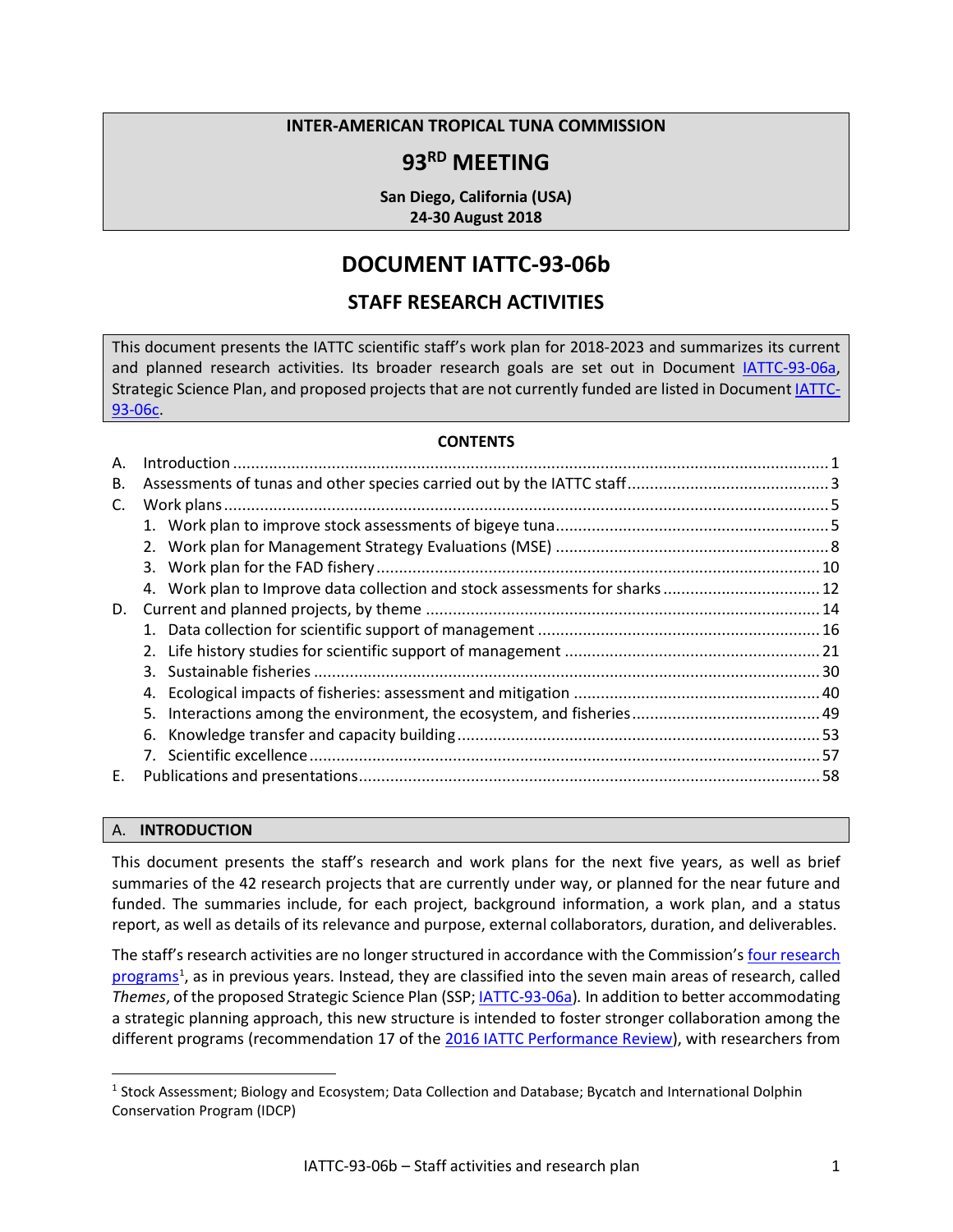different programs contributing to activities under a common *Theme*. The seven *Themes,* the strategic pillars of the SSP, are the following:

- 1. Data collection for scientific support of management
- 2. Life history studies for scientific support of management
- 3. Sustainable fisheries
- 4. Ecological impacts of fishing: assessment and mitigation
- 5. Interactions among the environment, ecosystem, and fisheries
- 6. Knowledge transfer and capacity building
- 7. Scientific excellence

Each *Theme* is divided into strategic *Goals*, and the principal tasks that will be carried out to achieve a particular goal within the SSP's five-year window are called *Targets* [\(IATTC-93-06a\)](https://www.iattc.org/Meetings/Meetings2018/IATTC-93/PDFs/Docs/_English/IATTC-93-06a_Strategic%20Science%20Plan.pdf) The specific activities that the staff will carry out in order to fulfil those tasks are called *Projects*, which are in some cases grouped into *Work Plans* aimed at achieving a broad objective not limited to a particular *Theme* or *Goal*.

The general *Themes*, and the more specific *Goals*, reflect what the staff considers to be its primary responsibilities, and form an integral part of the five-year SSP. The more focused *Targets*, and the concrete *Projects*, are generally of shorter duration, and operate on a biennial cycle. Whether any *Projects* are undertaken under a particular *Goal* or *Target* in any given period will depend on the staff's research priorities, the human, logistic, and financial resources available, and any specific instructions from the Commission.

A measure of the staff's activities is the presentation of its research and the resulting publications. Presentations and publications from 2017 are listed in Section E.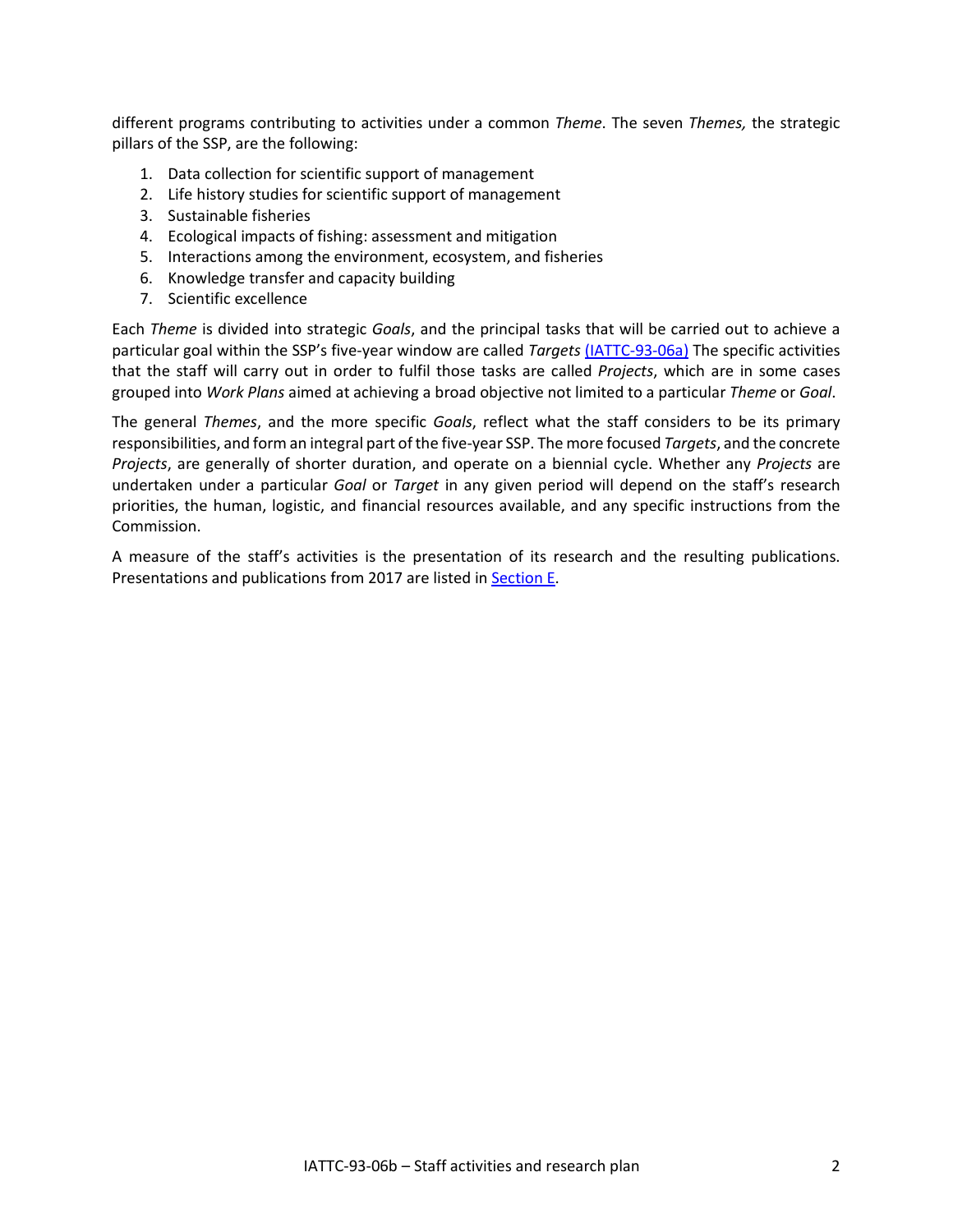## **B. ASSESSMENTS OF TUNAS AND OTHER SPECIES CARRIED OUT BY THE IATTC STAFF**

The staff's main responsibility is to analyze and assess the status of the stocks of tunas and tuna-like species in the EPO and provide scientific advice to the Commission to aid in its management decisions regarding these stocks. It prepares assessments of the principal species of tunas (bigeye, yellowfin, and skipjack) and, on request by IATTC Members, of other species such as silky shark and dorado. It also collaborates with the International Scientific Committee (ISC) for Tuna and Tuna-Like Species in assessments of North Pacific bluefin and North Pacific albacore tunas, and some billfish and shark species, and with other organizations, such as the SPC and WCPFC, and conducts dolphin assessments for the AIDCP.

Three types of stock assessments are carried out: 1) **benchmark assessments**(previously called "full" assessments), in which all the major assumptions are reviewed and improved; 2) **updated assessments**, in which new or updated data are analyzed, using the current assumptions; and 3) **exploratory assessments**, in which new assumptions are investigated, but are not used in the assessment on which the staff bases its management advice. In years in which exploratory assessments are conducted, management is based on updated assessments. Other less intensive methods, such as stock status indicators, are also used.

| <b>Species</b>                 | <b>SSP</b> | Last     | 2018       | 2019              | 2020              | 2021              | 2022       | 2023              |
|--------------------------------|------------|----------|------------|-------------------|-------------------|-------------------|------------|-------------------|
|                                | ref.       | assessed |            |                   |                   |                   |            |                   |
| <b>IATTC</b>                   |            |          |            |                   |                   |                   |            |                   |
| Yellowfin tuna                 | H.4.a      | 2017     | Update     | Indicators/       | <b>Benchmark</b>  | Update            | Update     | Update            |
|                                |            |          |            | Exploratory       |                   |                   |            |                   |
| Skipjack tuna                  | H.4.a      | 2004     | Indicators | <b>Indicators</b> | <b>Indicators</b> | <b>Indicators</b> | Indicators | Indicators/       |
|                                |            |          |            |                   |                   |                   |            | Tagging*          |
| Bigeye tuna (EPO)              | H.4.a      | 2017     | Update     | Indicators/       | Benchmark         | Update            | Update     | Update            |
|                                |            |          |            | Exploratory/      |                   |                   |            |                   |
|                                |            |          |            | Review            |                   |                   |            |                   |
| Bigeye tuna (Pacific wide)     | H.7.a      | 2016     |            |                   |                   | Exploratory       |            |                   |
| South Pacific albacore tuna    | H.7.c      |          |            |                   |                   |                   | Benchmark  |                   |
| Striped marlin                 | H.7        | 2010     |            |                   |                   |                   |            |                   |
| Swordfish (south EPO)          | H.7.b      | 2011     |            |                   |                   | <b>Benchmark</b>  |            |                   |
| Sailfish                       | H.7        | 2013     |            |                   |                   |                   |            |                   |
| Black marlin.                  |            | Never    |            |                   |                   |                   |            |                   |
| Silky shark (EPO/Pacific wide) | H.7        | 2018     | Indicators | Indicators        | Indicators        | <b>Indicators</b> | Indicators | Indicators/       |
|                                |            |          |            |                   |                   |                   |            | <b>Benchmark</b>  |
| Hammerhead sharks              | H.5.b      | Never    |            |                   |                   |                   |            | <b>Indicators</b> |

<span id="page-2-0"></span>Stock assessment work during 2018-2020 will focus primarily on delivering benchmark assessments of bigeye and yellowfin tunas by 2020, when Resolution C-17-02 expires and new management measures for tropical tunas will be needed.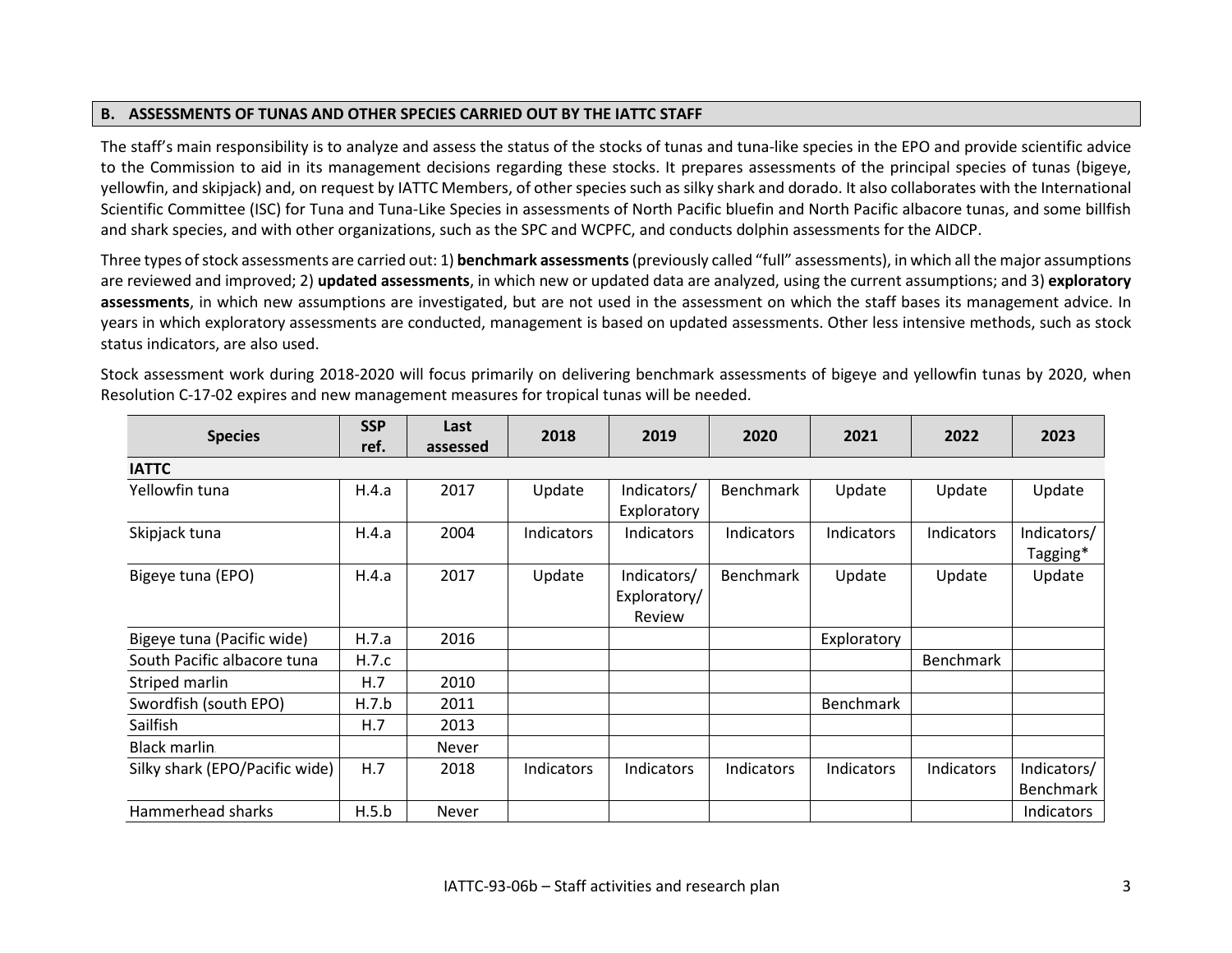| <b>Species</b>              | <b>SSP</b><br>ref. | Last<br>assessed | 2018      | 2019         | 2020             | 2021        | 2022   | 2023        |
|-----------------------------|--------------------|------------------|-----------|--------------|------------------|-------------|--------|-------------|
| Dorado                      | 1.3.a              | 2016             |           | Candidate RP |                  |             |        |             |
|                             |                    |                  |           | and HCR      |                  |             |        |             |
| <b>COLLABORATIONS</b>       |                    |                  |           |              |                  |             |        |             |
| Pacific bluefin tuna        | H.6.a              | 2016             | Update    | Projections  | <b>Benchmark</b> | Projections | Update | Projections |
| North Pacific albacore tuna | H.6.a              | 2017             |           |              |                  |             |        |             |
| Blue marlin                 | H.7                | 2013             |           |              |                  |             |        |             |
|                             |                    | benchmark/       |           |              |                  |             |        |             |
|                             |                    | 2016 update      |           |              |                  |             |        |             |
| Blue shark                  | H.6.a              | 2017             |           |              |                  |             |        |             |
| Shortfin mako shark         | H.6.a              | 2015             | Benchmark |              |                  |             |        |             |
| Swordfish (north Pacific)   | H.7                | 2014             |           |              |                  |             |        |             |

\*Conditional on multi-year tagging program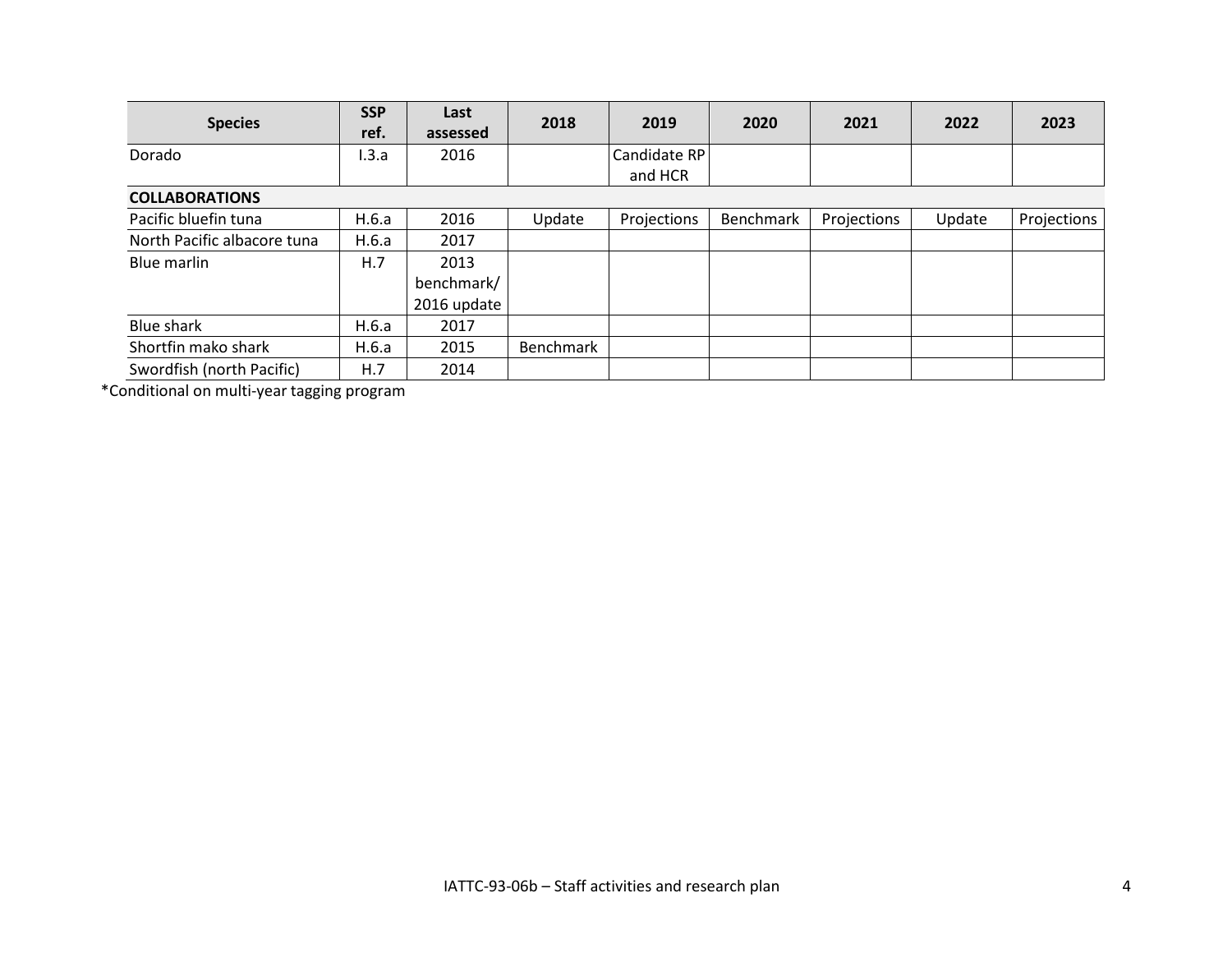#### **C. WORK PLANS**

*Work Plans* combine research activities from different parts of the SSP in order to achieve certain broad scientific objectives that span more than one *Theme* or *Goal*. The following summary work plans list the specific *Targets* and *Projects* that are included (SSP ref.), the time frame for carrying each one out, and their funding status (**green**: funded; **red**: unfunded).

#### **1. WORK PLAN TO IMPROVE STOCK ASSESSMENTS OF BIGEYE TUNA**

Assessing the status of the tropical tuna stocks is the scientific staff's main responsibility. It constantly seeks to improve both its conventional stock assessments of yellowfin and bigeye tunas and its stock status indicators for skipjack, and had previously identified some issues that need to be addressed in the bigeye assessment. In particular, spatial structure needs to be considered, in order to minimize or eliminate biases, and the staff has recently initiated activities to introduce this in the assessment.

<span id="page-4-0"></span>In the past, the staff has based its recommendation for the duration of the closure of the purse-seine fishery on the *F* multiplier, a parameter that relates fishing effort (*F*) to the maximum sustainable yield (MSY) of a stock. However, the staff concluded that the assessment model has become overly sensitive to the inclusion of new data and to previously-identified issues in the assessment [\(SAC-09 INF-B\)](https://www.iattc.org/Meetings/Meetings2018/SAC-09/PDFs/Docs/_English/SAC-09-INF-B-EN_Bigeye-tuna-investigation-of-change-in-F-multiplier.pdf). For this reason, the *F* multiplier derived from the bigeye stock assessment is considered compromised, and the staff does not recommend using it to define management measures in 2018. This situation led the staff to refine and prioritize the work plan to improve the assessments of bigeye, to address these issues and improve the assessment in time to establish new management measures for 2021 and subsequent years, after the current tuna conservation resolution [\(C-](https://www.iattc.org/PDFFiles/Resolutions/IATTC/_English/C-17-02-Tuna-conservation-in-the-EPO-2018-2020-and-amendment-to-Res.-C-17-01.pdf)[17-02\)](https://www.iattc.org/PDFFiles/Resolutions/IATTC/_English/C-17-02-Tuna-conservation-in-the-EPO-2018-2020-and-amendment-to-Res.-C-17-01.pdf) expires. Several of the activities under the work plan will also contribute to improving assessments/indicators for yellowfin and skipjack tuna.

<span id="page-4-1"></span>**Main expected work plan deliverables** (see Section D and [IATTC-93-06c](https://www.iattc.org/Meetings/Meetings2018/IATTC-93/PDFs/Docs/_English/IATTC-93-06c_Unfunded%20projects.pdf) for additional results of individual projects)**:**

**2018:** Develop a spatially-structured stock assessment for bigeye tuna and other model improvements

**2019**: Exploratory bigeye tuna assessment (Report to SAC-10)

**2020:** Benchmark bigeye tuna assessment (Report to SAC-11)

**2021:** Exploratory Pacific-wide bigeye tuna assessment

| <b>SSP</b>       | <b>Target/Project</b>                                                                               |  | <b>Timeframe &amp; status</b> |  |  |
|------------------|-----------------------------------------------------------------------------------------------------|--|-------------------------------|--|--|
| ref.             |                                                                                                     |  | 2017 2018 2019 2020 2021      |  |  |
| 1.               | <b>MONITORING STOCK STATUS AND MANAGEMENT ADVICE</b>                                                |  |                               |  |  |
| IH.4.a           | Conduct routine stock assessments of tropical tunas and indicators                                  |  |                               |  |  |
| J.2.a            | Quantification of the relationship between vessel operational characteristics and fishing mortality |  |                               |  |  |
| $\overline{2}$ . | <b>ASSESSMENT RESEARCH</b>                                                                          |  |                               |  |  |
| H.1.a            | Improve the bigeye tuna stock assessment                                                            |  |                               |  |  |
| X.1              | CAPAM workshop on recruitment: theory, estimation, and application in stock assessment models       |  |                               |  |  |
| X.1.a            | Workshop to advance spatial stock assessments of bigeye tuna in the Pacific Ocean                   |  |                               |  |  |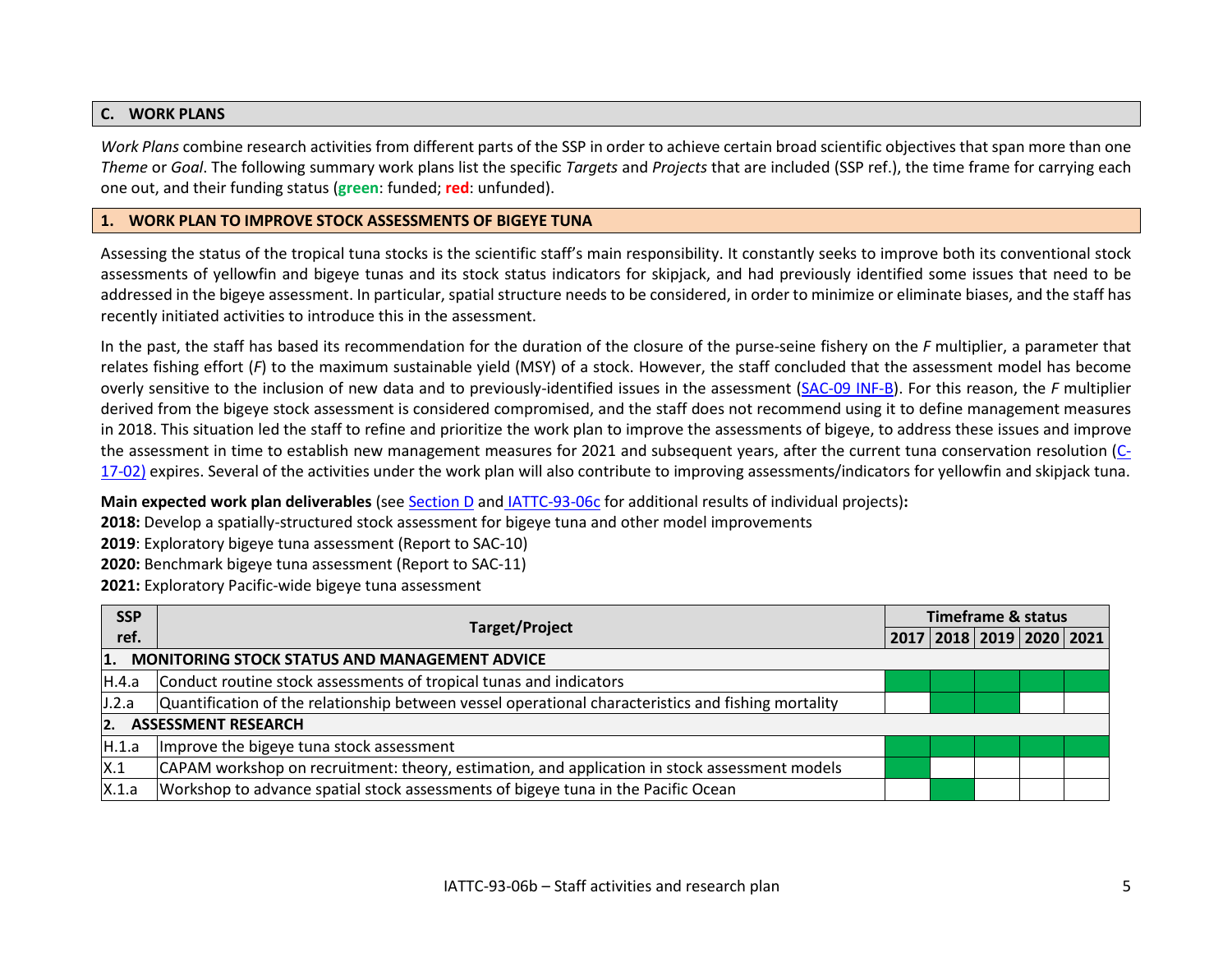| <b>SSP</b> |                                                                                                       | <b>Timeframe &amp; status</b>    |  |  |  |
|------------|-------------------------------------------------------------------------------------------------------|----------------------------------|--|--|--|
| ref.       | <b>Target/Project</b>                                                                                 | 2017   2018   2019   2020   2021 |  |  |  |
| H.1.e      | Workshop to evaluate differences in bigeye tuna age estimation methods and resulting growth models    |                                  |  |  |  |
|            | utilized in current stock assessments by the IATTC and WCPFC                                          |                                  |  |  |  |
| T.1.a      | External review of bigeye tuna assessment                                                             |                                  |  |  |  |
| X.1        | CAPAM workshop on natural mortality                                                                   |                                  |  |  |  |
| H.7.a      | Pacific wide bigeye tuna exploratory assessment                                                       |                                  |  |  |  |
| 3.         | <b>LIFE HISTORY DATA</b>                                                                              |                                  |  |  |  |
| E.1.a      | Evaluate potential improvement of growth model for bigeye in the EPO based on presumed annuli         |                                  |  |  |  |
|            | counts from otoliths of large fish                                                                    |                                  |  |  |  |
| E.5.a      | Evaluate the Pacific-wide population structure of bigeye and skipjack tunas, using genetic analyses   |                                  |  |  |  |
| 4. CPUE    |                                                                                                       |                                  |  |  |  |
| X.1        | CAPAM workshop on the development of spatiotemporal models of fishery CPUE data to derive indices     |                                  |  |  |  |
|            | of relative abundance (Document SAC-09-09)                                                            |                                  |  |  |  |
| H.1.c      | Investigate potential changes in the selectivity of the longline fleet resulting from changes in gear |                                  |  |  |  |
|            | configuration                                                                                         |                                  |  |  |  |
| H.1.d      | Improve indices of abundance based on longline CPUE data                                              |                                  |  |  |  |
| 5.         | <b>NEW DATA SOURCES</b>                                                                               |                                  |  |  |  |
| C.1.a      | Develop an effective and reliable floating-object marking scheme to assist scientific advance         |                                  |  |  |  |
| D.2.a      | Pilot study of electronic monitoring of the activities and catches of Class 1-5 purse-seine vessels   |                                  |  |  |  |
| D.2.c      | Pilot study of electronic monitoring of the activities and catches of Class-6 purse-seine vessels     |                                  |  |  |  |
| E.4.a      | Multi-year tuna tagging study                                                                         |                                  |  |  |  |

The proposed schedule of main activities leading to a benchmark bigeye tuna assessment in 2020 is summarized below:

| 2017                                                                                                           |                |
|----------------------------------------------------------------------------------------------------------------|----------------|
| October: CAPAM workshop on recruitment: theory, estimation, and application in fishery stock assessment models |                |
| Collaboration with Japanese scientists on identifying targeting changes                                        | Report, SAC-09 |
| 2018                                                                                                           |                |
| February: CAPAM workshop on the development of spatiotemporal models of fishery catch-per-unit-effort data to  | SAC-09-09      |
| derive indices of relative abundance                                                                           |                |
| Investigation of the relationship between fishing mortality and fleet capacity                                 | Project J.2.a  |
| Developing a spatially structured stock assessment for bigeye tuna and other model improvements                | Project I.1.a  |
| October: CAPAM workshop on spatial stock assessment models focusing on bigeye tuna                             | Project X.1.a  |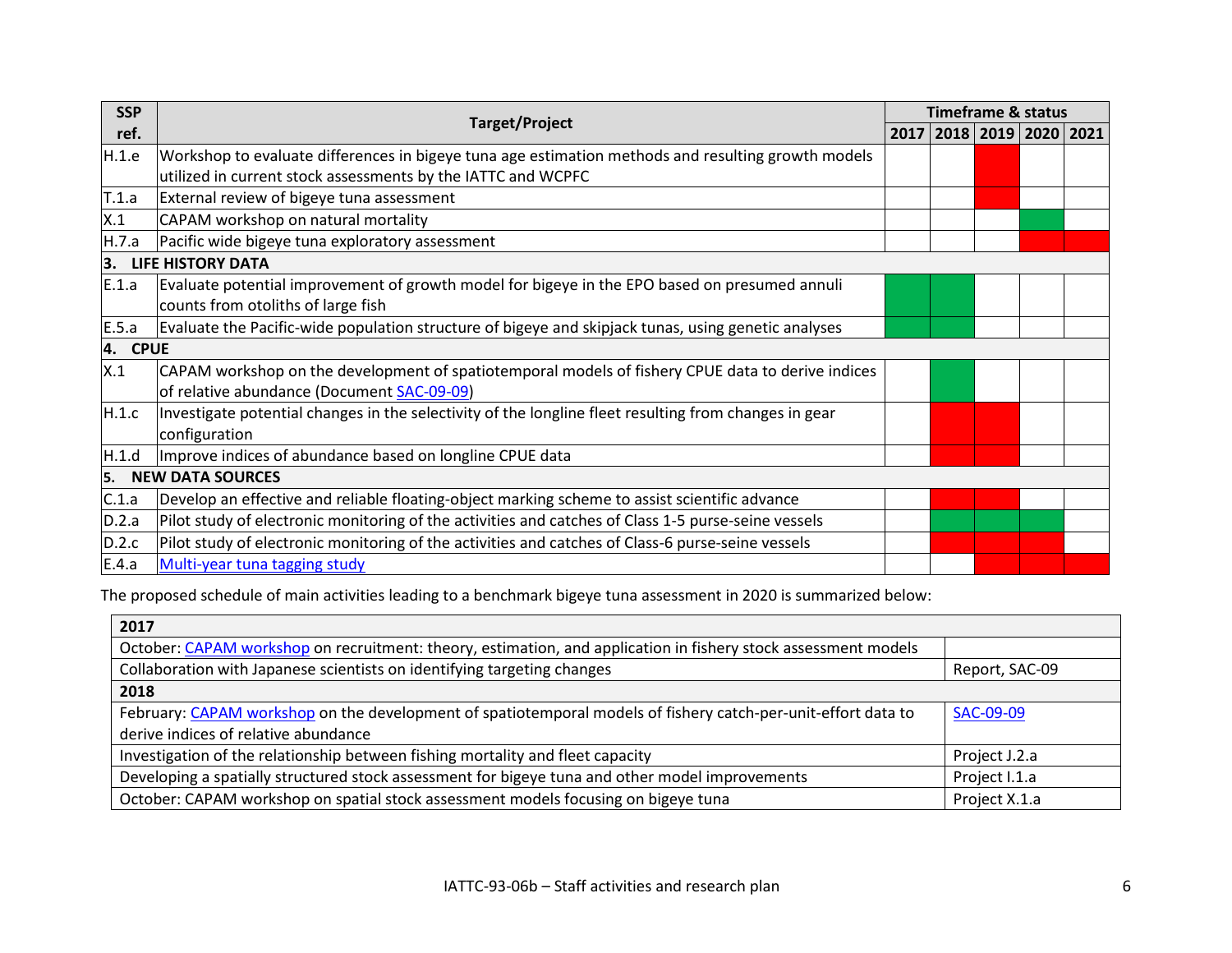| 2019                                                      |                             |
|-----------------------------------------------------------|-----------------------------|
| January/February: Proposed longline CPUE workshop         | Project H.1.d               |
| March: Proposed bigeye tuna assessment independent review | Project T.1.a               |
| May: Exploratory bigeye tuna assessment                   | Report, SAC-10              |
| 2020                                                      |                             |
| January: CAPAM workshop on natural mortality              |                             |
| May: Benchmark bigeye tuna assessment                     | Report, SAC-11              |
| August: New management recommendations to the Commission  | <b>IATTC</b> annual meeting |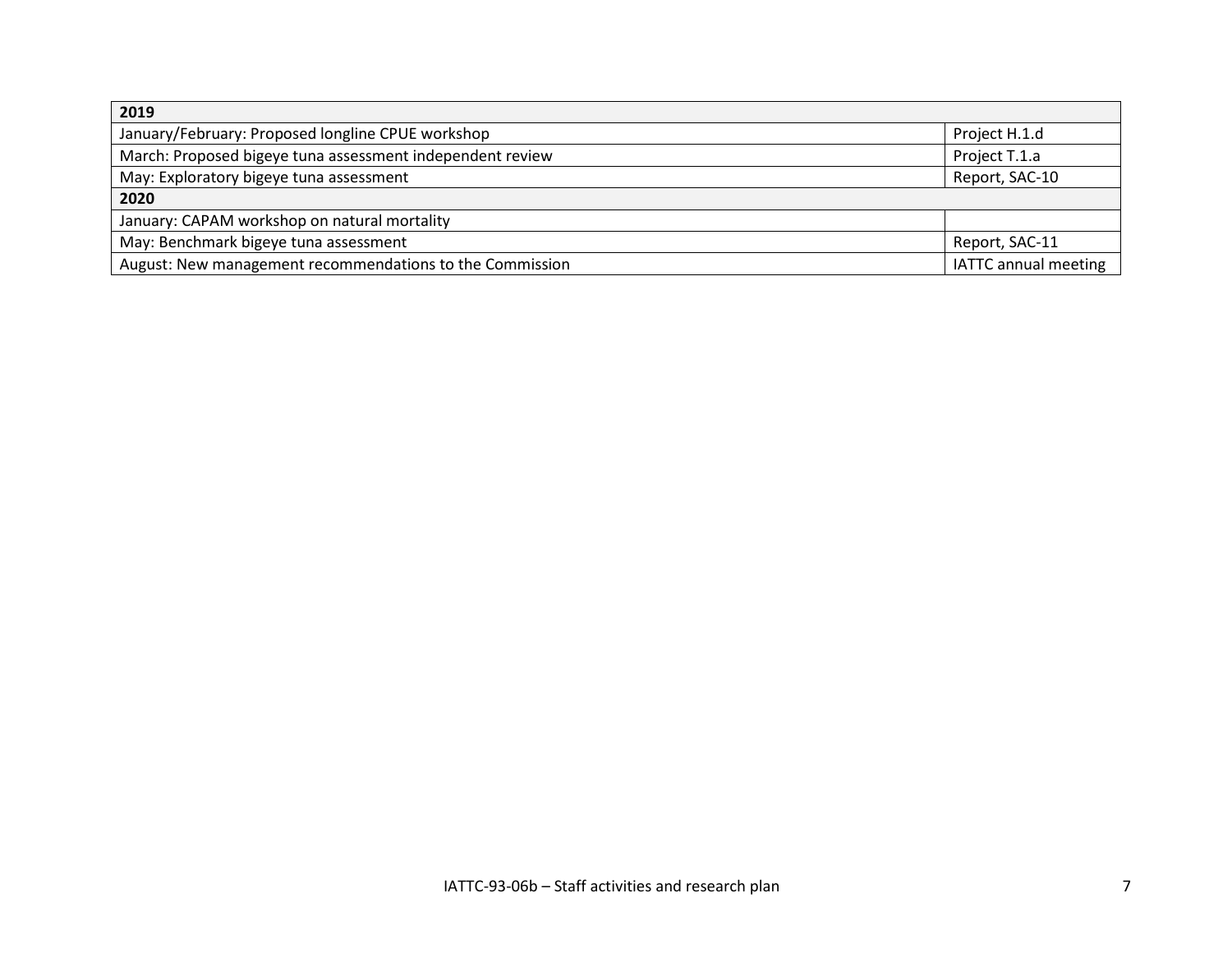### **2. WORK PLAN FOR MANAGEMENT STRATEGY EVALUATIONS (MSE)**

The process of developing MSEs, a major objective of the IATTC and other organizations, consists of two parts. One is highly technical, and is carried out by scientific experts, but the other, which involves defining objectives, performance metrics, and candidate management strategies, requires input and participation of managers and other stakeholders. Those two parts should evolve in synergy. However, although the IATTC Performance Review, the Strategic Science Plan, and the SAC all endorsed improving knowledge-sharing, human-institutional capacity-building, and communication of scientific advice, there are currently no dedicated channels of communication about MSE within the IATTC. Stakeholder participation throughout the MSE process is central to its success, and will be facilitated by an understanding of the MSE process and its components, and by strengthening communication among scientists, managers, and other stakeholders. The proposed work plan combines support for the staff in the technical development of MSE for tropical tunas with a series of workshops for training and enhancing dialogue and communication among all interested parties regarding the MSE process for tropical tunas. The initial MSE work will continue to focus on bigeye tuna, and will move to the other species towards the end of the 5-year timeframe. The work will include improvements to the bigeye stock assessment model, which will be used as a basis for the operating model used in the MSE. The IATTC staff is also collaborating with other organizations, such as the ISC, in Pacific-wide MSEs for albacore and Pacific bluefin tunas.

<span id="page-7-0"></span>**Main expected deliverables** (see Section D and [IATTC-93-06c](https://www.iattc.org/Meetings/Meetings2018/IATTC-93/PDFs/Docs/_English/IATTC-93-06c_Unfunded%20projects.pdf) for additional results of individual projects):

| 2018:      | Improved bigeye assessment for use as spatial operating model (OM)                                                                       |                                         |       |
|------------|------------------------------------------------------------------------------------------------------------------------------------------|-----------------------------------------|-------|
|            | Workshop on training, communication and evaluation of management strategies for tuna fisheries in the EPO                                |                                         |       |
| 2019:      | SAC-10: Report preliminary simulation results from spatial OM for bigeye; work on alternative reference points and harvest control rules |                                         |       |
|            | (HCRs) for dorado                                                                                                                        |                                         |       |
|            | Workshops for scientists-managers to elicit objectives, performance metrics, alternative HCRs                                            |                                         |       |
| 2020:      | Workshops with managers and other stakeholders to show initial results and gather feedback, plus a technical workshop                    |                                         |       |
|            | SAC-11: Report on revised MSE plan and preliminary results based on outcomes of workshops                                                |                                         |       |
| 2021:      | Updated MSE results based on input from managers and stakeholders                                                                        |                                         |       |
|            | SAC-12: Report on revised MSE plan and preliminary results based on outcomes of workshops                                                |                                         |       |
| 2022:      | Final MSE results based on revised input from managers and stakeholders                                                                  |                                         |       |
|            | SAC-13: Report on revised MSE plan and preliminary results based on outcomes of workshops                                                |                                         |       |
| 2023:      | SAC-14: Report final results                                                                                                             |                                         |       |
|            | IATTC annual meeting: Recommend evaluated HCR/Management procedure for bigeye for adoption; present plan for other tropical tunas        |                                         |       |
| <b>SSP</b> |                                                                                                                                          | 2018   2019   2020   2021   2022   2023 |       |
| ref.       | <b>Target/Project</b>                                                                                                                    | 1 2 1 2 1 2 1                           | 2 1 2 |
|            | <b>1. SUSTAINABLE FISHERIES</b>                                                                                                          |                                         |       |
|            | <b>Goal I:</b> Test harvest strategies using Management Strategy Evaluation (MSE)                                                        |                                         |       |
|            |                                                                                                                                          |                                         |       |

I.1. MSE for tropical tunas in the EPO: bigeye tuna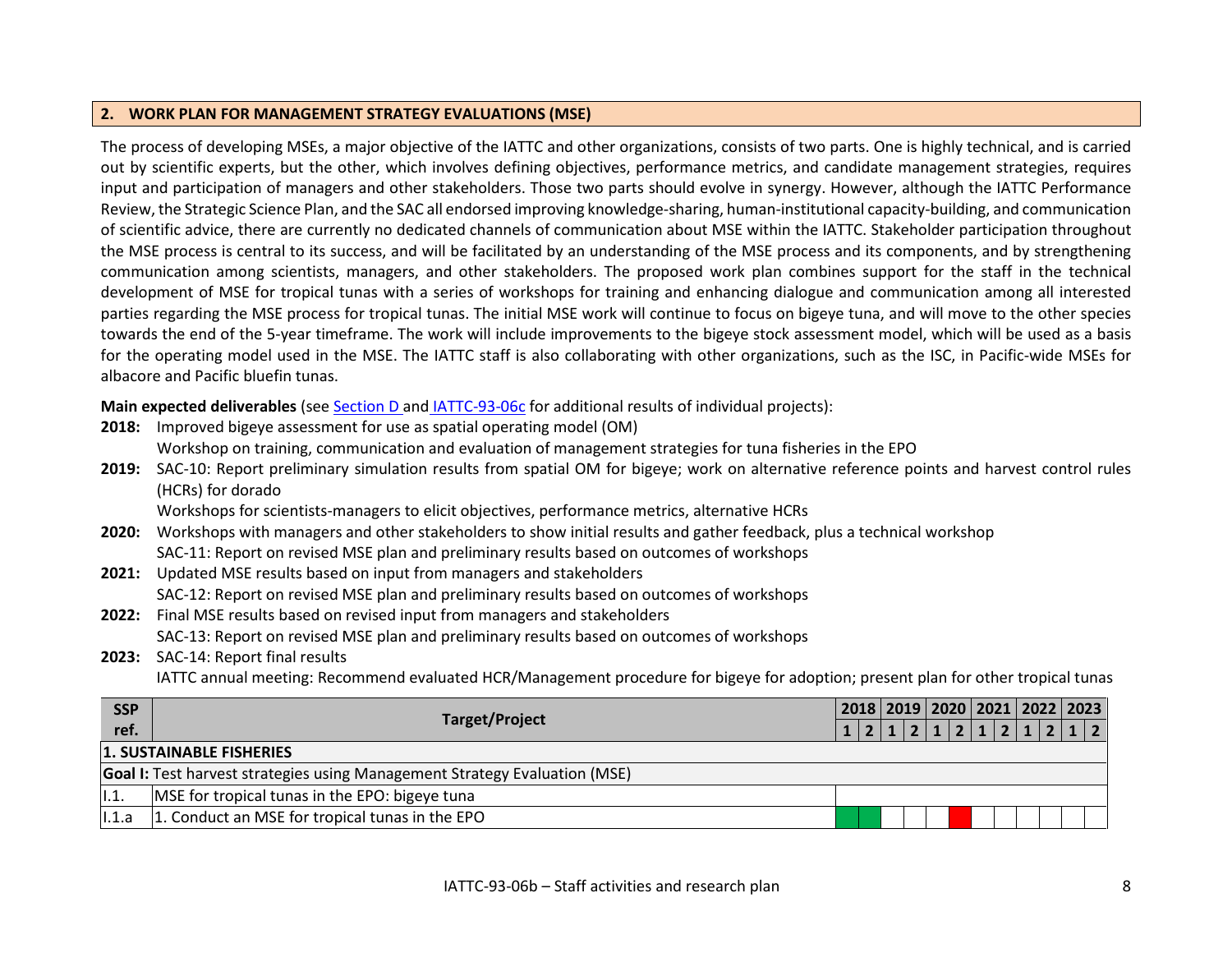| <b>SSP</b> |                                                                                                                                                                                                                                                                                                                                    |            |              |             |              |                |                      | 2018   2019   2020   2021   2022   2023 |             |              |                |            |              |
|------------|------------------------------------------------------------------------------------------------------------------------------------------------------------------------------------------------------------------------------------------------------------------------------------------------------------------------------------|------------|--------------|-------------|--------------|----------------|----------------------|-----------------------------------------|-------------|--------------|----------------|------------|--------------|
| ref.       | <b>Target/Project</b>                                                                                                                                                                                                                                                                                                              |            | $\mathbf{1}$ | $2^{\circ}$ | $\mathbf{1}$ | $\overline{2}$ | 1 <br>$\overline{2}$ | $1\vert$                                | $2^{\circ}$ | $\mathbf{1}$ | $\overline{2}$ | $1 \mid 2$ |              |
|            | Improve the bigeye assessment for use as spatial OM<br>a.                                                                                                                                                                                                                                                                          |            |              |             |              |                |                      |                                         |             |              |                |            |              |
|            | Run preliminary simulations with spatial OM<br>b.                                                                                                                                                                                                                                                                                  |            |              |             |              |                |                      |                                         |             |              |                |            |              |
|            | Technical meeting to agree on overall/revised MSE Plan by IATTC staff and collaborators<br>$C_{\cdot}$                                                                                                                                                                                                                             |            |              |             |              |                |                      |                                         |             |              |                |            |              |
|            | 2. Continue technical development of MSE, HCR, MP, outputs (with Project R.1.b)                                                                                                                                                                                                                                                    |            |              |             |              |                |                      |                                         |             |              |                |            |              |
|            | Run preliminary MSE based on initial input from managers and stakeholders<br>a.                                                                                                                                                                                                                                                    |            |              |             |              |                |                      |                                         |             |              |                |            |              |
|            | Run final MSE based on revised input from managers and stakeholders<br>b.                                                                                                                                                                                                                                                          |            |              |             |              |                |                      |                                         |             |              |                |            |              |
|            | Propose evaluated HCR/MP to Commission for adoption, plan work for other tropical<br>c.                                                                                                                                                                                                                                            |            |              |             |              |                |                      |                                         |             |              |                |            |              |
|            | tunas                                                                                                                                                                                                                                                                                                                              |            |              |             |              |                | $\ast$               | $\ast$                                  | $*$         | $\ast$       | $\ast$         | $\ast$     | $\mathbf{I}$ |
| 1.2.       | Collaborate with ISC in Pacific-wide MSEs for albacore and Pacific bluefin tunas                                                                                                                                                                                                                                                   | ALB        |              |             |              | $\ast$         | $\ast$               | $\ast$                                  | $*$         | $\ast$       | $\ast$         | $\ast$     | $\ast$       |
|            |                                                                                                                                                                                                                                                                                                                                    | <b>PBF</b> |              |             |              |                |                      |                                         |             |              |                |            |              |
| 1.3        | Initiate MSE work to evaluate indicator-based harvest strategies for prioritized species and<br>species of specific interest                                                                                                                                                                                                       |            |              |             |              |                |                      |                                         |             |              |                |            |              |
| 1.3.a      | Evaluate potential reference points for dorado in the EPO                                                                                                                                                                                                                                                                          |            |              |             |              |                |                      |                                         |             |              |                |            |              |
|            | 2. KNOWLEDGE TRANSFER AND CAPACITY BUILDING                                                                                                                                                                                                                                                                                        |            |              |             |              |                |                      |                                         |             |              |                |            |              |
|            | Goal R: Improve communication of scientific advice                                                                                                                                                                                                                                                                                 |            |              |             |              |                |                      |                                         |             |              |                |            |              |
| R.1.       | Improve communication of the staff's scientific work to CPCs                                                                                                                                                                                                                                                                       |            |              |             |              |                |                      |                                         |             |              |                |            |              |
| R.1.a      | Workshop on training, communication and evaluation of management strategies for tuna                                                                                                                                                                                                                                               |            |              |             |              |                |                      |                                         |             |              |                |            |              |
|            | fisheries in the EPO                                                                                                                                                                                                                                                                                                               |            |              |             |              |                |                      |                                         |             |              |                |            |              |
|            | a. Other MSE workshops for scientists-managers (to be planned)                                                                                                                                                                                                                                                                     |            |              |             |              |                |                      |                                         |             |              |                |            |              |
| R.1.b      | Technical development, communication and evaluation of MSEs for tropical tuna fisheries in the                                                                                                                                                                                                                                     |            |              |             |              |                |                      |                                         |             |              |                |            |              |
|            | EPO involving managers, scientists and other stakeholders                                                                                                                                                                                                                                                                          |            |              |             |              |                |                      |                                         |             |              |                |            |              |
| R.2        | Participate in global initiatives for the communication of science: t-RFMO MSE working group                                                                                                                                                                                                                                       |            |              |             |              |                |                      |                                         |             |              |                |            |              |
|            | <b>3. SCIENTIFIC EXCELLENCE</b>                                                                                                                                                                                                                                                                                                    |            |              |             |              |                |                      |                                         |             |              |                |            |              |
|            | Goal T: Implement external reviews of the staff's research                                                                                                                                                                                                                                                                         |            |              |             |              |                |                      |                                         |             |              |                |            |              |
| T.1.       | Facilitate external reviews of stock assessments: External review of bigeye assessment                                                                                                                                                                                                                                             |            |              |             |              |                |                      |                                         |             |              |                |            |              |
| T.2.       | Facilitate external reviews of scientific studies: Publications in journals                                                                                                                                                                                                                                                        |            |              |             |              |                |                      |                                         |             |              |                |            |              |
|            | <b>Goal X:</b> Promote the advancement of scientific research                                                                                                                                                                                                                                                                      |            |              |             |              |                |                      |                                         |             |              |                |            |              |
| X.1.b      | CAPAM workshop on operating models for MSE                                                                                                                                                                                                                                                                                         |            |              |             |              |                |                      |                                         |             |              |                |            |              |
|            | $\mathbf{1}$ $\mathbf{1}$ $\mathbf{1}$ $\mathbf{1}$ $\mathbf{1}$ $\mathbf{1}$ $\mathbf{1}$ $\mathbf{1}$ $\mathbf{1}$ $\mathbf{1}$ $\mathbf{1}$ $\mathbf{1}$ $\mathbf{1}$ $\mathbf{1}$ $\mathbf{1}$ $\mathbf{1}$ $\mathbf{1}$ $\mathbf{1}$ $\mathbf{1}$ $\mathbf{1}$ $\mathbf{1}$ $\mathbf{1}$ $\mathbf{1}$ $\mathbf{1}$ $\mathbf{$ |            |              |             |              |                |                      |                                         |             |              |                |            |              |

\*Dependent on ISC scheduling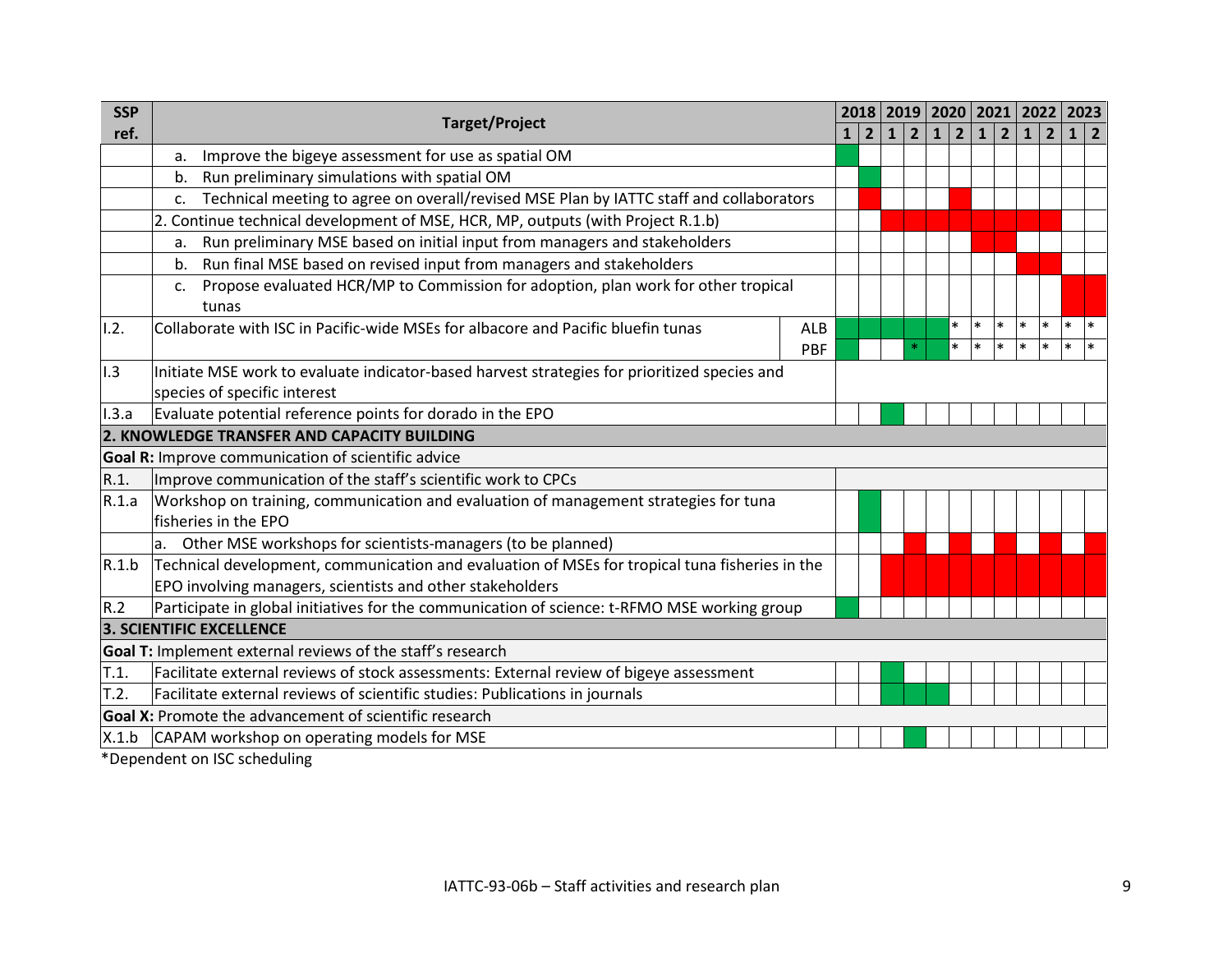## **3. WORK PLAN FOR THE FAD FISHERY: IMPROVE DATA COLLECTION AND MANAGEMENT, AND MITIGATE ECOLOGICAL IMPACTS**

The expansion of FAD fisheries worldwide poses several challenges for tuna RFMOs. First, with the expansion has come the need for improved data collection to provide better management advice on an ever-evolving fishery. Currently, much of the detailed data on the EPO FAD fishery is collected by observers aboard Class-6 vessels. However, new resolutions and technological advances offer the possibility of collecting additional detailed data on FAD-related activities, including information provided by fishing crews on FAD form 9/2016 (Resolution C-16-01), FAD buoy data to be provided to the IATTC staff under Resolution C-17-02 (plus supplements recommended by SAC-09 and the FAD Working Group), and the use of electronic monitoring to supplement data collected by on-board observers. Second, because the FAD fishery has different impacts on the ecosystem, in terms of marine pollution, bycatches of non-target species, and catches of juveniles of target species, than other components of the purse-seine fishery, there is an urgent need to develop and test conservation and management measures that will contribute to mitigating these effects, such as gear modifications and new FAD designs, among others.

The IATTC staff is currently working on numerous projects related to the FAD fishery, and has submitted proposals for funding to help fill remaining data and knowledge gaps; these are shown in the work plan below.

<span id="page-9-0"></span>**Main expected deliverables** (see Section D and [IATTC-93-06c](https://www.iattc.org/Meetings/Meetings2018/IATTC-93/PDFs/Docs/_English/IATTC-93-06c_Unfunded%20projects.pdf) for additional results of individual projects):

- **2018**: Reports summarizing current data gaps and potential improvements
- **2018-2019**: Training workshops to expand and improve data collection
- **2020**: Prototype scheme for reliable floating-object marking Data-driven recommendations for the implementation of electronic monitoring in the purse-seine fleet Quantitative evaluation of the relationship between the FAD fishery, fishing mortality and its ecological impacts
- **2021**: State-of-the-art data-collection procedures for the purse-seine fishery; improved data quality and reporting procedures New ecologically-friendly FAD designs, and guidelines for their implementation and use

| SSP ref. |                                                                                                             |      | Timeframe & status |      |      |      |
|----------|-------------------------------------------------------------------------------------------------------------|------|--------------------|------|------|------|
|          | <b>Target/Project</b>                                                                                       | 2017 | 2018               | 2019 | 2020 | 2021 |
| 1. DATA  |                                                                                                             |      |                    |      |      |      |
|          | Goal B: Identify and prioritize opportunities to improve data quality and expand data types and coverage    |      |                    |      |      |      |
| B.2.     | Expand on-board data collection to small purse seiners: train observers                                     |      |                    |      |      |      |
|          | Goal C: Facilitate the improvement of data quality, coverage, and reporting by CPC data collection programs |      |                    |      |      |      |
| C.1.     | Purse-seine fleet: Improve data reporting and content (Resolutions 16-01 and 17-02; SAC-09                  |      |                    |      |      |      |
|          | and WG-FADs recommendations)                                                                                |      |                    |      |      |      |
| C.1.a    | Develop an effective and reliable floating-object marking scheme to assist scientific advance               |      |                    |      |      |      |
|          | Goal D: Investigate the use of new technologies to improve data quality                                     |      |                    |      |      |      |
| D.2.a    | Pilot study of electronic monitoring of the activities and catches of Class 1-5 purse-seine vessels         |      |                    |      |      |      |
| D.2.c    | Pilot study of electronic monitoring of the activities and catches of Class-6 purse-seine vessels           |      |                    |      |      |      |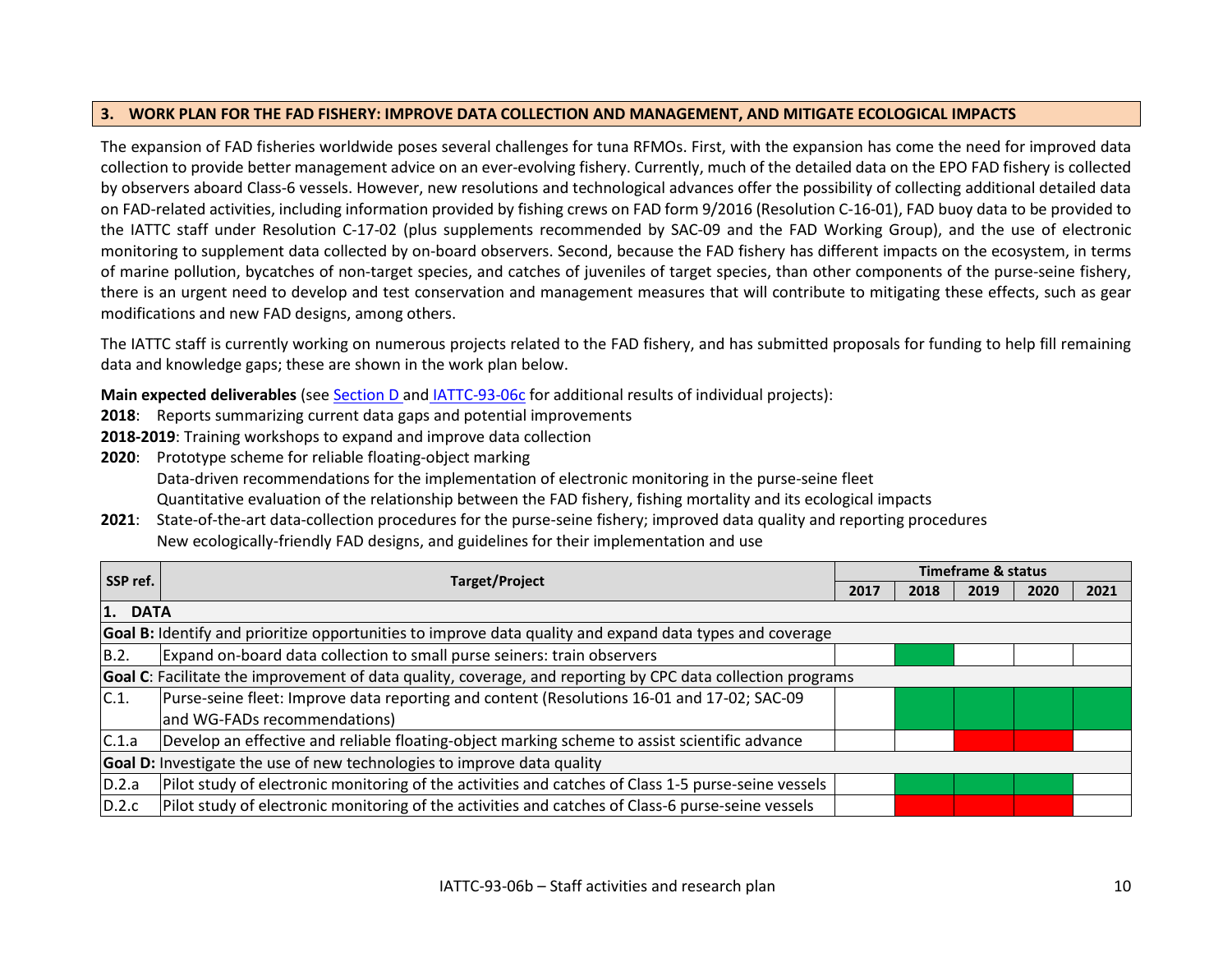|          |                                                                                                                                                 |      |      | <b>Timeframe &amp; status</b> |      |      |
|----------|-------------------------------------------------------------------------------------------------------------------------------------------------|------|------|-------------------------------|------|------|
| SSP ref. | <b>Target/Project</b>                                                                                                                           | 2017 | 2018 | 2019                          | 2020 | 2021 |
|          | Goal Q: Provide training opportunities for scientists and technicians of CPCs                                                                   |      |      |                               |      |      |
| Q.3      | Workshops for vessel crews, industry, and national authorities on requirements of C-16-01 and                                                   |      |      |                               |      |      |
|          | C-17-02 (WG-FADs Recommendation endorsed by SAC-09)                                                                                             |      |      |                               |      |      |
| 2.       | <b>CONSERVATION AND MANAGEMENT</b>                                                                                                              |      |      |                               |      |      |
|          | Goal J: Improve our understanding of the effects of the operational characteristics of the fishery on fishing mortality, stock assessments, and |      |      |                               |      |      |
|          | management advice                                                                                                                               |      |      |                               |      |      |
| J.2.a    | Quantification of the relationship between vessel operational characteristics and fishing                                                       |      |      |                               |      |      |
|          | mortality                                                                                                                                       |      |      |                               |      |      |
|          | <b>Goal M:</b> Mitigate the ecological impacts of tuna fisheries                                                                                |      |      |                               |      |      |
| M.1.a    | Evaluate the effect of the depth of non-entangling FADs on catches of tunas and bycatches of                                                    |      |      |                               |      |      |
|          | other species in the purse-seine fishery                                                                                                        |      |      |                               |      |      |
| M.1.b    | Test sorting grids (with emphasis on reducing catches of juvenile bigeye)                                                                       |      |      |                               |      |      |
| M.3.a    | Estimate bycatch and discard rates at FADs, by species, and identify "hot spots"                                                                |      |      |                               |      |      |
| M.5.a    | Develop and test non-entangling and biodegradable FADs                                                                                          |      |      |                               |      |      |
| M.5.b    | Reducing losses, and fostering recovery, of FADs in the purse-seine fishery in the EPO                                                          |      |      |                               |      |      |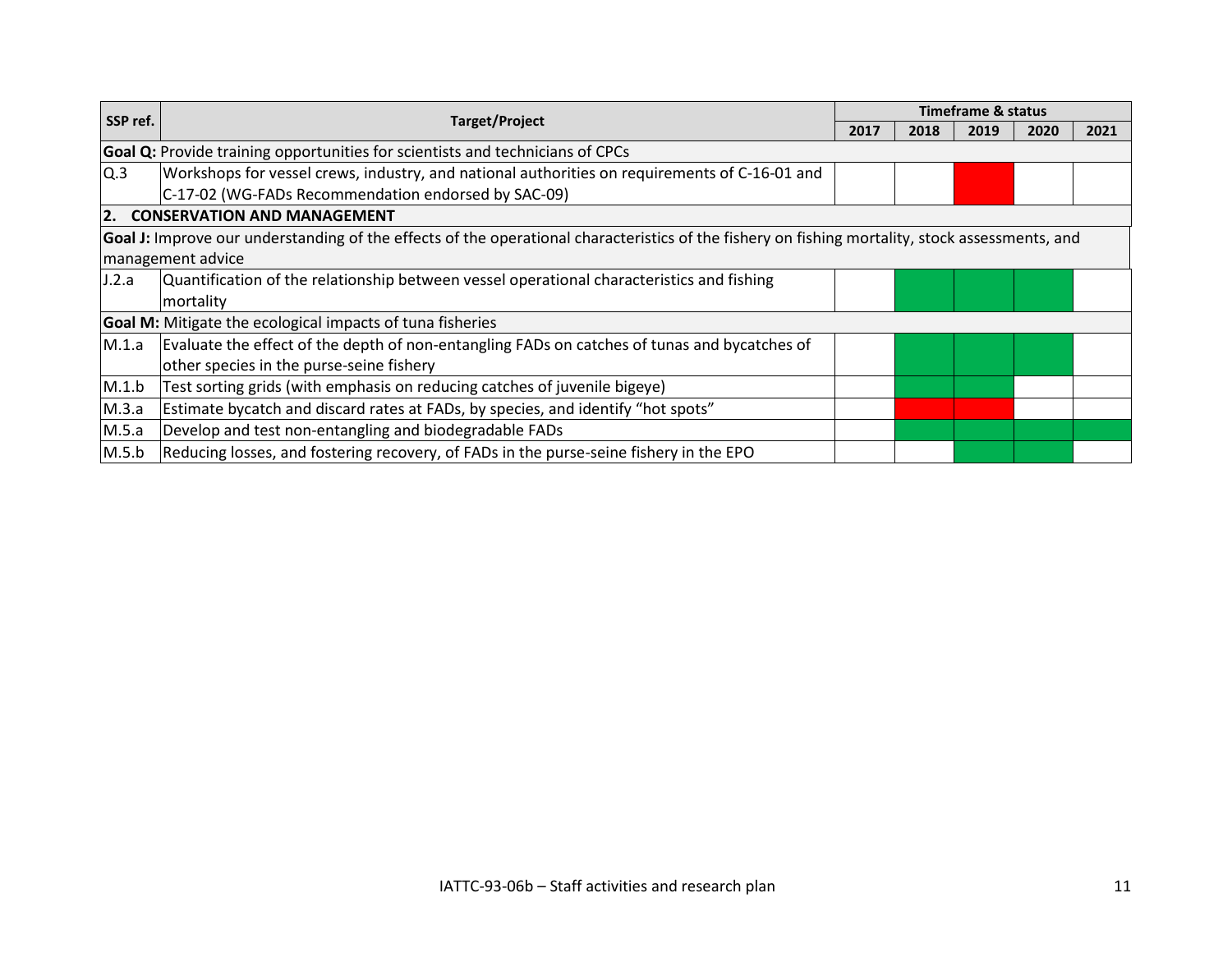## **4. WORK PLAN TO IMPROVE DATA COLLECTION AND STOCK ASSESSMENTS FOR SHARKS**

Paragraph 1 of Resolution [C-16-05](https://www.iattc.org/PDFFiles2/Resolutions/C-16-05-Management-of-sharks.pdf) on the management of shark species requires that "the IATTC scientific staff shall develop a workplan…, for completing full stock assessments for the silky shark … and hammerhead sharks ..."

As the staff has noted previously, improving shark fishery data collection in the EPO is essential if conventional stock assessments and/or other indicators of stock status are to be developed for sharks. An attempt to assess the status of the silky shark in the EPO using conventional stock assessment models was severely handicapped by major uncertainties in the fishery data, and stock assessment work on hammerhead sharks is currently not possible due to the scarcity of data for this taxon. Without reliable catch and composition data and indices of abundance for all fisheries catching sharks in the EPO, any further attempts at such assessments are problematic. In this regard, the lack of funding for Project C.4.b (see *IATTC*-[93-06c\)](https://www.iattc.org/Meetings/Meetings2018/IATTC-93/PDFs/Docs/_English/IATTC-93-06c_Unfunded%20projects.pdf) is also problematic, since the current funding from FAO-GEF finishes in early 2019.

<span id="page-11-0"></span>The staff developed a work plan to improve data collection and stock assessments for sharks, focused on all EPO fisheries that interact with silky and hammerhead sharks, and obtained funds from FAO-GEF to improve data collection for the coastal longline and gillnet fisheries, which have the greatest deficiencies and are estimated to take a large fraction of the shark catches. The staff is developing an experimental design for a long-term shark fishery sampling program in the EPO, for presentation to the SAC and the Commission in 2019, and hopes to deliver some form of stock assessments of silky and hammerhead sharks by the end of the SSP time frame in 2023. In addition, the work plan involves bycatch mitigation activities aimed at reducing fishing mortality of sharks.

**Main expected deliverables** (see Section D and [IATTC-93-06c](https://www.iattc.org/Meetings/Meetings2018/IATTC-93/PDFs/Docs/_English/IATTC-93-06c_Unfunded%20projects.pdf) for additional results of individual projects)**: 2019**: Proposal for long-term sampling program for shark catches by artisanal fisheries in Central America **2023**: Assessments of silky and hammerhead sharks in the EPO

| <b>SSP</b> |                                                                                                                                             |  |  | <b>Timeframe &amp; status</b>           |  |  |  |  |  |
|------------|---------------------------------------------------------------------------------------------------------------------------------------------|--|--|-----------------------------------------|--|--|--|--|--|
| ref.       | <b>Target/Project</b>                                                                                                                       |  |  | 2018   2019   2020   2021   2022   2023 |  |  |  |  |  |
| 1. DATA    |                                                                                                                                             |  |  |                                         |  |  |  |  |  |
|            | Goal B: Conduct a review of current IATTC/AIDCP data collection programs, identify and prioritize opportunities to improve data quality and |  |  |                                         |  |  |  |  |  |
|            | expand data types and coverage                                                                                                              |  |  |                                         |  |  |  |  |  |
| B.2.       | Expand on-board data collection to small purse seiners                                                                                      |  |  |                                         |  |  |  |  |  |
|            | Goal C: Facilitate the improvement of data quality, coverage, and reporting by CPC data collection programs                                 |  |  |                                         |  |  |  |  |  |
| C.4        | Artisanal fisheries (coastal developing CPCs)                                                                                               |  |  |                                         |  |  |  |  |  |
| C.4.a      | Improving data collection for Central American shark fisheries: develop sampling protocols for                                              |  |  |                                         |  |  |  |  |  |
|            | catch and effort estimation (FAO-GEF ABNJ project)                                                                                          |  |  |                                         |  |  |  |  |  |
|            | Identify all unloading sites and obtain order-of-magnitude estimates of total catch and effort                                              |  |  |                                         |  |  |  |  |  |
|            | Design and test sampling protocols for species and size composition sampling                                                                |  |  |                                         |  |  |  |  |  |
| C.4.b      | Long-term sampling program for shark catches of artisanal fisheries in Central America                                                      |  |  |                                         |  |  |  |  |  |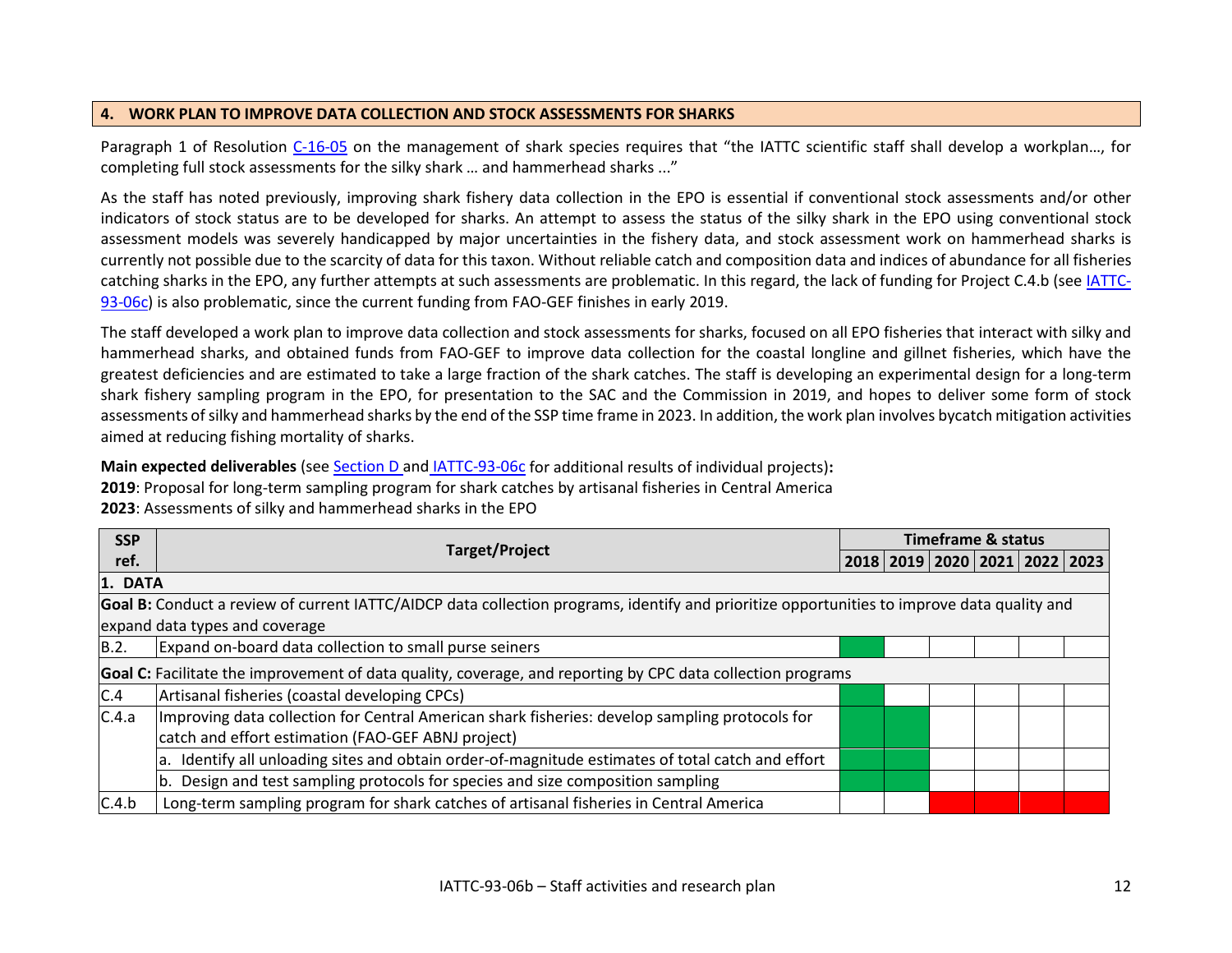| <b>SSP</b> | <b>Target/Project</b>                                                                                     |  | <b>Timeframe &amp; status</b> |                                         |  |  |  |
|------------|-----------------------------------------------------------------------------------------------------------|--|-------------------------------|-----------------------------------------|--|--|--|
| ref.       |                                                                                                           |  |                               | 2018   2019   2020   2021   2022   2023 |  |  |  |
|            | Goal D: Investigate the use of new technologies to improve data quality                                   |  |                               |                                         |  |  |  |
| D.2.a      | Pilot study of electronic monitoring of the activities and catches of Class 1-5 purse-seine vessels       |  |                               |                                         |  |  |  |
| D.2.c      | Pilot study of electronic monitoring of the activities and catches of Class-6 purse-seine vessels         |  |                               |                                         |  |  |  |
|            | 2. LIFE HISTORY DATA                                                                                      |  |                               |                                         |  |  |  |
| F.2.a      | Investigate the movements, behavior, and habitat utilization of silky sharks in the EPO                   |  |                               |                                         |  |  |  |
|            | 3. MONITORING POPULATION STATUS AND MANAGEMENT ADVICE                                                     |  |                               |                                         |  |  |  |
|            | Goal H: Improve and implement stock assessments, based on the best available science                      |  |                               |                                         |  |  |  |
| H.5        | Undertake the research necessary to develop and conduct data-limited assessments for                      |  |                               |                                         |  |  |  |
|            | prioritized species (Assessments of silky and hammerhead sharks in the EPO)                               |  |                               |                                         |  |  |  |
| H.5.a      | Revise trend estimation methods for purse-seine silky shark indices for the EPO                           |  |                               |                                         |  |  |  |
| H.5.b      | Workshop series on data compilation and model development for hammerhead assessments                      |  |                               |                                         |  |  |  |
| H.7.d      | Develop priors for shark stock-recruitment relationships                                                  |  |                               |                                         |  |  |  |
|            | Goal L: Evaluate the ecological impacts of tuna fisheries                                                 |  |                               |                                         |  |  |  |
| L.1.a      | Develop habitat models for bycatch species caught in the EPO to support ecological risk                   |  |                               |                                         |  |  |  |
|            | assessments (ERAs)                                                                                        |  |                               |                                         |  |  |  |
| L.1.b      | Develop a flexible spatially-explicit ERA approach for quantifying the cumulative impact of tuna          |  |                               |                                         |  |  |  |
|            | fisheries on data-limited bycatch species in the EPO                                                      |  |                               |                                         |  |  |  |
| L.2.a      | Develop and update Productivity-Susceptibility Analyses (PSAs) of tuna fisheries in the EPO               |  |                               |                                         |  |  |  |
|            | Goal N: Improve our understanding of the interactions among environmental drivers, climate, and fisheries |  |                               |                                         |  |  |  |
| N.1.a      | Analyze EPO bycatch data to assess the influence of environmental drivers on catches and                  |  |                               |                                         |  |  |  |
|            | vulnerability                                                                                             |  |                               |                                         |  |  |  |
|            | 4. BYCATCH MITIGATION                                                                                     |  |                               |                                         |  |  |  |
|            | Goal M: Mitigate the ecological impacts of tuna fisheries                                                 |  |                               |                                         |  |  |  |
| M.1.a      | Evaluate the effect of the depth of non-entangling FADs on catches of tunas and bycatches of              |  |                               |                                         |  |  |  |
|            | other species in the purse-seine fishery                                                                  |  |                               |                                         |  |  |  |
| M.2.a      | Evaluate the post-release survival of silky sharks captured by longline fishing vessels in the            |  |                               |                                         |  |  |  |
|            | equatorial EPO, using best handling practices                                                             |  |                               |                                         |  |  |  |
| M.2.b      | Evaluate best handling practices for maximizing post-release survival of silky sharks in longline         |  |                               |                                         |  |  |  |
|            | fisheries, and identification of silky shark pupping areas for bycatch mitigation                         |  |                               |                                         |  |  |  |
| M.3.a      | Estimate bycatch and discard rates at FADs, by species, and identify "hot spots"                          |  |                               |                                         |  |  |  |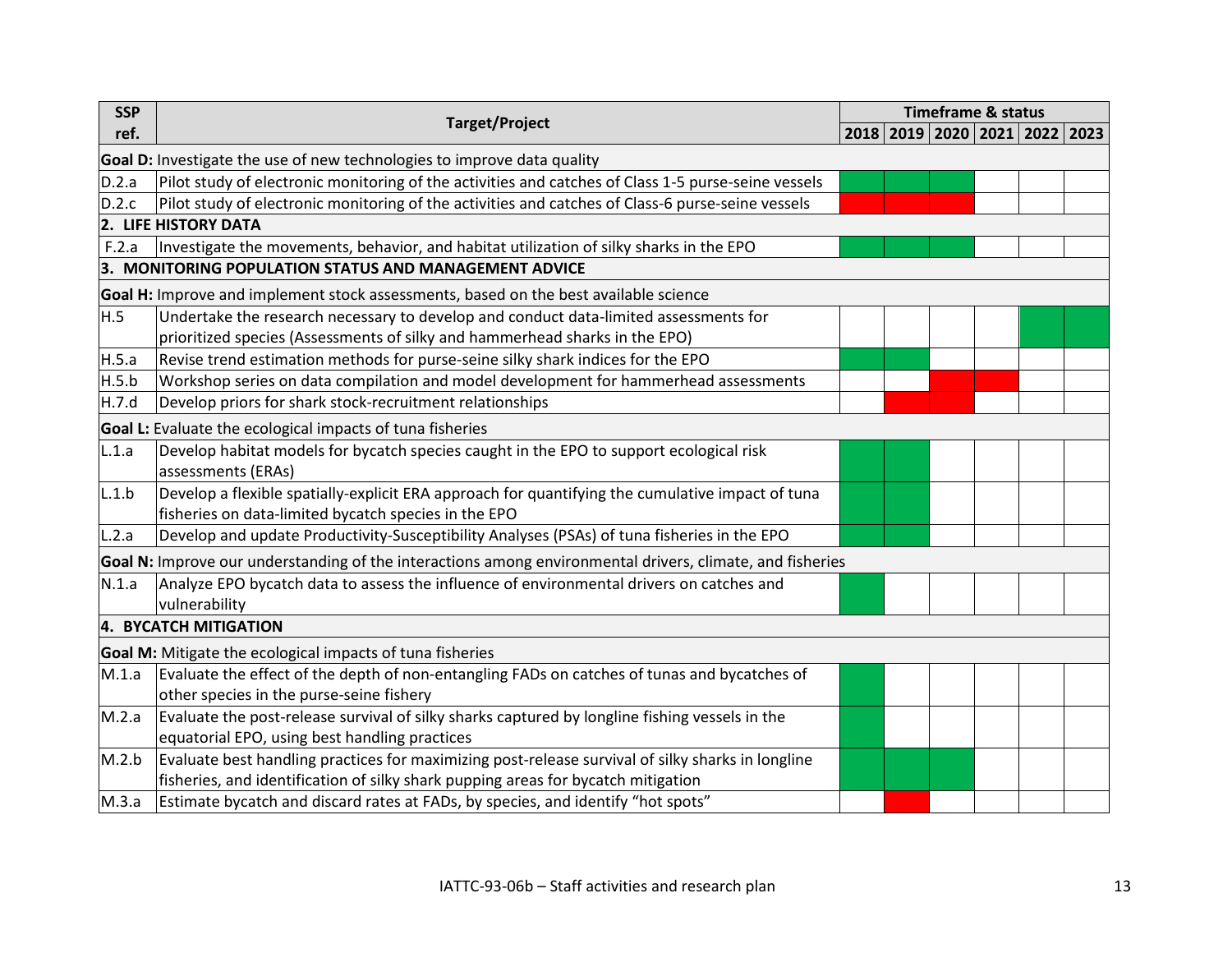## <span id="page-13-0"></span>**D. CURRENT AND PLANNED PROJECTS, BY THEME**

### **INDEX**

| 1. DATA COLLECTION FOR SCIENTIFIC SUPPORT OF MANAGEMENT                                                   | 16 |
|-----------------------------------------------------------------------------------------------------------|----|
| A.1.a: Routine activities of the Bycatch and IDCP Program                                                 | 16 |
| A.3.a. Conversion of all remaining Visual Basic 6 (VB6) computer programs to Visual Basic Net             |    |
| (VB.net).                                                                                                 | 17 |
| A.3.b: Develop databases of biological and fisheries parameters to support Ecological Risk                |    |
| Assessment and ecosystem models                                                                           | 18 |
| C.4.a: Improving data collection for Central American shark fisheries                                     | 19 |
| <b>D.2.a:</b> Pilot study of electronic monitoring (EM) of the activities and catches of Class 1-5 purse- |    |
| seine vessels                                                                                             | 20 |
| 2. LIFE-HISTORY STUDIES FOR SCIENTIFIC SUPPORT OF MANAGEMENT                                              | 21 |
| <b>E.1.a:</b> Evaluate potential improvement of growth model for bigeye in the EPO based on               |    |
| presumed annuli counts from otoliths of large fish                                                        | 21 |
| E.2.a: Investigate spatiotemporal variability in the age, growth, maturity, and fecundity of              |    |
| yellowfin tuna in the EPO                                                                                 | 22 |
| E.3.a: Investigate geographic variation in the movements, behavior, and habitat utilization of            |    |
| yellowfin tuna in the EPO                                                                                 | 23 |
| E.5.a: Evaluate the Pacific-wide population structure of bigeye and skipjack tunas, using genetic         |    |
| analyses                                                                                                  | 24 |
| E.5.b: Investigate the spawning ecology of captive yellowfin tuna, using genetic analyses                 | 25 |
| F.2.a: Investigate the movements, behavior, and habitat utilization of silky sharks in the EPO            | 26 |
| G.1.a: Studies of pre-recruit survival and growth of yellowfin tuna, including expanding studies          |    |
| of early-juvenile life stages                                                                             | 27 |
| G.2.a: Develop comparative models of pre-recruit survival and reproductive patterns of Pacific            |    |
| tunas                                                                                                     | 28 |
| G.3.a: Develop a larval growth index to forecast yellowfin recruitment                                    | 29 |
| <b>3. SUSTAINABLE FISHERIES</b>                                                                           | 30 |
| H.1.a: Improve the bigeye tuna stock assessment                                                           | 30 |
| H.1.b: Improve the yellowfin tuna stock assessment                                                        | 31 |
| H.4.a: Conduct routine stock assessments of tropical tunas                                                | 32 |
| H.5.a: Revise trend estimation methods for purse-seine silky shark indices for the EPO                    | 33 |
| H.6.a: Participate in assessments of shared species by the International Scientific Committee             |    |
| (ISC)                                                                                                     | 34 |
| H.8.a: Design a survey for dolphins in the eastern tropical Pacific Ocean (ETP)                           | 35 |
| <b>I.1.a:</b> Conduct a Management Strategy Evaluation (MSE) for tropical tunas in the EPO                | 36 |
| I.3.a: Evaluate potential reference points for dorado in the EPO                                          | 37 |
| J.2.a: Quantify the relationship between vessel operational characteristics and fishing mortality         | 38 |
| K.1.a: POSEIDON project                                                                                   | 39 |
| <b>ECOLOGICAL IMPACTS OF FISHERIES: ASSESSMENT AND MITIGATION</b><br>4.                                   | 40 |
| <b>L.1.a:</b> Develop habitat models for bycatch species caught in the EPO to support ecological risk     |    |
| assessments (ERAs)                                                                                        | 40 |
| L.1.b: Develop a flexible spatially-explicit ERA approach for quantifying the cumulative impact           |    |
| of tuna fisheries on data-limited bycatch species in the EPO                                              | 41 |
| L.2.a: Develop and update Productivity-Susceptibility Analyses (PSAs) of tuna fisheries in the            | 42 |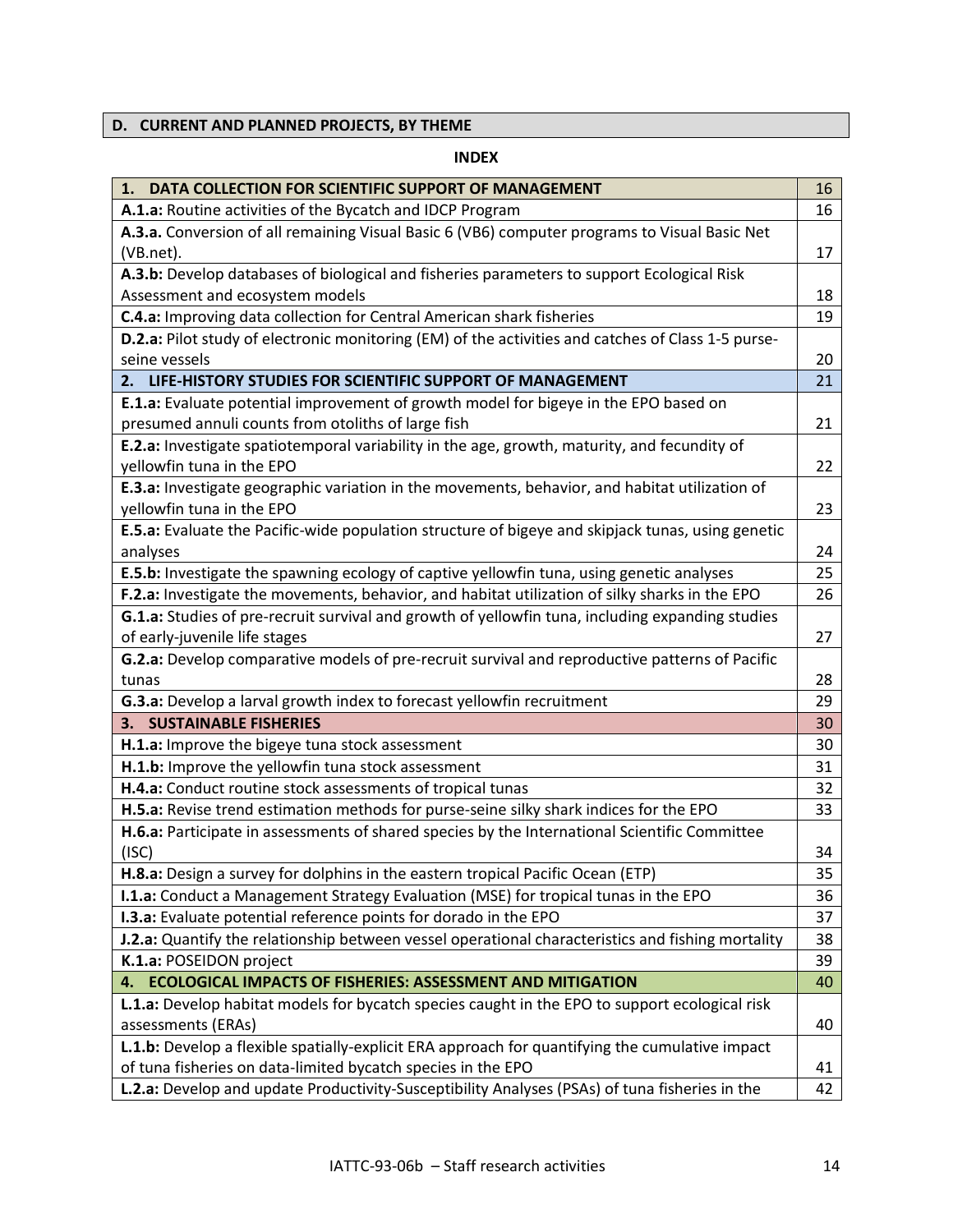| <b>EPO</b>                                                                                         |    |
|----------------------------------------------------------------------------------------------------|----|
| M.1.a: Evaluate the effect of the depth of non-entangling FADs on catches of tunas and             |    |
| bycatches of other species in the purse-seine fishery                                              | 43 |
| M.1.b: Test sorting grids                                                                          | 44 |
| M.2.a: Evaluate the post-release survival of silky sharks captured by longline fishing vessels in  |    |
| the equatorial EPO, using best handling practices                                                  | 45 |
| M.2.b: Evaluate best handling practices for maximizing post-release survival of silky sharks in    |    |
| longline fisheries, and identification of silky shark pupping areas for bycatch mitigation         | 46 |
| M.5.a: Develop and test non-entangling and biodegradable FADs                                      | 47 |
| M.5.b: Reducing losses, and fostering recovery, of FADs in the purse-seine fishery in the EPO      | 48 |
| 5. INTERACTIONS AMONG THE ENVIRONMENT, THE ECOSYSTEM, AND FISHERIES                                | 49 |
| N.1.a: Analyze EPO bycatch data to assess the influence of environmental drivers on catches        |    |
| and vulnerability                                                                                  | 49 |
| N.1.b: Investigate the effects of wind-induced microturbulence on yellowfin larval survival        | 50 |
| N.2.a. Develop models of the effects of climate change on pre-recruit life stages of tropical      |    |
| tunas                                                                                              | 51 |
| <b>O.2.a:</b> Develop and implement analytical tools for understanding the trophic ecology of apex |    |
| predators                                                                                          | 52 |
| 6. KNOWLEDGE TRANSFER AND CAPACITY BUILDING                                                        | 53 |
| P.1.a: Fulfil requests for development of database and data processing applications for entities   |    |
| outside the IATTC                                                                                  | 53 |
| P.1.b: Respond to requests for scientific analyses                                                 | 54 |
| Q.1.a: Achotines Laboratory support of Yale University's Environmental Leadership Training         |    |
| Initiative (ELTI) in Panama                                                                        | 55 |
| R.1.a: Workshop on training, communication and evaluation of management strategies for tuna        |    |
| fisheries in the EPO                                                                               | 56 |
| 7. SCIENTIFIC EXCELLENCE                                                                           | 57 |
| X.1.a: Workshop to advance spatial stock assessments of bigeye tuna in the Pacific Ocean           | 57 |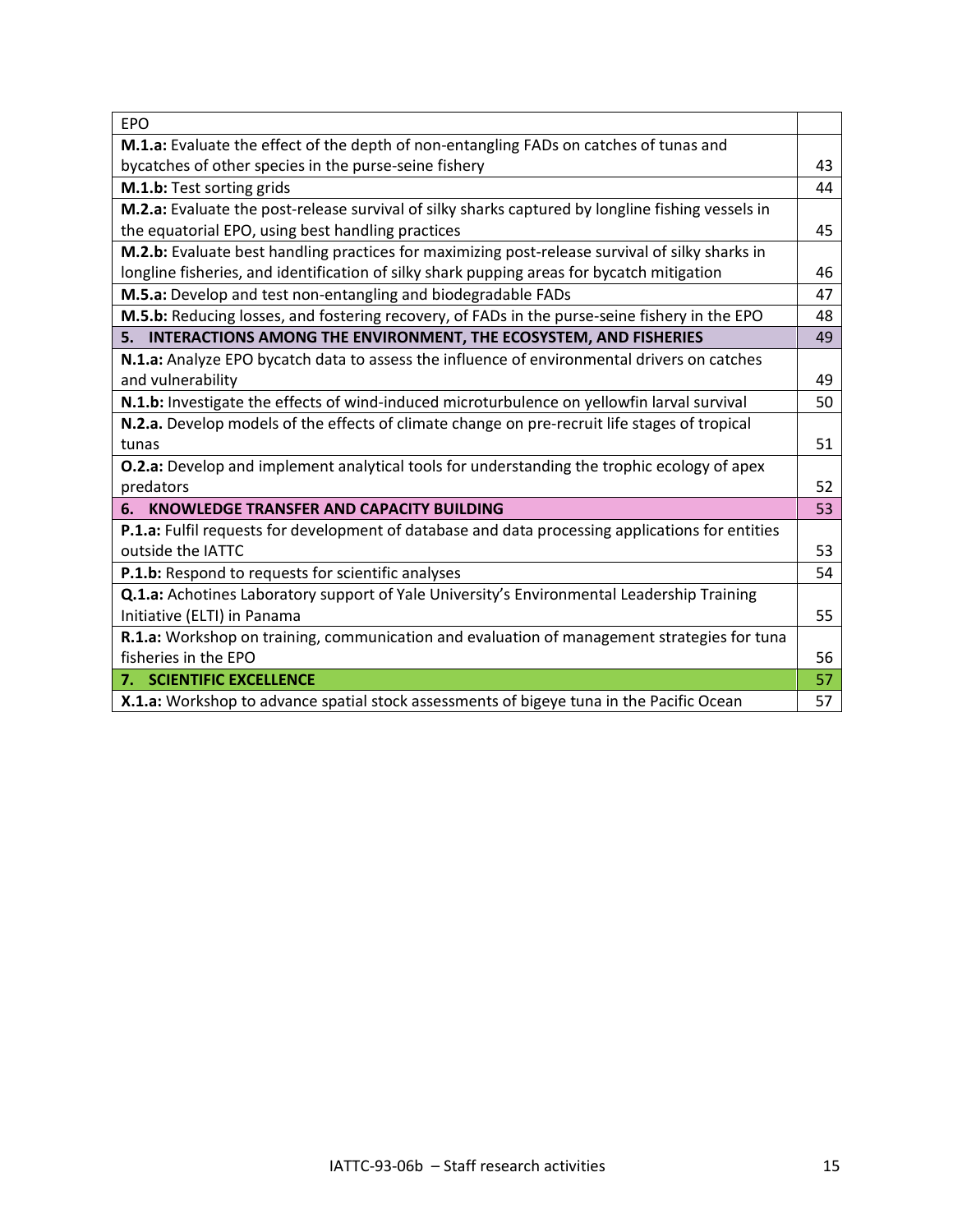<span id="page-15-0"></span>

|                                   | 1. DATA COLLECTION FOR SCIENTIFIC SUPPORT OF MANAGEMENT                                                                                                                                                                                                                                                                                                                                                                                                                                                                                                          |
|-----------------------------------|------------------------------------------------------------------------------------------------------------------------------------------------------------------------------------------------------------------------------------------------------------------------------------------------------------------------------------------------------------------------------------------------------------------------------------------------------------------------------------------------------------------------------------------------------------------|
|                                   | <b>PROJECT A.1.a: Routine activities of the Bycatch and IDCP Program</b>                                                                                                                                                                                                                                                                                                                                                                                                                                                                                         |
|                                   | THEME: Data collection for scientific support of management                                                                                                                                                                                                                                                                                                                                                                                                                                                                                                      |
|                                   | GOAL: A. Database maintenance, preservation, and access                                                                                                                                                                                                                                                                                                                                                                                                                                                                                                          |
| <b>TARGET: A.1. Routine tasks</b> |                                                                                                                                                                                                                                                                                                                                                                                                                                                                                                                                                                  |
|                                   | <b>EXECUTION: Bycatch and IDCP Program</b>                                                                                                                                                                                                                                                                                                                                                                                                                                                                                                                       |
| <b>Objectives</b>                 | Continue routine Bycatch-IDCP program activities required by the Antigua<br>Convention and the AIDCP                                                                                                                                                                                                                                                                                                                                                                                                                                                             |
| <b>Background</b>                 | • The AIDCP requires that all trips by Class-6 purse-seine vessels (carrying capacity<br>> 363 t) in the EPO carry an observer aboard; the IATTC observer program covers<br>50% of trips.<br>• Observer records are the primary source of data on the purse-seine fishery.<br>• The Antigua Convention and various IATTC resolutions require that observers<br>collect information on the tuna purse-seine fishery.<br>• The Bycatch-IDCP program is instrumental in training observers from national<br>programs and under agreements with other organizations. |
| <b>Relevance for</b>              | Observer data are a key element for stock assessments and recommendations by                                                                                                                                                                                                                                                                                                                                                                                                                                                                                     |
| management                        | the IATTC scientific staff                                                                                                                                                                                                                                                                                                                                                                                                                                                                                                                                       |
| <b>Duration</b>                   | Continuous                                                                                                                                                                                                                                                                                                                                                                                                                                                                                                                                                       |
| Work plan and<br>status           | Continue to process new data. Seek opportunities to improve data collection and<br>processing.                                                                                                                                                                                                                                                                                                                                                                                                                                                                   |
| <b>External</b><br>collaborators  | Coordination with national and regional observer programs is essential and<br>required.                                                                                                                                                                                                                                                                                                                                                                                                                                                                          |
| <b>Deliverables</b>               | • IATTC staff processed data from 526 observed trips initiated during 2017.<br>• Observer training, 2017: two courses, in Ecuador (for IATTC and Ecuadorian<br>national program) and Federated States of Micronesia (with WCPFC western<br>Pacific program).<br>• Required AIDCP seminars for crew, vessel managers and government officials,<br>2017: three (two in Ecuador, one in Panama), with a total of 128 attendees.<br>• Required alignment of dolphin safety panel in purse-seine net, 2017: four, all in<br>Ecuador.                                  |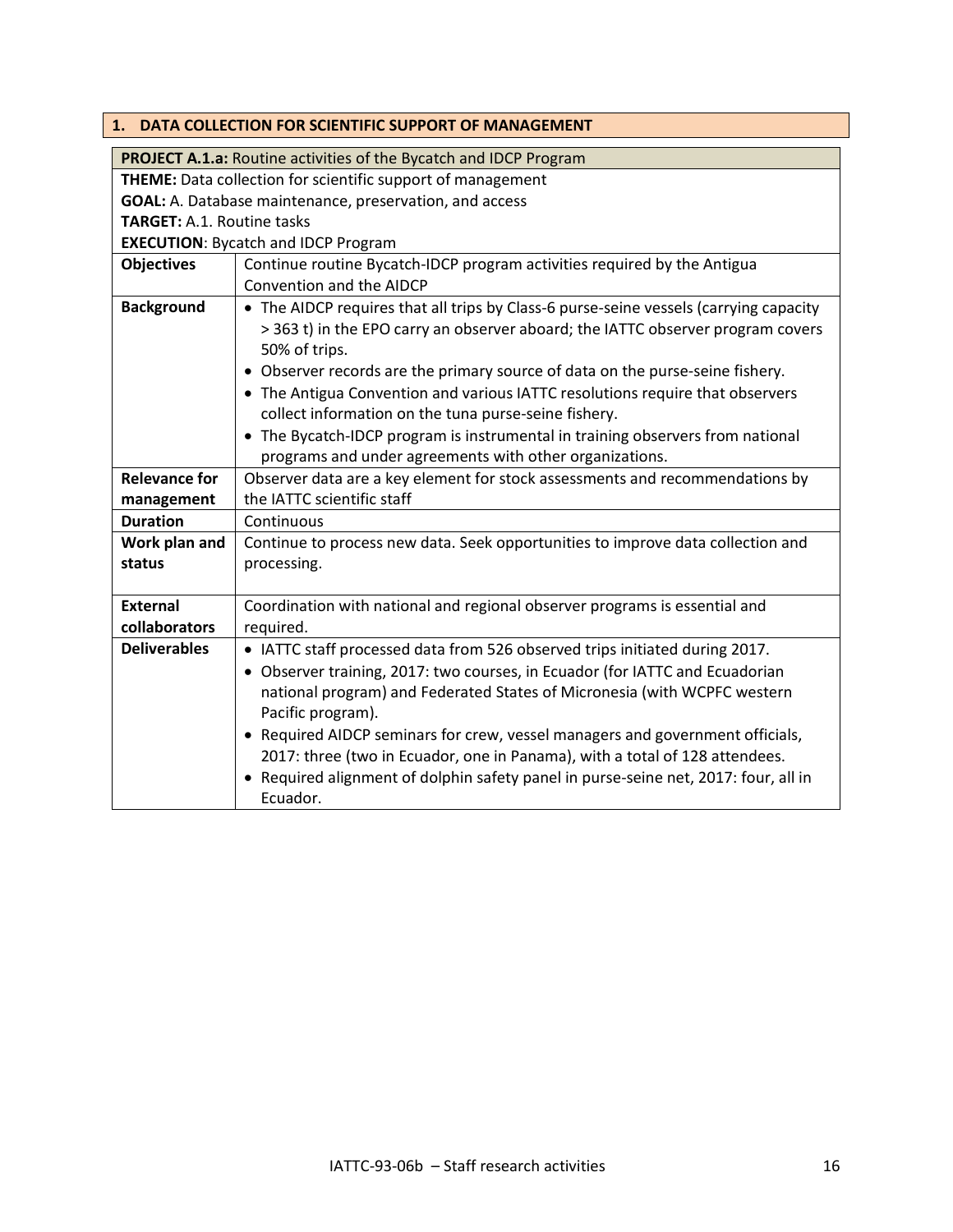| PROJECT A.3.a. Conversion of all remaining Visual Basic 6 (VB6) computer programs to Visual Basic |                                                                                   |  |
|---------------------------------------------------------------------------------------------------|-----------------------------------------------------------------------------------|--|
| Net (VB.net).                                                                                     |                                                                                   |  |
| <b>THEME:</b> Data collection for scientific support of management                                |                                                                                   |  |
| GOAL: A. Database maintenance, preservation, and access                                           |                                                                                   |  |
|                                                                                                   | <b>TARGET:</b> A.3. Standardize and automate data submissions                     |  |
|                                                                                                   | <b>EXECUTION: Data Collection and Database Program</b>                            |  |
| <b>Objectives</b>                                                                                 | • Re-write all VB6 computer programs still in use by the IATTC and supported      |  |
|                                                                                                   | national observer programs in VB.net.                                             |  |
|                                                                                                   | • Work with national programs to install and test in the local environments, and  |  |
|                                                                                                   | train national program staff.                                                     |  |
| <b>Background</b>                                                                                 | IATTC staff developed customized data entry and editing programs using VB.        |  |
|                                                                                                   | • Microsoft has terminated support for VB6, so the development environment no     |  |
|                                                                                                   | longer runs on current Microsoft operating systems.                               |  |
|                                                                                                   | • The code must be re-written in a supported programming language.                |  |
| <b>Relevance for</b>                                                                              | At some point the compiled VB6 programs will cease to work, and data required for |  |
| management                                                                                        | stock management would not be available.                                          |  |
| <b>Duration</b>                                                                                   | 3 years                                                                           |  |
| Work plan and                                                                                     | • Late 2014: project initiated.                                                   |  |
| status                                                                                            | • February 2018: conversion about 60% complete.                                   |  |
|                                                                                                   | • February-December: Continue conversion, prioritizing the most important         |  |
|                                                                                                   | computer programs.                                                                |  |
| <b>External</b>                                                                                   |                                                                                   |  |
| collaborators                                                                                     |                                                                                   |  |
| <b>Deliverables</b>                                                                               | • Completion of conversion of all VB6 computer programs.                          |  |
|                                                                                                   | • Replacement of all VB6 computer programs in IATTC and national programs with    |  |
|                                                                                                   | VB.net programs.                                                                  |  |
|                                                                                                   | • Provide technical support to national programs during transition.               |  |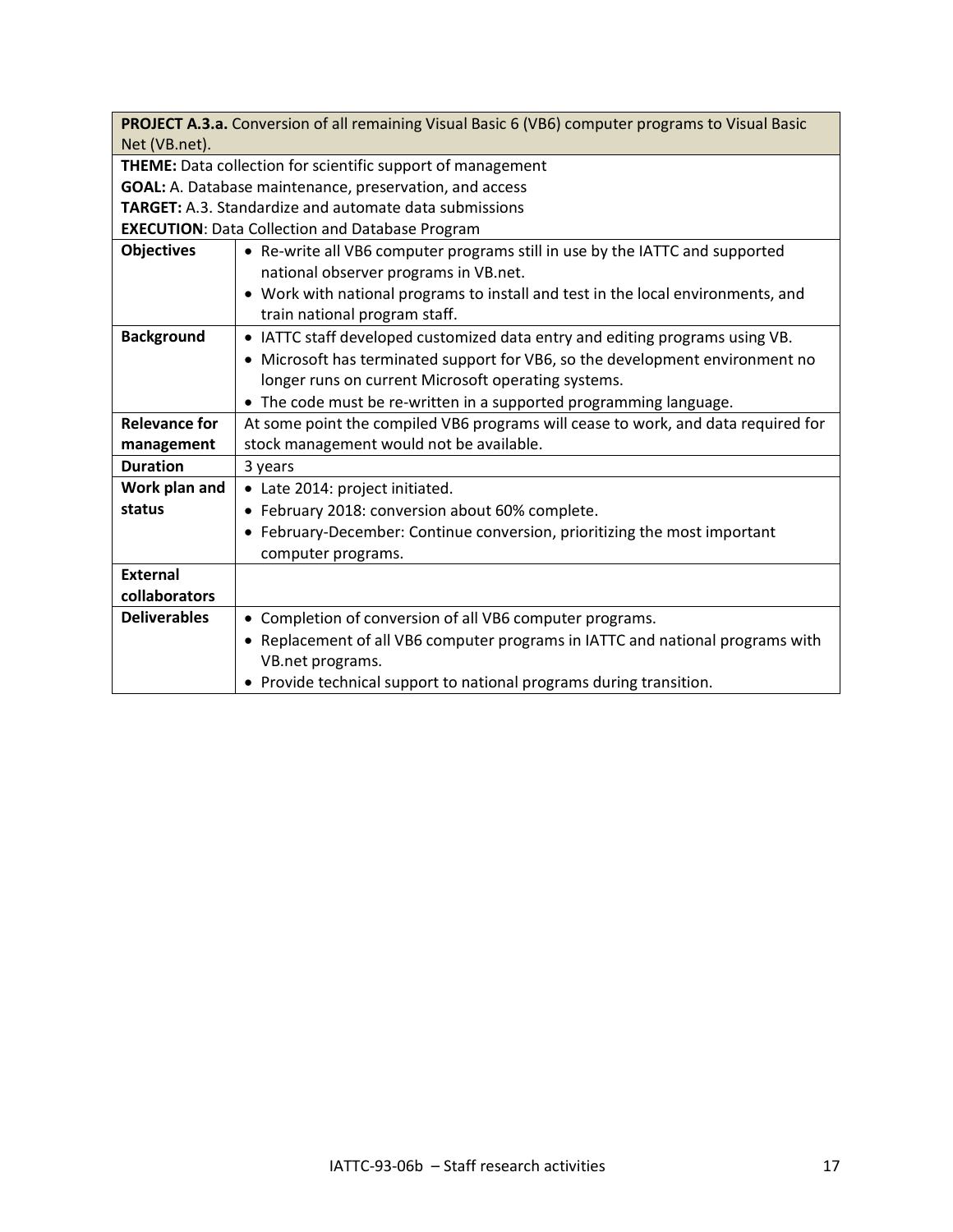| PROJECT A.3.b: Develop databases of biological and fisheries parameters to support Ecological Risk |                                                                                       |  |
|----------------------------------------------------------------------------------------------------|---------------------------------------------------------------------------------------|--|
| Assessment and ecosystem models                                                                    |                                                                                       |  |
| THEME: Data collection for scientific support of management                                        |                                                                                       |  |
| GOAL: A. Database maintenance, preservation, and access                                            |                                                                                       |  |
|                                                                                                    | <b>TARGET:</b> A.3. Standardize and automate data submissions                         |  |
|                                                                                                    | <b>EXECUTION:</b> Data Collection and Database Program, Biology and Ecosystem Program |  |
| <b>Objectives</b>                                                                                  | Develop a comprehensive database of best-available biological and fisheries data to   |  |
|                                                                                                    | provide key parameters for Ecological Risk Assessment (ERA) and ecosystem models      |  |
| <b>Background</b>                                                                                  | • The Antigua Convention requires the IATTC to ensure the sustainability of target,   |  |
|                                                                                                    | associated, and dependent species affected by EPO tuna fisheries, and the             |  |
|                                                                                                    | ecosystem to which they belong.                                                       |  |
|                                                                                                    | • ERA and ecosystem models, used by IATTC staff to assess the ecological impacts      |  |
|                                                                                                    | of tuna fisheries in the EPO, require information on biological, physiological and    |  |
|                                                                                                    | trophodynamic characteristics of thousands of species in the EPO ecosystem.           |  |
|                                                                                                    | • A database with the most up-to-date information for impacted species is required    |  |
|                                                                                                    | to expedite the initial parameterization, or updating, of future models.              |  |
| <b>Relevance for</b>                                                                               | • The database will contain data needed for ERAs and ecosystem models, used to        |  |
| management                                                                                         | identify and prioritize data collection, mitigation, and/or management measures       |  |
|                                                                                                    | for vulnerable species.                                                               |  |
|                                                                                                    | • The databases could be shared with scientists of CPCs.                              |  |
| <b>Duration</b>                                                                                    | 12 months                                                                             |  |
| Work plan and                                                                                      | • Months 1-6: conduct literature searches for species that interact with EPO          |  |
| status                                                                                             | fisheries                                                                             |  |
|                                                                                                    | Months 7-12: Conduct literature searches for species that interact with EPO           |  |
|                                                                                                    | fisheries, identify fishery-related susceptibility parameters for bycatch species,    |  |
|                                                                                                    | create database                                                                       |  |
| <b>External</b>                                                                                    | Scientists from CPCs interested in contributing to and/or using the databases         |  |
| collaborators                                                                                      |                                                                                       |  |
| <b>Deliverables</b>                                                                                | Comprehensive life history and susceptibility database with fishery-specific          |  |
|                                                                                                    | information that can be shared with IATTC CPCs for those wishing to develop ERAs      |  |
|                                                                                                    | for a particular region and/or fishery.                                               |  |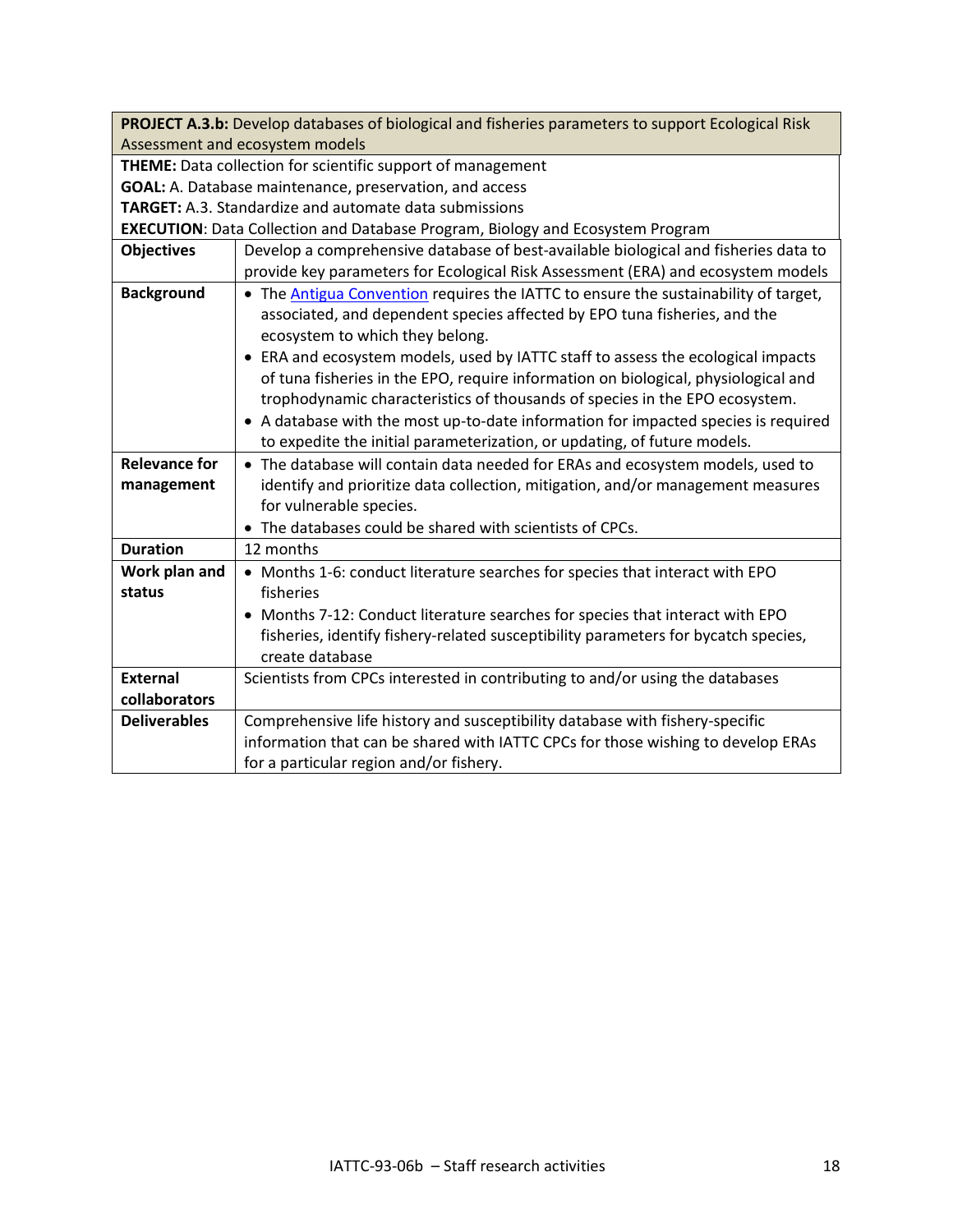| <b>PROJECT C.4.a: Improving data collection for Central American shark fisheries</b>                |                                                                                       |  |  |
|-----------------------------------------------------------------------------------------------------|---------------------------------------------------------------------------------------|--|--|
| <b>THEME:</b> Data collection for scientific support of management                                  |                                                                                       |  |  |
| GOAL: C. Facilitate the improvement of data quality, coverage, and reporting by CPC data collection |                                                                                       |  |  |
| programs                                                                                            |                                                                                       |  |  |
| TARGET: C.4. Artisanal fisheries (coastal developing CPCs)                                          |                                                                                       |  |  |
|                                                                                                     | <b>EXECUTION: Stock Assessment Program</b>                                            |  |  |
| <b>Objectives</b>                                                                                   | • Obtain an order-of-magnitude estimate of shark catch for the artisanal fleet.       |  |  |
|                                                                                                     | • Design and test sampling protocols for estimating shark species and size            |  |  |
|                                                                                                     | composition for the industrial fleet.                                                 |  |  |
| <b>Background</b>                                                                                   | • There is a critical need for stock assessments of sharks to better inform their     |  |  |
|                                                                                                     | management and conservation.                                                          |  |  |
|                                                                                                     | • This has not been possible in the eastern Pacific Ocean (EPO) to date due to the    |  |  |
|                                                                                                     | lack of reliable fishery statistics from all important fisheries.                     |  |  |
|                                                                                                     | • With funding in 2015-2018 from FAO-GEF in the framework of the Common               |  |  |
|                                                                                                     | Oceans tuna project, IATTC staff and an external consultant produced two reports      |  |  |
|                                                                                                     | summarizing the characteristics of Central American shark fisheries and compiled      |  |  |
|                                                                                                     | available catch information for the region.                                           |  |  |
|                                                                                                     | • As part of the same project, specific data gaps and areas for improvement in data   |  |  |
|                                                                                                     | collection were identified                                                            |  |  |
|                                                                                                     | In September 2017, a "Workshop to Develop a Pilot Study for a Shark Fishery           |  |  |
|                                                                                                     | Sampling Program in Central America" was convened to bring together sampling          |  |  |
|                                                                                                     | design experts, and scientific and technical experts from OSPESCA's GTEAM, to         |  |  |
|                                                                                                     | discuss how to address data deficiencies.                                             |  |  |
|                                                                                                     | • The current project, based on recommendations from the workshop, was funded         |  |  |
|                                                                                                     | in 2018 under the Common Oceans tuna project (GCP/GLO/365/GFF)                        |  |  |
| <b>Relevance for</b>                                                                                | Improving catch data collection will help to fill the current data gaps and thus lead |  |  |
| management                                                                                          | to better management of shark fisheries in the EPO                                    |  |  |
| <b>Duration</b>                                                                                     | 12 months                                                                             |  |  |
| Work plan and                                                                                       | • Collect data to create a Google Earth map of all landing sites of artisanal shark   |  |  |
| status                                                                                              | fisheries in Central America, with associated levels of fishing activity.             |  |  |
|                                                                                                     | • Using this map to guide sampling of catches at select landing sites in Central      |  |  |
|                                                                                                     | America.                                                                              |  |  |
|                                                                                                     | • Compute an order of magnitude estimate of total shark catch for the artisanal       |  |  |
|                                                                                                     | fleet from sample data and map information.                                           |  |  |
|                                                                                                     | • Conduct a survey of industrial vessel unloading characteristics that can be used to |  |  |
|                                                                                                     | develop catch sampling protocols.                                                     |  |  |
|                                                                                                     | • Develop and test several sampling designs for shark catch size and sex              |  |  |
|                                                                                                     | composition of the industrial fleet.                                                  |  |  |
| <b>External</b>                                                                                     | <b>OSPESCA</b>                                                                        |  |  |
| collaborators                                                                                       |                                                                                       |  |  |
| <b>Deliverables</b>                                                                                 | • Three quarterly reports                                                             |  |  |
|                                                                                                     | Final report describing technical findings<br>$\bullet$                               |  |  |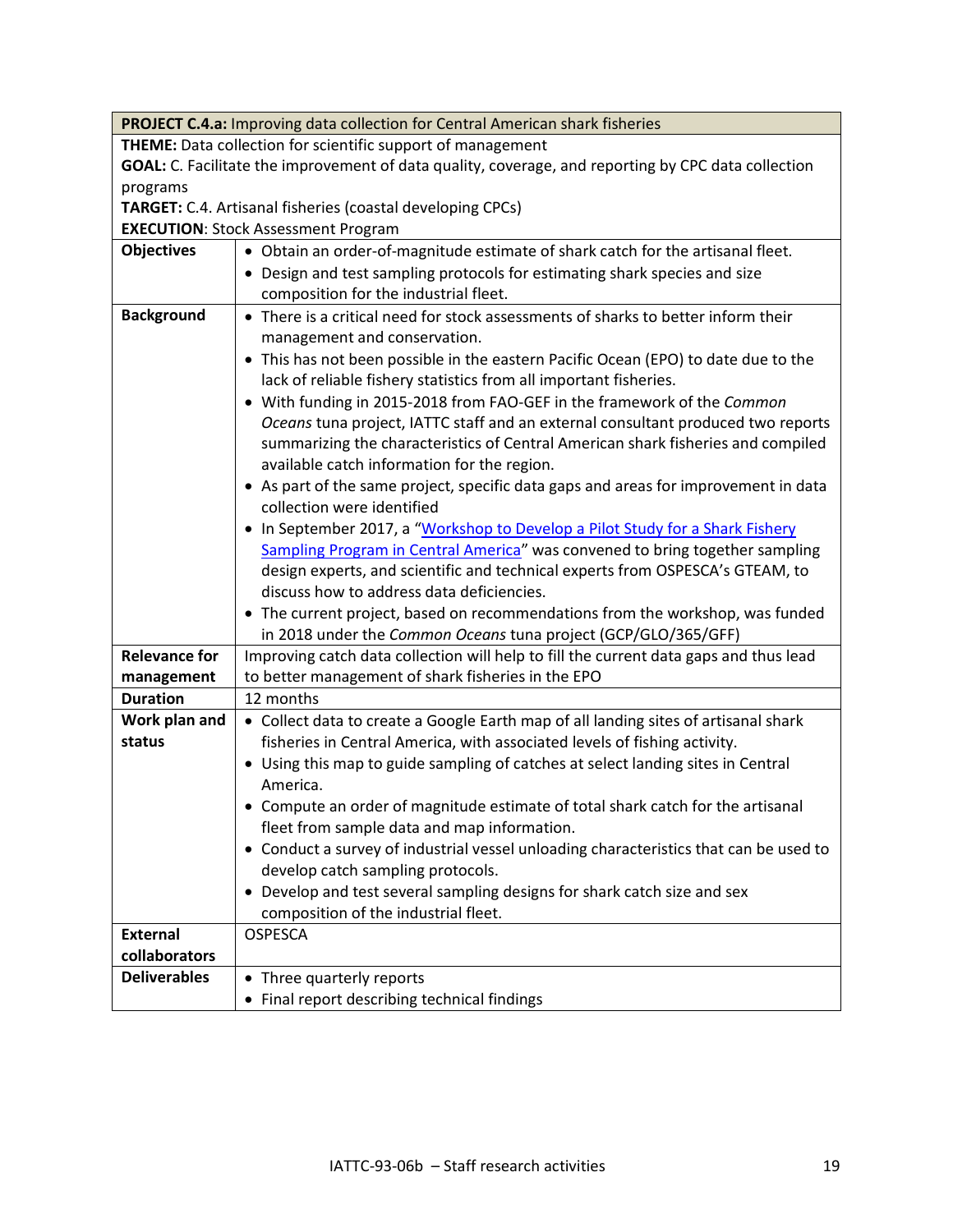| PROJECT D.2.a: Pilot study of electronic monitoring (EM) of the activities and catches of Class 1-5   |                                                                                       |  |  |
|-------------------------------------------------------------------------------------------------------|---------------------------------------------------------------------------------------|--|--|
| purse-seine vessels                                                                                   |                                                                                       |  |  |
| THEME: Data collection for scientific support of management                                           |                                                                                       |  |  |
|                                                                                                       | GOAL: D. Investigate the use of new technologies to improve data quality              |  |  |
| TARGET: D.2. Evaluate the feasibility of implementing on-board electronic monitoring (EM) systems for |                                                                                       |  |  |
| data collection purposes                                                                              |                                                                                       |  |  |
|                                                                                                       | <b>EXECUTION:</b> Bycatch and IDCP Program and Data Collection and Database Program   |  |  |
| <b>Objectives</b>                                                                                     | A proof-of-concept study to evaluate the types of data that can be reliably collected |  |  |
|                                                                                                       | by electronic monitoring (EM) on Class 1-5 purse-seine vessels.                       |  |  |
| <b>Background</b>                                                                                     | • Fisheries management and assessments require complete catch and bycatch             |  |  |
|                                                                                                       | information.                                                                          |  |  |
|                                                                                                       | • Logbook data for Class 1-5 vessels provide basic catch information for target       |  |  |
|                                                                                                       | species, but no information on tuna discards and incomplete information on            |  |  |
|                                                                                                       | catches of non-target species.                                                        |  |  |
|                                                                                                       | • EM systems may provide cost-effective and practical solutions.                      |  |  |
| <b>Relevance for</b>                                                                                  | Better-quality and higher-resolution data on catches and discards of target and non-  |  |  |
| management                                                                                            | target species by unobserved purse-seine vessels would improve the staff's stock      |  |  |
|                                                                                                       | assessments and management advice                                                     |  |  |
| <b>Duration</b>                                                                                       | 23 months                                                                             |  |  |
| Work plan and                                                                                         | • 2018: January-February: Identify EM capabilities from manufacturers.                |  |  |
| status                                                                                                | • March-May: Survey of infrastructure configuration and fishing operations of small   |  |  |
|                                                                                                       | vessels. Identify candidate vessels; purchase EM equipment.                           |  |  |
|                                                                                                       | • June 2018-January 2019: collect EM and observer data on small purse-seine           |  |  |
|                                                                                                       | vessels.                                                                              |  |  |
|                                                                                                       | • 2019: February-April: process EM data.                                              |  |  |
|                                                                                                       | • May-August: Statistical comparisons of EM and observer data; write project          |  |  |
|                                                                                                       | report.                                                                               |  |  |
|                                                                                                       | • September-November: if proof-of-concept warranted, development of a sampling        |  |  |
|                                                                                                       | design for a pilot study using EM aboard small purse-seine vessels.                   |  |  |
| <b>External</b>                                                                                       | Collaboration of fishing industry, observers and technology companies is essential.   |  |  |
| collaborators                                                                                         |                                                                                       |  |  |
| <b>Deliverables</b>                                                                                   | May 2018: Progress report to SAC-09 meeting.                                          |  |  |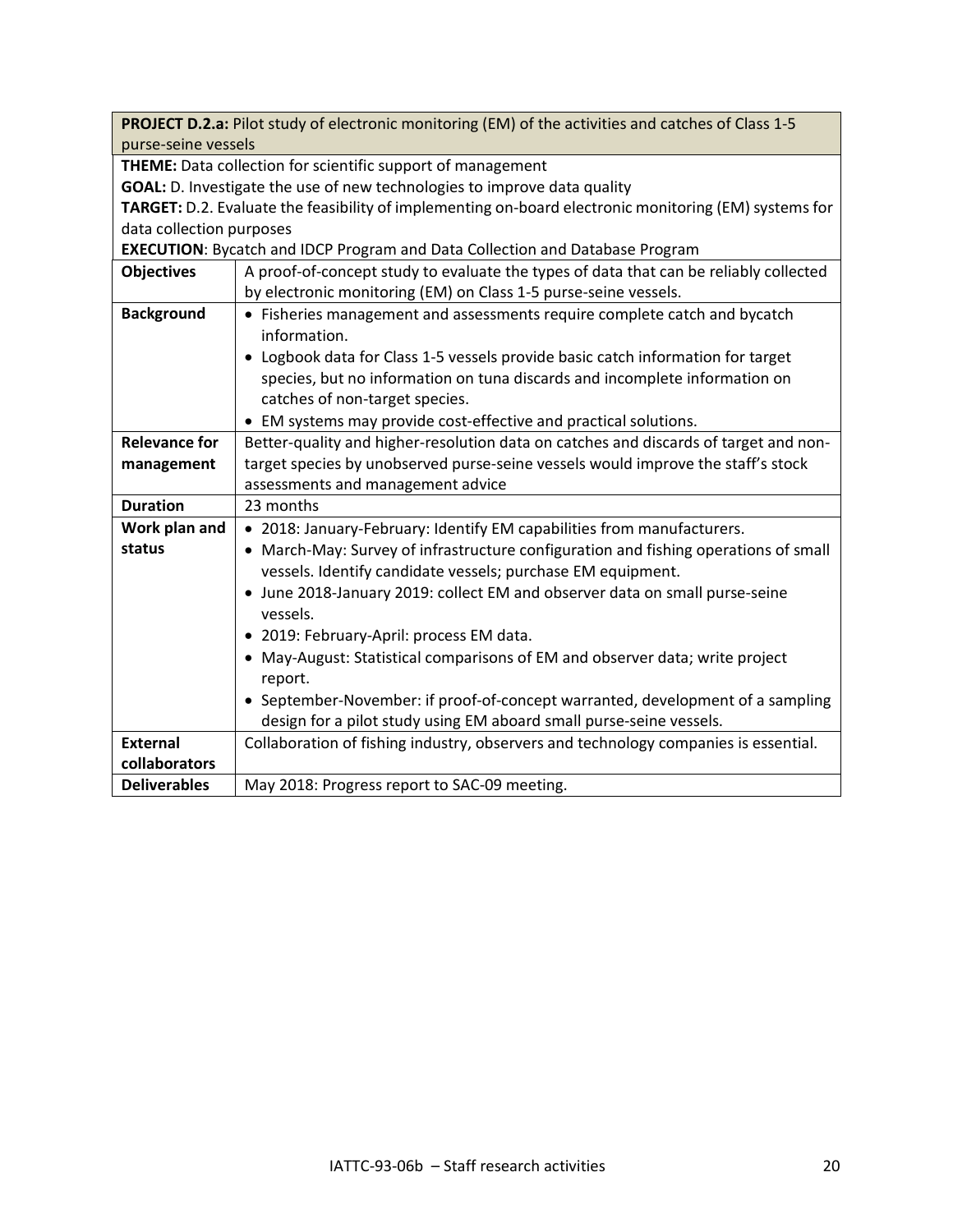<span id="page-20-0"></span>

|                                                    | 2. LIFE HISTORY STUDIES FOR SCIENTIFIC SUPPORT OF MANAGEMENT                                            |  |  |
|----------------------------------------------------|---------------------------------------------------------------------------------------------------------|--|--|
|                                                    | PROJECT E.1.a: Evaluate potential improvement of growth model for bigeye in the EPO based on            |  |  |
| presumed annuli counts from otoliths of large fish |                                                                                                         |  |  |
|                                                    | THEME: Life history studies for scientific support of management                                        |  |  |
|                                                    | GOAL: E. Obtain life history and stock structure information for spatially-structured stock assessments |  |  |
| for tropical tunas                                 |                                                                                                         |  |  |
|                                                    | TARGET: E.1. Initiate a long-term age and growth data collection and research program for tropical      |  |  |
| tunas                                              |                                                                                                         |  |  |
|                                                    | <b>EXECUTION: Biology and Ecosystem Program</b>                                                         |  |  |
| <b>Objectives</b>                                  | Evaluate the potential improvement in accuracy of the growth model for bigeye in                        |  |  |
|                                                    | the EPO resulting from including more age-at-size data for large fish                                   |  |  |
| <b>Background</b>                                  | • Growth model for bigeye is based on validated counts of daily otolith increments,                     |  |  |
|                                                    | corroborated by extensive tagging data, but age-at-size data for larger fish (150-                      |  |  |
|                                                    | 200 cm) are lacking                                                                                     |  |  |
|                                                    | • High-confidence tagging data for bigeye >150 cm are limited                                           |  |  |
|                                                    | • The National Research Institute for Far Seas Fisheries (NRIFSF) of Japan's                            |  |  |
|                                                    | collections of otoliths from large bigeye captured in the EPO are now available for                     |  |  |
|                                                    | evaluating age estimates from counts of presumed annuli                                                 |  |  |
| <b>Relevance for</b>                               | Improving the accuracy of the bigeye growth model, particularly for larger fish,                        |  |  |
| management                                         | would help resolve some of the uncertainty regarding the status of the stock, and                       |  |  |
|                                                    | improve the framework on which management advice is based                                               |  |  |
| <b>Duration</b>                                    | 24 months; initiated November 2017                                                                      |  |  |
| Work plan and                                      | • Fish Ageing Services (FAS) in Australia counted annuli on 140 pairs of bigeye                         |  |  |
| status                                             | otoliths from up to 20 fish within each 10-cm length interval between 110 and                           |  |  |
|                                                    | 200 cm and estimated the ages of the fish                                                               |  |  |
|                                                    | • FAS age estimates for 110-150 cm fish will be compared to published age-at-size                       |  |  |
|                                                    | data                                                                                                    |  |  |
|                                                    | • Growth rates for 150-180 cm fish based on EPO tagging data will be compared                           |  |  |
|                                                    | with growth rates based on the FAS age estimates.                                                       |  |  |
|                                                    | • Age estimates from otoliths of 150-200 cm fish will be combined with the existing                     |  |  |
|                                                    | data set and used in an integrative growth model.                                                       |  |  |
| <b>External</b>                                    | NRIFSF, Japan                                                                                           |  |  |
| collaborators                                      |                                                                                                         |  |  |
| <b>Deliverables</b>                                | • Presentation for SPC-OFP bigeye pre-assessment workshop, 2018                                         |  |  |
|                                                    | • Potential update of bigeye growth model for use in stock assessments                                  |  |  |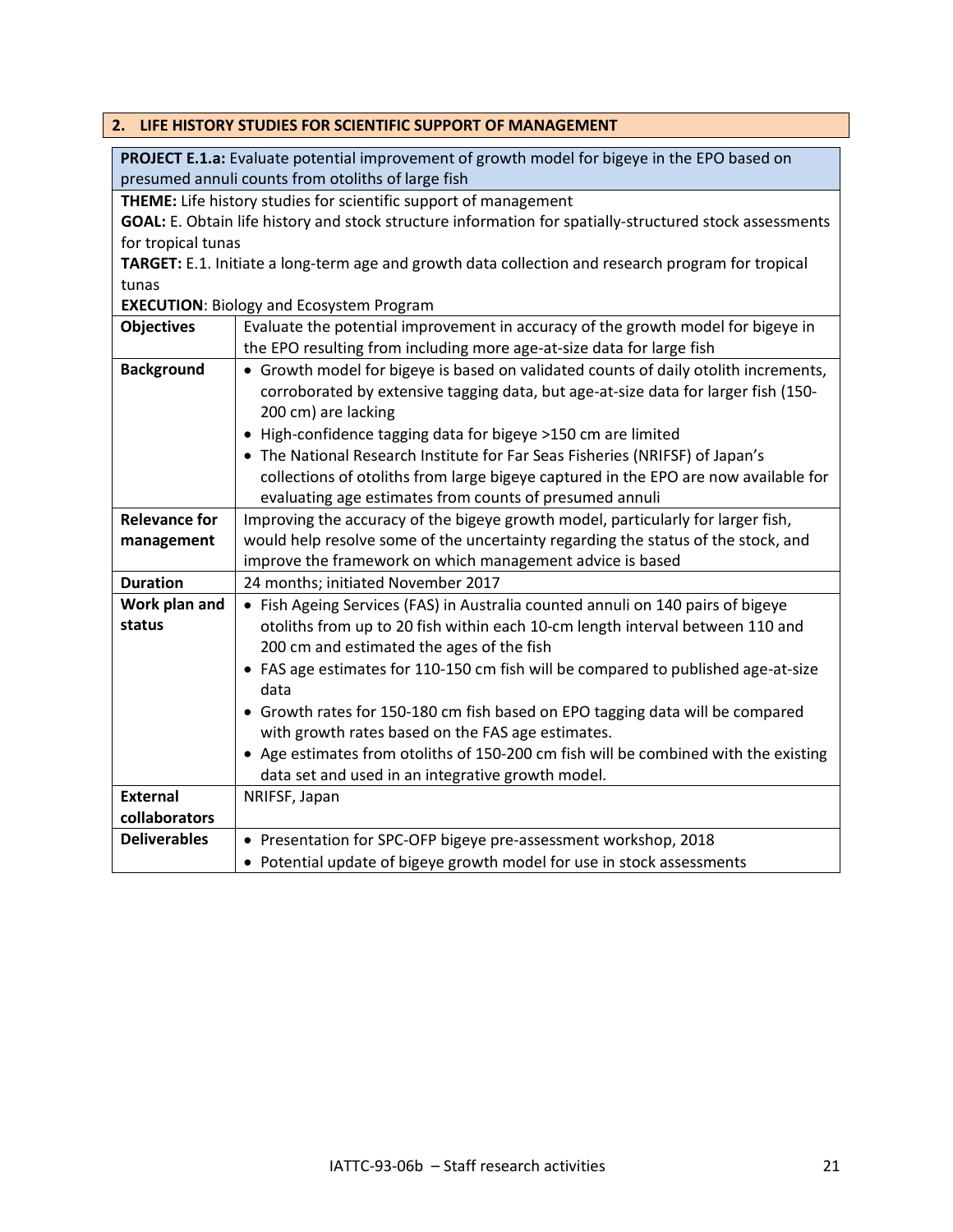| PROJECT E.2.a: Investigate spatiotemporal variability in the age, growth, maturity, and fecundity of    |                                                                                                                                                                       |  |
|---------------------------------------------------------------------------------------------------------|-----------------------------------------------------------------------------------------------------------------------------------------------------------------------|--|
| yellowfin tuna in the EPO                                                                               |                                                                                                                                                                       |  |
| <b>THEME:</b> Life history studies for scientific support of management                                 |                                                                                                                                                                       |  |
| GOAL: E. Obtain life history and stock structure information for spatially-structured stock assessments |                                                                                                                                                                       |  |
| for tropical tunas                                                                                      |                                                                                                                                                                       |  |
|                                                                                                         | <b>TARGET:</b> E.2. Conduct spatiotemporal research on the reproductive biology of tropical tunas                                                                     |  |
|                                                                                                         | <b>EXECUTION: Biology and Ecosystem Program</b>                                                                                                                       |  |
| <b>Objectives</b>                                                                                       | Estimate age, growth, maturity, and fecundity of yellowfin from four distinct areas<br>of the eastern Pacific for use in spatially-structured stock assessment models |  |
| <b>Background</b>                                                                                       | • Current estimates of age, growth, maturity, and fecundity of yellowfin are based                                                                                    |  |
|                                                                                                         | on otolith and ovarian tissue samples collected over 30 years ago.                                                                                                    |  |
|                                                                                                         | • During 2009-2016 observers collected otolith and ovarian tissues samples at sea                                                                                     |  |
|                                                                                                         | throughout the EPO                                                                                                                                                    |  |
|                                                                                                         | • Tagging and morphometrics data indicate there are multiple stocks of yellowfin in                                                                                   |  |
|                                                                                                         | the EPO, probably with different life history characteristics                                                                                                         |  |
|                                                                                                         | • Heavily-exploited fish stocks often show trends towards earlier maturation                                                                                          |  |
| <b>Relevance for</b>                                                                                    | Spatially-structured stock assessments based on geographically-explicit life history                                                                                  |  |
| management                                                                                              | parameters will provide a more accurate basis for the staff's management advice                                                                                       |  |
| <b>Duration</b>                                                                                         | 4 years; initiated in 2017                                                                                                                                            |  |
| Work plan and                                                                                           | • 2017-2019: Preparation and reading of otolith samples for age estimates                                                                                             |  |
| status                                                                                                  | • 2018-2019: Preparation and reading of ovarian tissues for fecundity estimates                                                                                       |  |
|                                                                                                         | • 2019-2020: Analyses of age and growth and reproductive biology data, and                                                                                            |  |
|                                                                                                         | preparation of manuscripts                                                                                                                                            |  |
| <b>External</b>                                                                                         |                                                                                                                                                                       |  |
| collaborators                                                                                           |                                                                                                                                                                       |  |
| <b>Deliverables</b>                                                                                     | • Presentation for SAC-10                                                                                                                                             |  |
|                                                                                                         | • Updated, geographically-explicit life history parameters for use in spatially-                                                                                      |  |
|                                                                                                         | structured stock assessments                                                                                                                                          |  |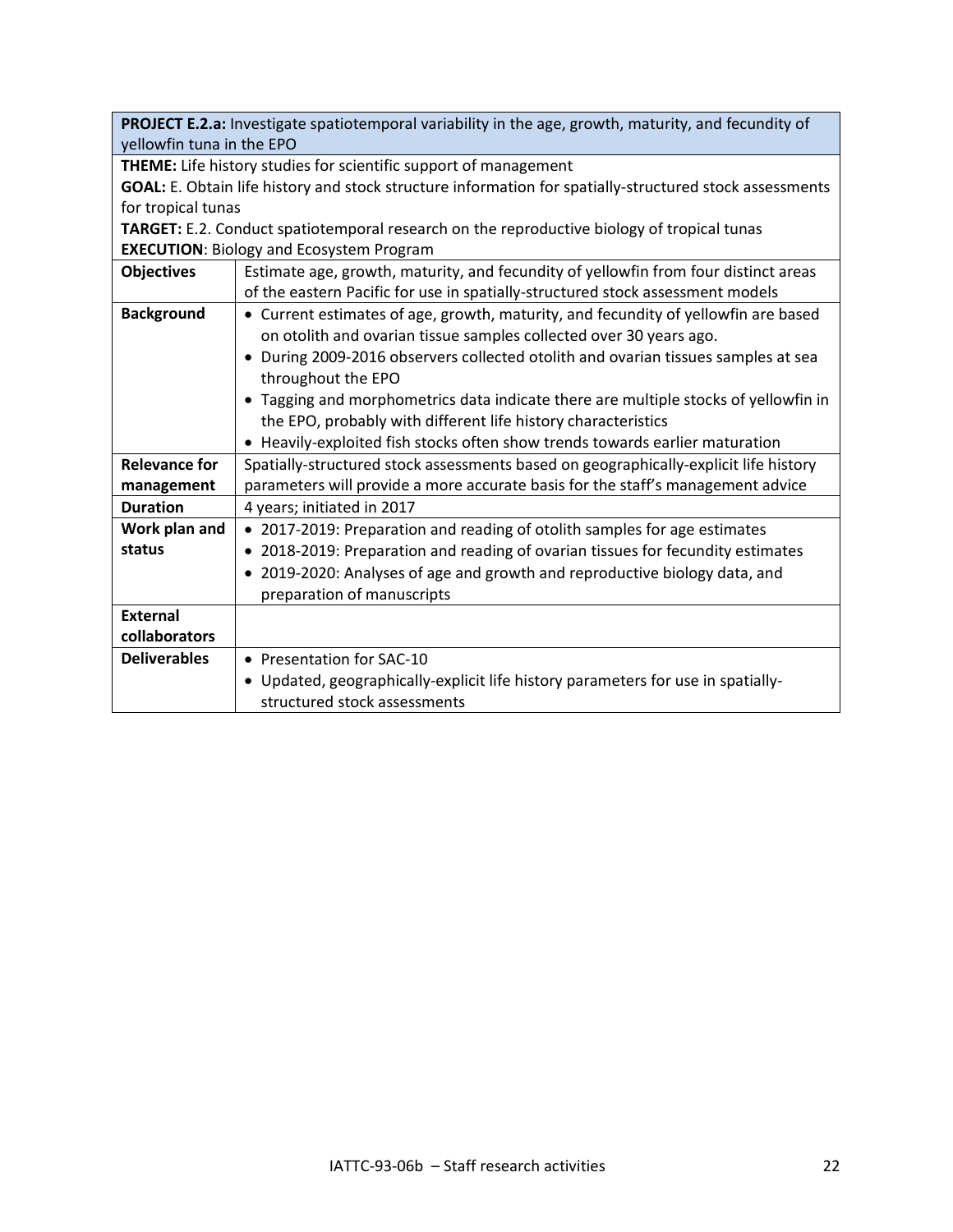**PROJECT E.3.a:** Investigate geographic variation in the movements, behavior, and habitat utilization of yellowfin tuna in the EPO

**THEME:** Life history studies for scientific support of management

**GOAL:** E. Obtain life history and stock structure information for spatially-structured stock assessments for tropical tunas

**TARGET:** E.3. Analyze historical tagging data to improve the assumptions about movement and stock structure in spatially-structured stock assessments of tropical tunas

**EXECUTION**: Biology and Ecosystem Program

| <b>Objectives</b>    | Evaluate geographic variation in movements, behavior, and habitat utilization of     |
|----------------------|--------------------------------------------------------------------------------------|
|                      | yellowfin tuna via analyses of existing archival tag data sets from several discrete |
|                      | areas of the EPO                                                                     |
| <b>Background</b>    | • Yellowfin exhibit restricted movements; tagged fish are normally recovered         |
|                      | within about 1000 nm of point of release                                             |
|                      | • Future stock assessments of yellowfin should be spatially structured, because      |
|                      | there are probably at least three stocks in the EPO                                  |
|                      | • Understanding movements, dispersion, and mixing between stocks, as well as         |
|                      | behavior and habitat utilization, is essential for understanding population          |
|                      | dynamics, estimating exploitation rates within stocks, and preventing localized      |
|                      | depletions                                                                           |
| <b>Relevance for</b> | Spatially-structured stock assessments based on geographically-explicit life history |
| management           | parameters will provide a more accurate basis for the staff's management advice      |
| <b>Duration</b>      | 2020                                                                                 |
| Work plan and        | • Several existing archival tag data sets from discrete areas of the EPO will be     |
| status               | analyzed and compared to describe geographic variation in movements,                 |
|                      | behavior, and habitat utilization                                                    |
|                      | • Historical conventional tag data sets for yellowfin from the EPO will also be      |
|                      | included in the evaluations of movements and dispersion                              |
| <b>External</b>      |                                                                                      |
| collaborators        |                                                                                      |
| <b>Deliverables</b>  | • Presentation for SAC-11                                                            |
|                      | • Manuscript for publication in a scientific journal                                 |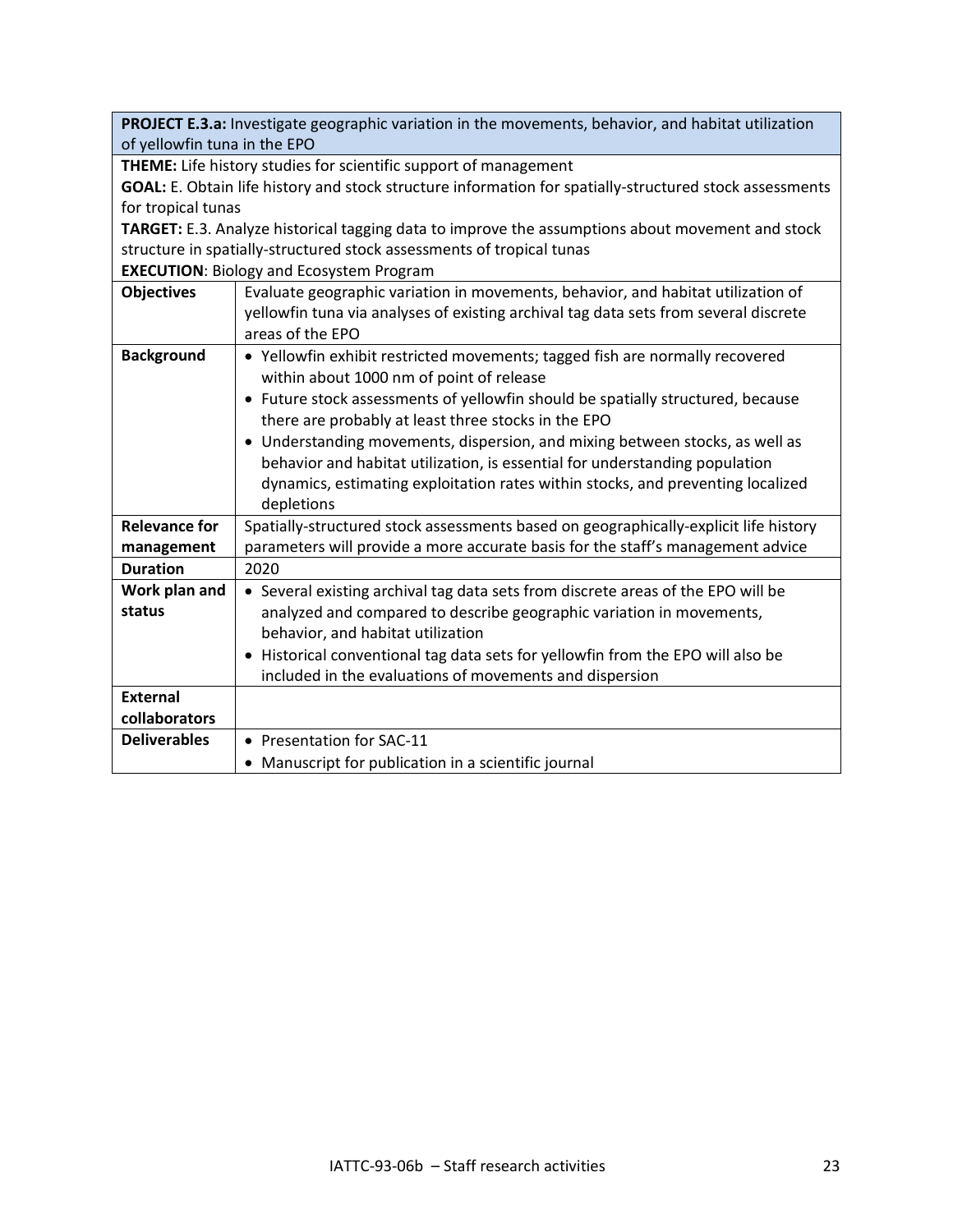| PROJECT E.5.a: Evaluate the Pacific-wide population structure of bigeye and skipjack tunas, using       |                                                                                              |  |
|---------------------------------------------------------------------------------------------------------|----------------------------------------------------------------------------------------------|--|
| genetic analyses                                                                                        |                                                                                              |  |
| THEME: Life history studies for scientific support of management                                        |                                                                                              |  |
| GOAL: E. Obtain life history and stock structure information for spatially-structured stock assessments |                                                                                              |  |
| for tropical tunas                                                                                      |                                                                                              |  |
|                                                                                                         | TARGET: E.5. Conduct genetic studies to improve the assumptions about life history and stock |  |
|                                                                                                         | structure in stock assessments of tropical tunas                                             |  |
|                                                                                                         | <b>EXECUTION: Biology and Ecosystem Program</b>                                              |  |
| <b>Objectives</b>                                                                                       | Determine whether bigeye and skipjack tuna from discrete areas of the Pacific                |  |
|                                                                                                         | Ocean show significant genetic heterogeneity                                                 |  |
| <b>Background</b>                                                                                       | • Genetic studies can be used to evaluate and validate the results of tagging                |  |
|                                                                                                         | experiments                                                                                  |  |
|                                                                                                         | • Modern genetic analyses can be used to assess genetic heterogeneity between                |  |
|                                                                                                         | tropical tuna stocks                                                                         |  |
|                                                                                                         | • Data from tagging experiments and genetic studies can inform spatially-                    |  |
|                                                                                                         | structured stock assessments                                                                 |  |
| <b>Relevance for</b>                                                                                    | Spatially-structured stock assessments based on geographically-explicit life history         |  |
| management                                                                                              | parameters will provide a more accurate basis for the staff's management advice              |  |
| <b>Duration</b>                                                                                         | 2 years (2017-2018)                                                                          |  |
| Work plan and                                                                                           | • 2017: Tissue samples from the Pacific and other oceans processed at CSIRO using            |  |
| status                                                                                                  | genotyping and sequencing techniques                                                         |  |
|                                                                                                         | • 2018: Analyses of genetic data at CSIRO with software specifically designed for            |  |
|                                                                                                         | uncovering and evaluating genetic heterogeneity in population structure                      |  |
|                                                                                                         | • 2018: Manuscript in preparation on assessment of skipjack population structure             |  |
|                                                                                                         | from samples from Indian Ocean, western and eastern Pacific.                                 |  |
|                                                                                                         | • 2018: Manuscript in preparation on assessment of bigeye population structure               |  |
|                                                                                                         | from samples from western, central, and eastern Pacific                                      |  |
| <b>External</b>                                                                                         | CSIRO, Hobart, Australia                                                                     |  |
| collaborators                                                                                           |                                                                                              |  |
| <b>Deliverables</b>                                                                                     | • Relevant information on population structure of bigeye and skipjack tunas in the           |  |
|                                                                                                         | Pacific for informing future stock assessments                                               |  |
|                                                                                                         | • Manuscripts for publication in scientific journals                                         |  |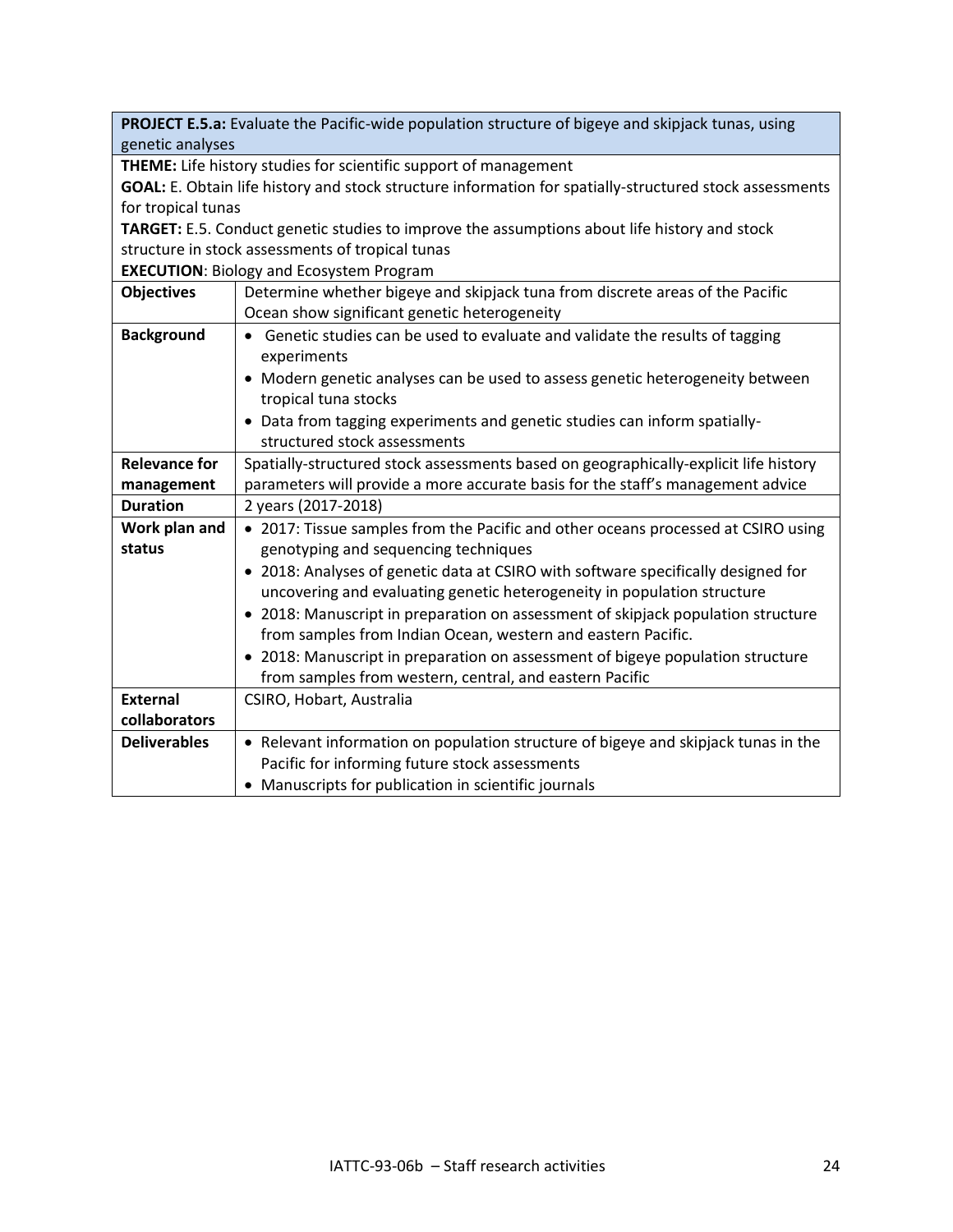**PROJECT E.5.b:** Investigate the spawning ecology of captive yellowfin tuna, using genetic analyses **THEME:** Life history studies for scientific support of management **GOAL:** E. Obtain life history and stock structure information for spatially-structured stock assessments for tropical tunas **TARGET:** E.5. Conduct genetic studies to improve the assumptions about life history and stock structure in stock assessments of tropical tunas **EXECUTION**: Biology and Ecosystem Program **Objectives** Assess the spawning ecology of captive yellowfin tuna at the Achotines Laboratory, by estimating the number of females that contribute to single spawning events, and their spawning periodicity and frequency **Background** • Determining spawning patterns and maternal lines of inheritance using genetic techniques contributes to understanding of the stock structure of tropical tunas • Captive spawning populations are useful for identifying genetic markers for female spawning patterns and matching parental markers to those found in progeny • During 2011-2014, spawning female yellowfin at the Achotines Laboratory were sampled to develop mitochondrial DNA markers, and these markers are being analyzed in the eggs and larvae to estimate spawning periodicity and frequency of females **Relevance for management**  Better understanding of reproductive processes contributes to understanding of recruitment and population structure of yellowfin, essential for stock assessment **Duration** 12 months (June 2018-June 2019) **Work plan and status** • June-December 2018: Complete laboratory analysis of genetic markers from spawning adults, eggs and larvae sampled in 2014 • January-June 2019: Preparation of final study results and submission of manuscript **External collaborators** Kindai University, Japan **Deliverables** • Presentations for SAC-09 and SAC-10 (May 2018 and 2019) • Publication of results in a scientific journal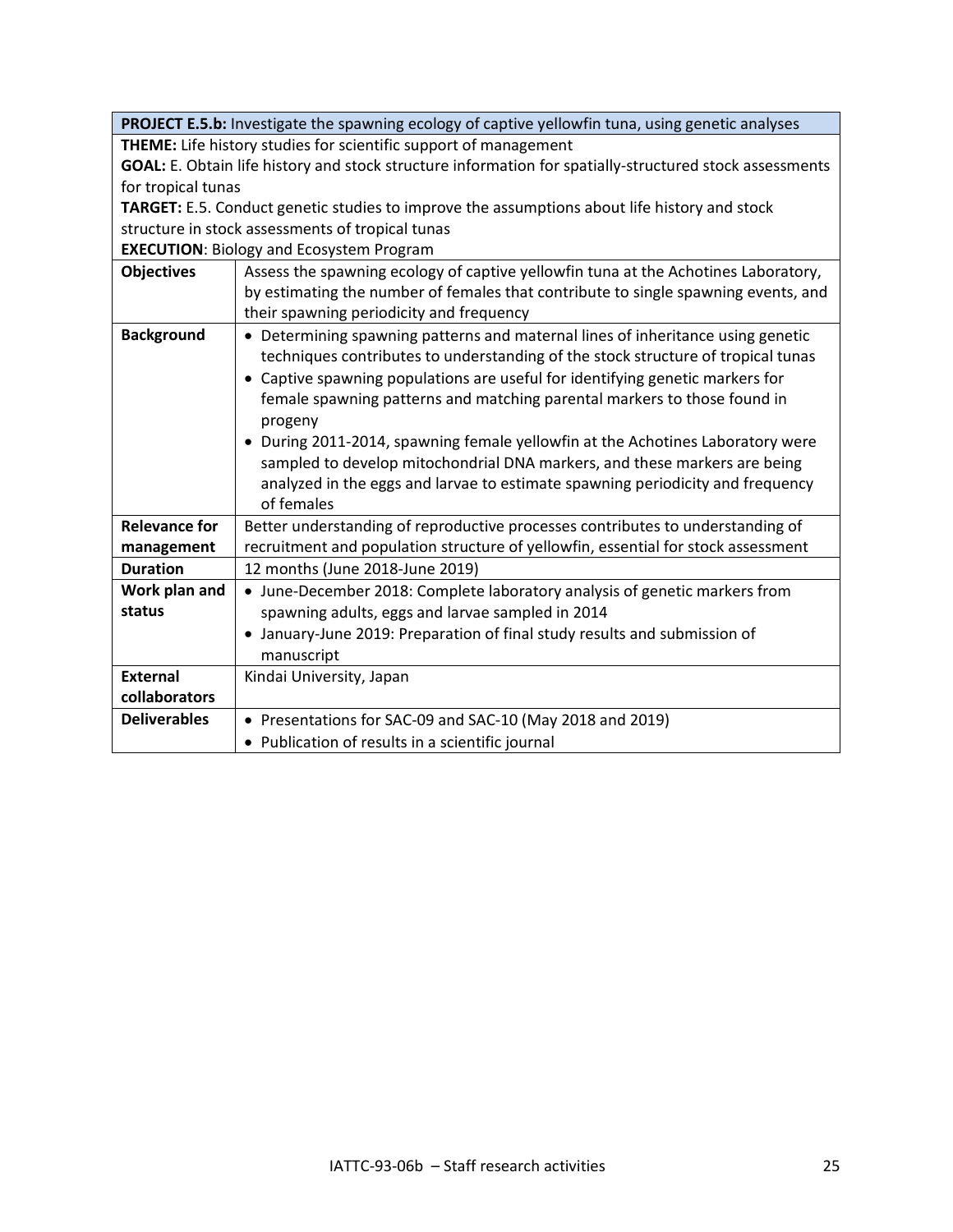|                                                                                                     | PROJECT F.2.a: Investigate the movements, behavior, and habitat utilization of silky sharks in the EPO |
|-----------------------------------------------------------------------------------------------------|--------------------------------------------------------------------------------------------------------|
| THEME: Life history studies for scientific support of management                                    |                                                                                                        |
| GOAL: F. Obtain key life history information for assessment and mitigation of ecological impacts on |                                                                                                        |
| prioritized species                                                                                 |                                                                                                        |
| TARGET: F.2. Conduct life history studies of shark species                                          |                                                                                                        |
| <b>EXECUTION: Biology and Ecosystem Program</b>                                                     |                                                                                                        |
| <b>Objectives</b>                                                                                   | Evaluate movements, behavior, and habitat utilization of silky sharks in the                           |
|                                                                                                     | equatorial and tropical EPO from in-depth analyses of existing data obtained from                      |
|                                                                                                     | archival tags                                                                                          |
| <b>Background</b>                                                                                   | • Understanding population structure and movements is essential for stock                              |
|                                                                                                     | assessments, particularly for sharks                                                                   |
|                                                                                                     | • The information available about movements, behavior, and habitat utilization of                      |
|                                                                                                     | silky sharks in the EPO is limited                                                                     |
|                                                                                                     | • Understanding behavior and habitat utilization is important for effective                            |
|                                                                                                     | conservation measures and for ecological risk assessment analyses                                      |
| <b>Relevance for</b>                                                                                | Improve management advice on silky sharks based on spatially-structured stock                          |
| management                                                                                          | assessments; habitat utilization information is useful for mitigation and spatial                      |
|                                                                                                     | management                                                                                             |
| <b>Duration</b>                                                                                     | 12 months (2020)                                                                                       |
| Work plan and                                                                                       | The archival tag data for silky sharks collected for previous projects will be analyzed                |
| status                                                                                              | in depth and compared for describing geographic variation in movements, behavior                       |
|                                                                                                     | and habitat utilization in a manuscript to be submitted to a scientific journal                        |
| <b>External</b>                                                                                     | <b>INAPESCA, Mexico</b>                                                                                |
| collaborators                                                                                       |                                                                                                        |
| <b>Deliverables</b>                                                                                 | • Presentation for SAC-11, May 2020                                                                    |
|                                                                                                     | • Manuscript for publication in a scientific journal                                                   |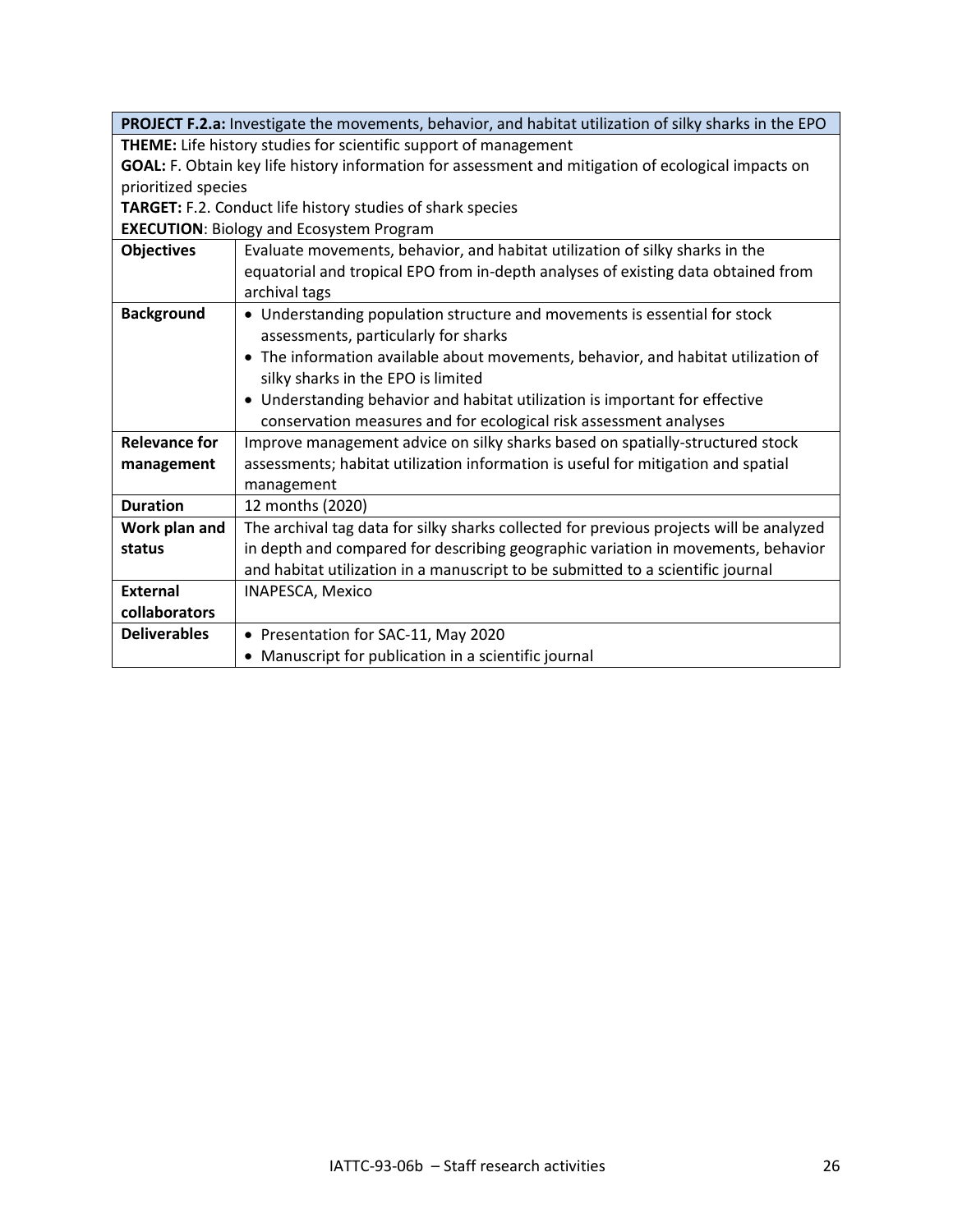**PROJECT G.1.a:** Studies of pre-recruit survival and growth of yellowfin tuna, including expanding studies of early-juvenile life stages

**THEME:** Life history studies for scientific support of management

**GOAL:** G. Investigate the early life history of tunas to improve understanding of recruitment processes to improve assessments and management

**TARGET:** G.1. Investigation of the effects of density dependence and the environment on the prerecruit survival of yellowfin tuna

**EXECUTION**: Biology and Ecosystem Program

| <b>Objectives</b>    | Investigate the effects of key biological and physical factors on the survival and                                                                                                                                                                                                                                                                                                                                                                                                                                                 |
|----------------------|------------------------------------------------------------------------------------------------------------------------------------------------------------------------------------------------------------------------------------------------------------------------------------------------------------------------------------------------------------------------------------------------------------------------------------------------------------------------------------------------------------------------------------|
|                      | growth of pre-recruit life stages of yellowfin, with a new emphasis on studies of                                                                                                                                                                                                                                                                                                                                                                                                                                                  |
|                      | early-juvenile life stages                                                                                                                                                                                                                                                                                                                                                                                                                                                                                                         |
| <b>Background</b>    | • Research on the early life history of yellowfin is designed to develop a more<br>complete understanding of pre-recruit mortality and the influence of key<br>environmental and biological factors on mortality<br>• Ongoing research has examined the effects of physical (turbulence, light, water<br>temperature, dissolved oxygen) and biological (food concentration) factors on<br>growth and survival of larval stages of yellowfin<br>• Recent rearing success now allows experimental studies of the growth and survival |
|                      | dynamics of early-juvenile yellowfin (1-6 months of age), a life stage rarely studied<br>worldwide                                                                                                                                                                                                                                                                                                                                                                                                                                 |
| <b>Relevance for</b> | The ability to estimate the effects of key biological and physical factors on survival                                                                                                                                                                                                                                                                                                                                                                                                                                             |
| management           | and growth of pre-recruit (0-6 months) life stages of yellowfin provides potentially                                                                                                                                                                                                                                                                                                                                                                                                                                               |
|                      | key information on recruitment processes in yellowfin                                                                                                                                                                                                                                                                                                                                                                                                                                                                              |
| <b>Duration</b>      | 3 years                                                                                                                                                                                                                                                                                                                                                                                                                                                                                                                            |
| Work plan and        | January 2018-December 2020: Continued experimental studies of pre-recruit life                                                                                                                                                                                                                                                                                                                                                                                                                                                     |
| status               | stages at the Achotines Laboratory and University of Miami, with a focus on early-                                                                                                                                                                                                                                                                                                                                                                                                                                                 |
|                      | juvenile life stages                                                                                                                                                                                                                                                                                                                                                                                                                                                                                                               |
| <b>External</b>      | University of Miami                                                                                                                                                                                                                                                                                                                                                                                                                                                                                                                |
| collaborators        |                                                                                                                                                                                                                                                                                                                                                                                                                                                                                                                                    |
| <b>Deliverables</b>  | • Presentations for SAC-09, SAC-10 and SAC-11                                                                                                                                                                                                                                                                                                                                                                                                                                                                                      |
|                      | • Publication of results in one or more scientific journals                                                                                                                                                                                                                                                                                                                                                                                                                                                                        |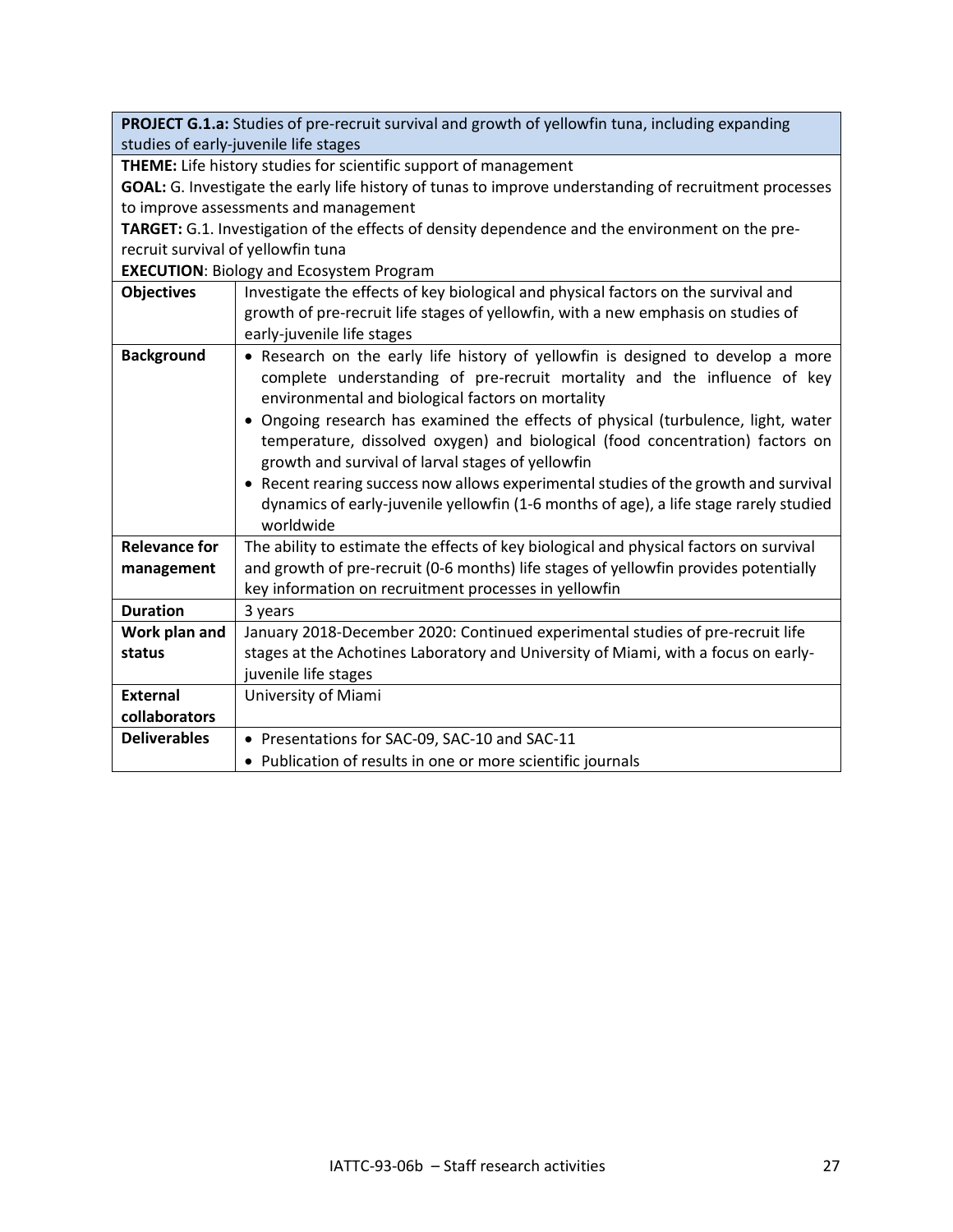| PROJECT G.2.a: Develop comparative models of pre-recruit survival and reproductive patterns of         |                                                                                       |
|--------------------------------------------------------------------------------------------------------|---------------------------------------------------------------------------------------|
| Pacific tunas                                                                                          |                                                                                       |
| THEME: Life history studies for scientific support of management                                       |                                                                                       |
| GOAL: G. Investigate the early life history of tunas to improve understanding of recruitment processes |                                                                                       |
| to improve assessments and management                                                                  |                                                                                       |
| TARGET: G.2. Conduct comparative studies of the early life histories of yellowfin and Pacific bluefin  |                                                                                       |
| tunas                                                                                                  |                                                                                       |
| <b>EXECUTION: Biology and Ecosystem Program</b>                                                        |                                                                                       |
| <b>Objectives</b>                                                                                      | Investigate important comparative aspects of the reproductive biology, genetics and   |
|                                                                                                        | early life histories of yellowfin and Pacific bluefin tuna                            |
| <b>Background</b>                                                                                      | • Pre-recruit life stages of tunas are potentially key to understanding variations in |
|                                                                                                        | abundance and reproductive patterns of tuna populations                               |
|                                                                                                        | • Ongoing since 2011, this project has investigated the comparative growth,           |
|                                                                                                        | nutrition and survival of larval yellowfin and Pacific bluefin tuna                   |
|                                                                                                        | • Experimental results are being used to comparatively model mortality processes      |
|                                                                                                        | occurring during the pre-recruit life stages of both species                          |
| <b>Relevance for</b>                                                                                   | Comparative models of pre-recruit mortality processes are promising for assessing     |
| management                                                                                             | recruitment patterns of both species                                                  |
|                                                                                                        |                                                                                       |
| <b>Duration</b>                                                                                        | 18 months                                                                             |
| Work plan and                                                                                          | • June 2018-June 2019: Complete experimental studies of comparative larval growth     |
| status                                                                                                 | and finalize data analyses                                                            |
|                                                                                                        | • June-December 2019: Complete manuscript and submit to scientific journal            |
| <b>External</b>                                                                                        | Kindai University, Fisheries Laboratory                                               |
| collaborators                                                                                          |                                                                                       |
| <b>Deliverables</b>                                                                                    | • Presentations for SAC-09 and SAC-10                                                 |
|                                                                                                        | • Publication of results in a scientific journal                                      |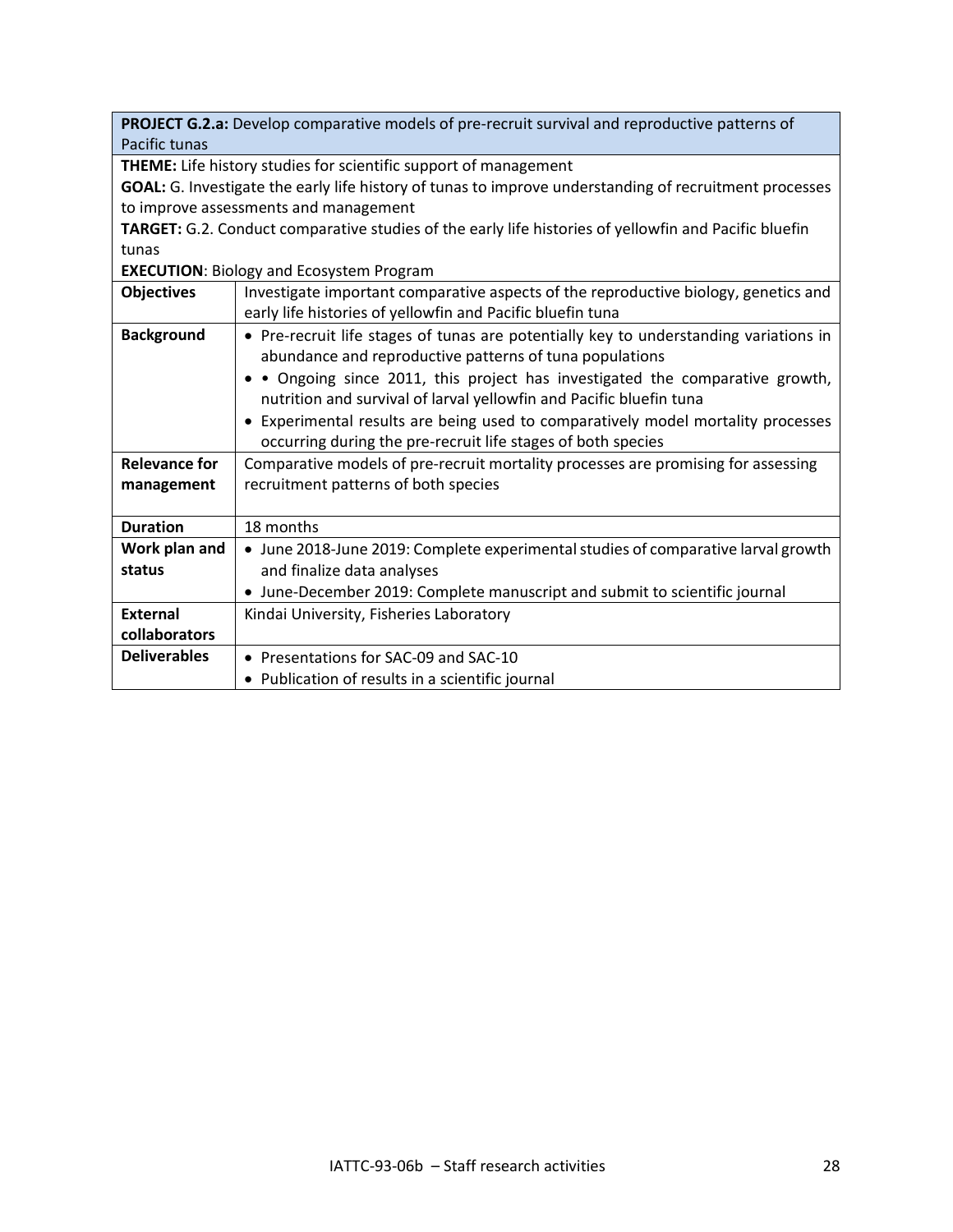| PROJECT G.3.a: Develop a larval growth index to forecast yellowfin recruitment                         |                                                                                                                                                            |  |
|--------------------------------------------------------------------------------------------------------|------------------------------------------------------------------------------------------------------------------------------------------------------------|--|
| <b>THEME:</b> Life history studies for scientific support of management                                |                                                                                                                                                            |  |
| GOAL: G. Investigate the early life history of tunas to improve understanding of recruitment processes |                                                                                                                                                            |  |
| to improve assessments and management                                                                  |                                                                                                                                                            |  |
| TARGET: G.3. Develop tools to forecast recruitment                                                     |                                                                                                                                                            |  |
|                                                                                                        | <b>EXECUTION: Biology and Ecosystem Program</b>                                                                                                            |  |
| <b>Objectives</b>                                                                                      | To develop a larval or early-juvenile growth index for yellowfin tuna in the Panama                                                                        |  |
|                                                                                                        | Bight which might prove useful as an index of recruitment strength of yellowfin in                                                                         |  |
|                                                                                                        | the EPO                                                                                                                                                    |  |
| <b>Background</b>                                                                                      | • Growth rate variability in the larval and juvenile stages of pelagic marine fishes is                                                                    |  |
|                                                                                                        | substantial, and has strong potential to influence mortality patterns during pre-                                                                          |  |
|                                                                                                        | recruit life stages                                                                                                                                        |  |
|                                                                                                        | • Previous research by the Early Life History group has identified some local                                                                              |  |
|                                                                                                        | correspondence in the Panama Bight between high growth rates/density-                                                                                      |  |
|                                                                                                        | dependence in growth of yellowfin larvae and recruitment estimates for yellowfin                                                                           |  |
|                                                                                                        | • Quarterly or seasonal nightlight surveys of early-juveniles in the Panama Bight are                                                                      |  |
|                                                                                                        | recommended at the Achotines Laboratory, with aging analysis conducted for<br>growth rate estimation and comparison to quarterly recruitment estimates for |  |
|                                                                                                        | yellowfin                                                                                                                                                  |  |
| <b>Relevance for</b>                                                                                   | The development of a larval or early-juvenile growth index is promising as a                                                                               |  |
| management                                                                                             | forecasting tool for assessing yellowfin recruitment patterns                                                                                              |  |
|                                                                                                        |                                                                                                                                                            |  |
| <b>Duration</b>                                                                                        | 2.5 years                                                                                                                                                  |  |
| Work plan and                                                                                          | • June 2018-December 2020: Conduct quarterly or seasonal nightlight surveys of                                                                             |  |
| status                                                                                                 | yellowfin at the Achotines Laboratory                                                                                                                      |  |
|                                                                                                        | • January 2019-June 2020: Conduct otolith aging analysis on field-caught fish                                                                              |  |
|                                                                                                        | • Analyze and compare growth data and recruitment estimates for yellowfin, and                                                                             |  |
|                                                                                                        | complete manuscript and submit to scientific journal                                                                                                       |  |
| <b>External</b>                                                                                        |                                                                                                                                                            |  |
| collaborators                                                                                          |                                                                                                                                                            |  |
| <b>Deliverables</b>                                                                                    | • Presentations for SAC-09, SAC-10 and SAC-11                                                                                                              |  |
|                                                                                                        | • Publication of results in a scientific journal                                                                                                           |  |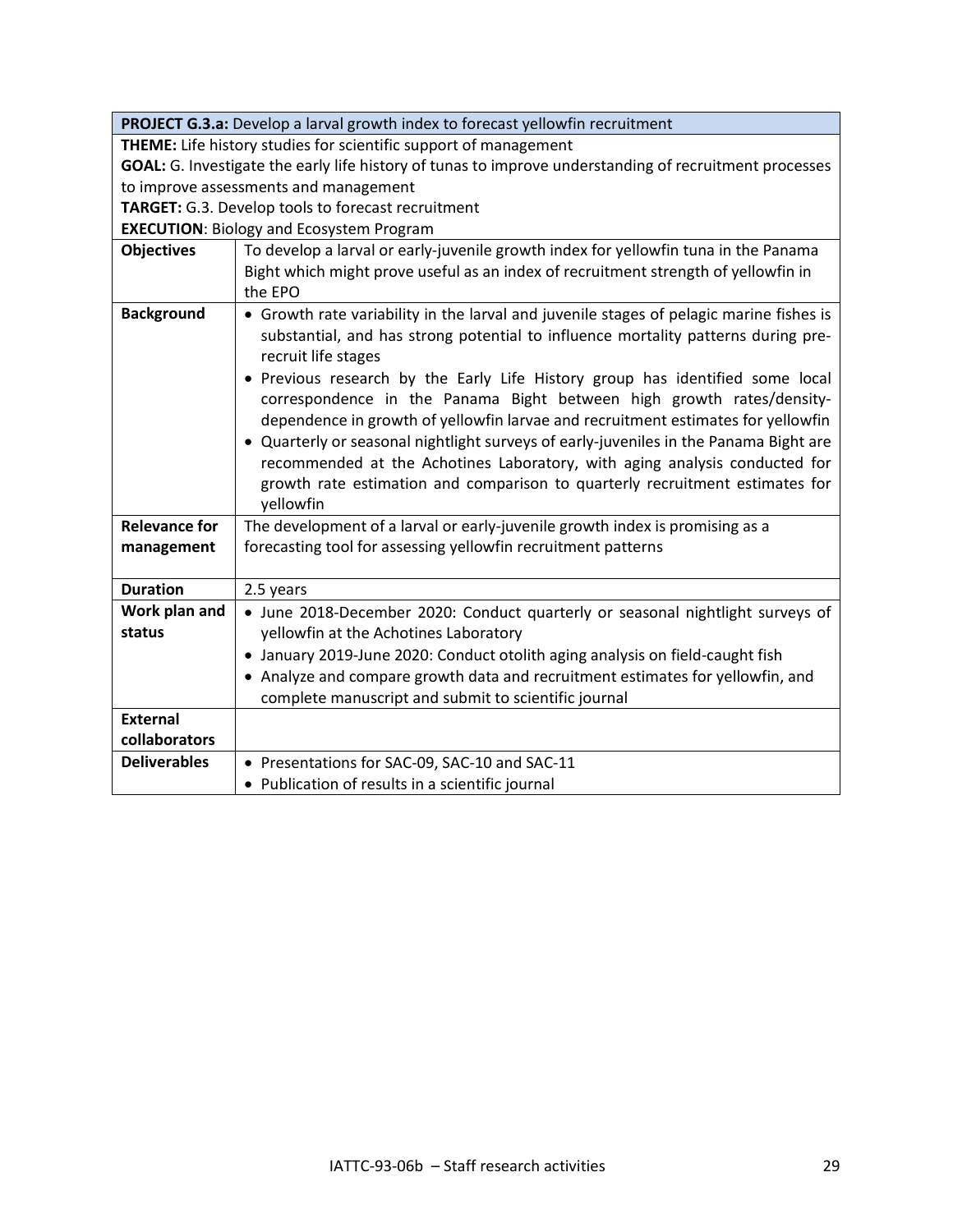#### <span id="page-29-0"></span>**3. SUSTAINABLE FISHERIES**

| <b>PROJECT H.1.a:</b> Improve the bigeye tuna stock assessment |
|----------------------------------------------------------------|
|                                                                |

**THEME:** Sustainable fisheries

**GOAL:** H. Improve and implement stock assessments, based on the best available science **TARGET:** H.1. Undertake the research necessary to develop and conduct at least one benchmark stock assessment for yellowfin and bigeye tunas

**EXECUTION**: Stock Assessment Program

| <b>Objectives</b>    | Improve the bigeye tuna stock assessment                                           |
|----------------------|------------------------------------------------------------------------------------|
| <b>Background</b>    | • The assessment of bigeye is conducted every year, using Stock Synthesis          |
|                      | The apparent regime shift in recruitment when the floating-object fishery          |
|                      | expanded in the 1990s indicates that the assessment model is misspecified          |
|                      | Recent advances in stock assessment modelling allow several important<br>$\bullet$ |
|                      | improvements of the assessment model, with regard to a spatial stock               |
|                      | assessment model, growth curves, time-varying selectivity, recruitment             |
|                      | assumptions, data weighting, and diagnostics                                       |
| <b>Relevance for</b> | • The stock assessment is used to provide management advice                        |
| management           | • The duration of recommended seasonal closures is based on the multipliers of     |
|                      | fishing effort $(F)$ estimated in the bigeye and yellowfin assessments             |
|                      | Improvements in the bigeye assessment will make the staff's management advice      |
|                      | more accurate and precise                                                          |
| <b>Duration</b>      | 2018-2020                                                                          |
| Work plan and        | • 2018: Create a spatial model, integrate the new growth curve into the            |
| status               | assessment, and implement time-varying selectivity                                 |
|                      | • 2019: Explore different recruitment assumptions, apply data weighting, conduct   |
|                      | diagnostic tests                                                                   |
|                      | • 2020: Re-evaluate the model assumptions                                          |
| <b>External</b>      | Work conducted under the MSE project will contribute to this project               |
| collaborators        |                                                                                    |
| <b>Deliverables</b>  | Reports for SAC-10 and SAC-11 in 2019 and 2020                                     |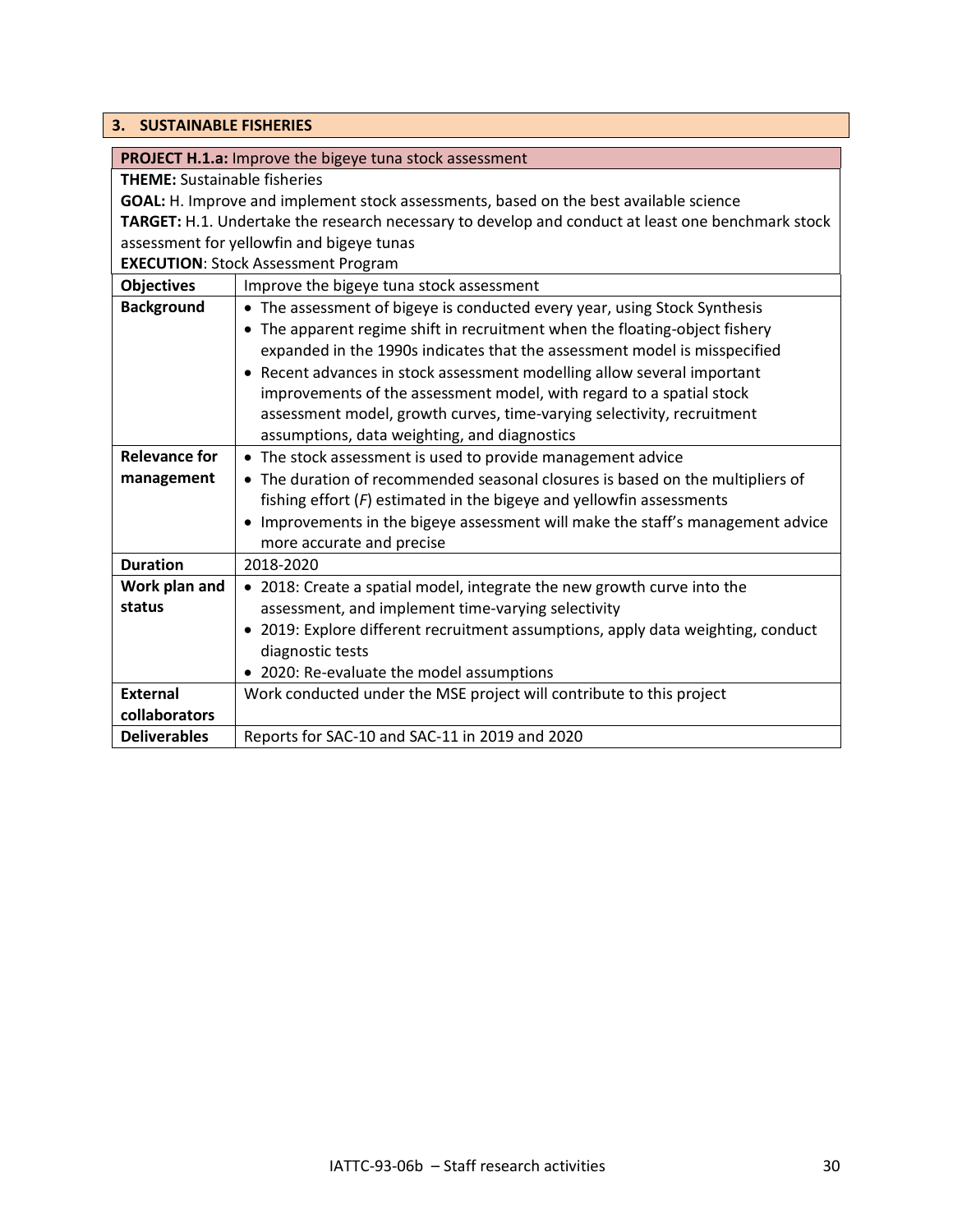|                                                                                                   | PROJECT H.1.b: Improve the yellowfin tuna stock assessment                                                                                             |
|---------------------------------------------------------------------------------------------------|--------------------------------------------------------------------------------------------------------------------------------------------------------|
| <b>THEME:</b> Sustainable fisheries                                                               |                                                                                                                                                        |
| GOAL: H. Improve and implement stock assessments, based on the best available science             |                                                                                                                                                        |
| TARGET: H.1. Undertake the research necessary to develop and conduct at least one benchmark stock |                                                                                                                                                        |
| assessment for yellowfin and bigeye tunas                                                         |                                                                                                                                                        |
|                                                                                                   | <b>EXECUTION: Stock Assessment Program</b>                                                                                                             |
| <b>Objectives</b>                                                                                 | Improve the yellowfin tuna stock assessment by exploring the use of an age-                                                                            |
|                                                                                                   | structured length-based catch-at-age statistical model with a monthly time step                                                                        |
| <b>Background</b>                                                                                 | • The assessment of yellowfin is conducted every year                                                                                                  |
|                                                                                                   | • The current assessment model is an integrated model with a quarterly time step                                                                       |
|                                                                                                   | • Comparisons of yellowfin abundance estimates using different methods showed                                                                          |
|                                                                                                   | that monthly depletion models using only CPUE-based indices of relative                                                                                |
|                                                                                                   | abundance, catch-curve analyses, and the integrated stock assessment model                                                                             |
|                                                                                                   | produce similar results                                                                                                                                |
|                                                                                                   | • A depletion-type integrated model has been successfully applied to assess the                                                                        |
|                                                                                                   | dorado stock in the EPO                                                                                                                                |
| <b>Relevance for</b>                                                                              | • The stock assessment is used to provide management advice                                                                                            |
| management                                                                                        | • The duration of recommended seasonal closures is based on the multipliers of                                                                         |
|                                                                                                   | fishing effort $(F)$ estimated in the bigeye and yellowfin assessments                                                                                 |
|                                                                                                   | • Improvements in the yellowfin assessment will make the staff's management                                                                            |
|                                                                                                   | advice more accurate and precise                                                                                                                       |
| <b>Duration</b>                                                                                   | 2018-2020                                                                                                                                              |
| Work plan and                                                                                     | • 2018: revise the catch estimation routines in R, estimate the catch in a monthly                                                                     |
| status                                                                                            | time step, create the monthly population dynamics model, compare the results<br>with the current model                                                 |
|                                                                                                   |                                                                                                                                                        |
|                                                                                                   | • 2019: Apply data weighting, explore different assumptions (e.g. time-varying<br>selectivity for floating-object fisheries), conduct diagnostic tests |
|                                                                                                   | • 2020: Re-evaluate the model assumptions and include new data                                                                                         |
| <b>External</b>                                                                                   |                                                                                                                                                        |
| collaborators                                                                                     |                                                                                                                                                        |
| <b>Deliverables</b>                                                                               | Reports to SAC in 2019                                                                                                                                 |
|                                                                                                   | Report to SAC in 2020                                                                                                                                  |
|                                                                                                   |                                                                                                                                                        |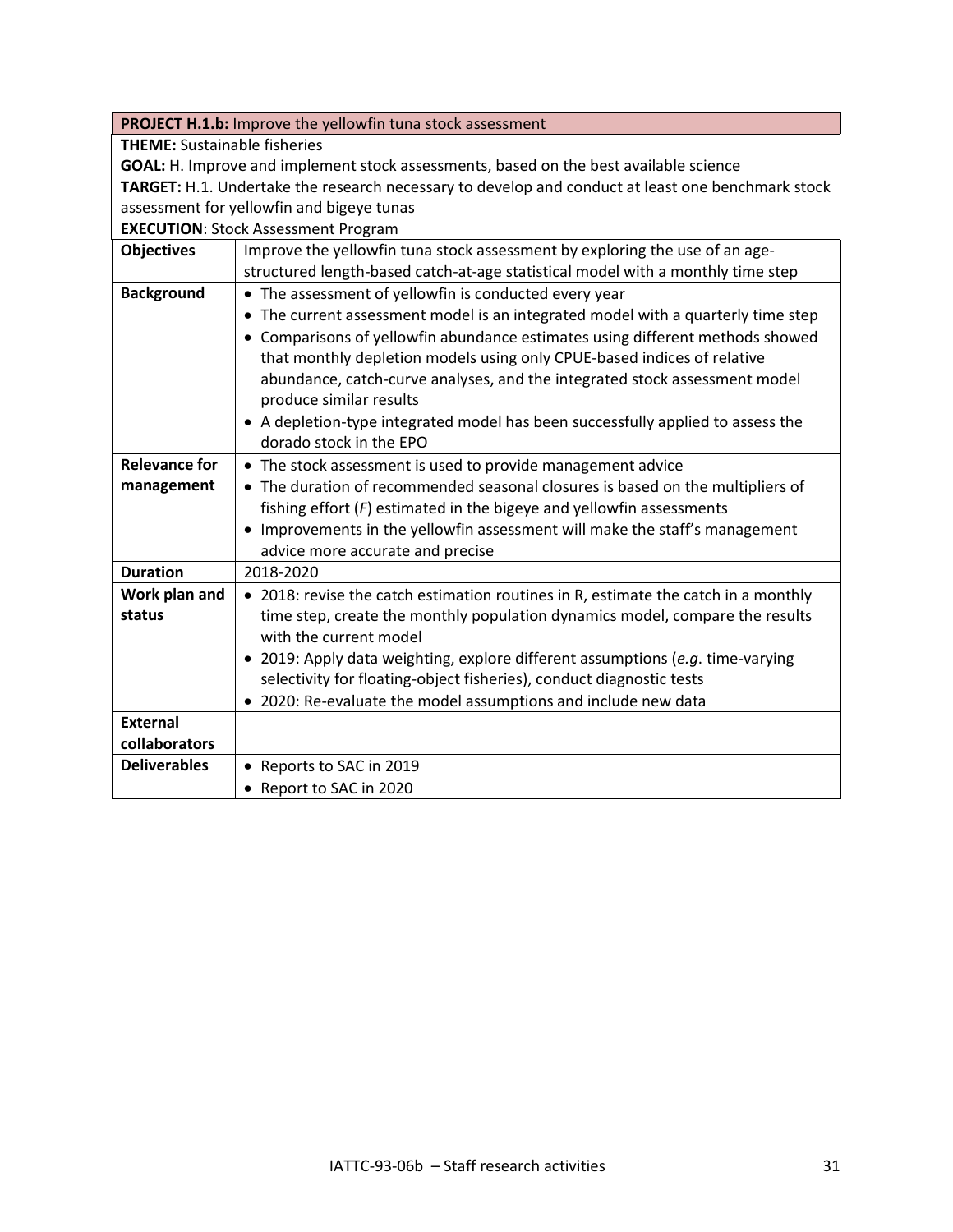|                                                                                                    | <b>PROJECT H.4.a:</b> Conduct routine stock assessments of tropical tunas          |
|----------------------------------------------------------------------------------------------------|------------------------------------------------------------------------------------|
| <b>THEME:</b> Sustainable fisheries                                                                |                                                                                    |
| GOAL: H. Improve and implement stock assessments, based on the best available science              |                                                                                    |
| TARGET: H.4. Develop update assessment and/or stock status indicators for tropical tunas to ensure |                                                                                    |
| that management advice is current                                                                  |                                                                                    |
| <b>EXECUTION: Stock Assessment Program</b>                                                         |                                                                                    |
| <b>Objectives</b>                                                                                  | Update the assessments of bigeye, yellowfin, and skipjack tunas                    |
| <b>Background</b>                                                                                  | • Assessments of bigeye, yellowfin, and skipjack are conducted every year          |
|                                                                                                    | • Bigeye and yellowfin assessments use the Stock Synthesis modeling platform       |
|                                                                                                    | • Skipjack assessment is based on stock status indicators                          |
|                                                                                                    | • Assessments are updated annually, using the most recent data                     |
|                                                                                                    | • Major improvements to the assessments (methods and assumptions) are              |
|                                                                                                    | implemented periodically                                                           |
| <b>Relevance for</b>                                                                               | • The staff's management advice for tunas is based on its stock assessments        |
| management                                                                                         | • The duration of the seasonal closures recommended by the staff for bigeye and    |
|                                                                                                    | yellowfin are based on the $F$ multipliers estimated in the assessments            |
| <b>Duration</b>                                                                                    | Every year (March-May)                                                             |
| Work plan and                                                                                      | • 15 March: data for previous year available; assessments initiated                |
| status                                                                                             | • Three weeks before SAC meeting: Assessment reports posted on IATTC website       |
|                                                                                                    | • Mid-May: Present assessments at SAC meeting                                      |
| <b>External</b>                                                                                    |                                                                                    |
| collaborators                                                                                      |                                                                                    |
| <b>Deliverables</b>                                                                                | Stock assessment reports for the SAC and the IATTC; presentations at SAC and IATTC |
|                                                                                                    | meetings                                                                           |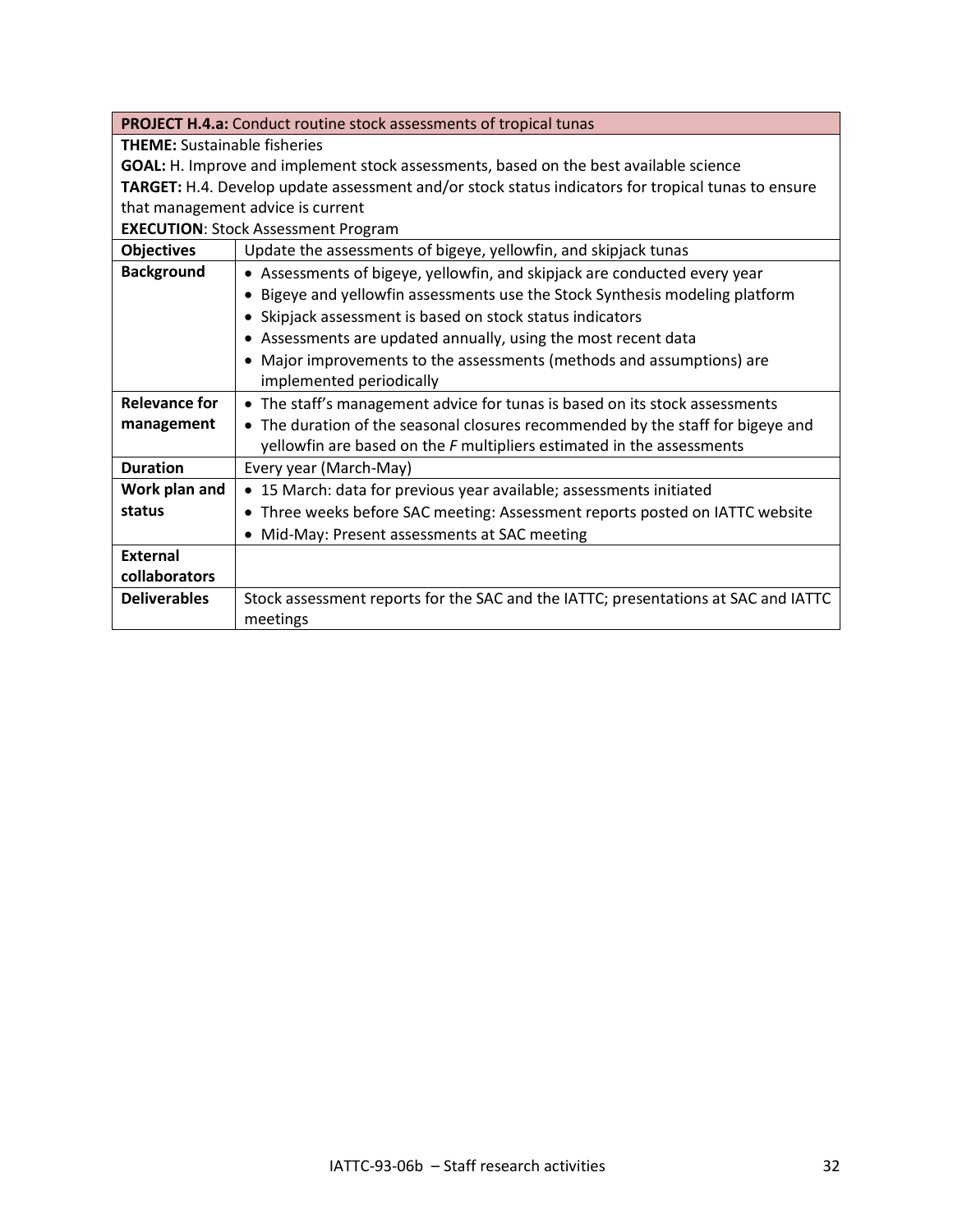|                                                                                                   | PROJECT H.5.a: Revise trend estimation methods for purse-seine silky shark indices for the EPO |
|---------------------------------------------------------------------------------------------------|------------------------------------------------------------------------------------------------|
| <b>THEME:</b> Sustainable fisheries                                                               |                                                                                                |
| GOAL: H. Improve and implement stock assessments, based on the best available science             |                                                                                                |
| TARGET: H.5. Undertake the research necessary to develop and conduct data-limited assessments for |                                                                                                |
| prioritized species                                                                               |                                                                                                |
|                                                                                                   | <b>EXECUTION: Stock Assessment Program</b>                                                     |
| <b>Objectives</b>                                                                                 | Develop new methods to estimate trends in relative abundance of silky sharks from              |
|                                                                                                   | purse-seine observer data that are less influenced by inter-annual variability in              |
|                                                                                                   | oceanographic conditions.                                                                      |
| <b>Background</b>                                                                                 | Fluctuations in the index of relative abundance for juvenile silky sharks correlate            |
|                                                                                                   | with inter-annual variability in oceanographic conditions in the offshore area of the          |
|                                                                                                   | northern EPO.                                                                                  |
|                                                                                                   | • Recent fluctuations in the index are not biologically realistic, compromising the            |
|                                                                                                   | reliability of the index as a stock status indicator.                                          |
|                                                                                                   | • The index based on purse-seine observer data is the only index available for                 |
|                                                                                                   | management because of data deficiencies in other fisheries.                                    |
|                                                                                                   | • New methods are necessary to estimate more reliable trends in relative                       |
|                                                                                                   | abundance for the silky shark using purse-seine observer data.                                 |
| <b>Relevance for</b>                                                                              | Improving the reliability of the purse-seine index will improve management advice              |
| management                                                                                        | for the silky shark in the EPO.                                                                |
| <b>Duration</b>                                                                                   | 9 months                                                                                       |
| Work plan and                                                                                     | • Months 1-6: develop new methods for catch-per-set standardization.                           |
| status                                                                                            | • Months 7-9: apply new methods to estimate a revised index.                                   |
| <b>External</b>                                                                                   |                                                                                                |
| collaborators                                                                                     |                                                                                                |
| <b>Deliverables</b>                                                                               | Presentation for SAC-10, May 2019                                                              |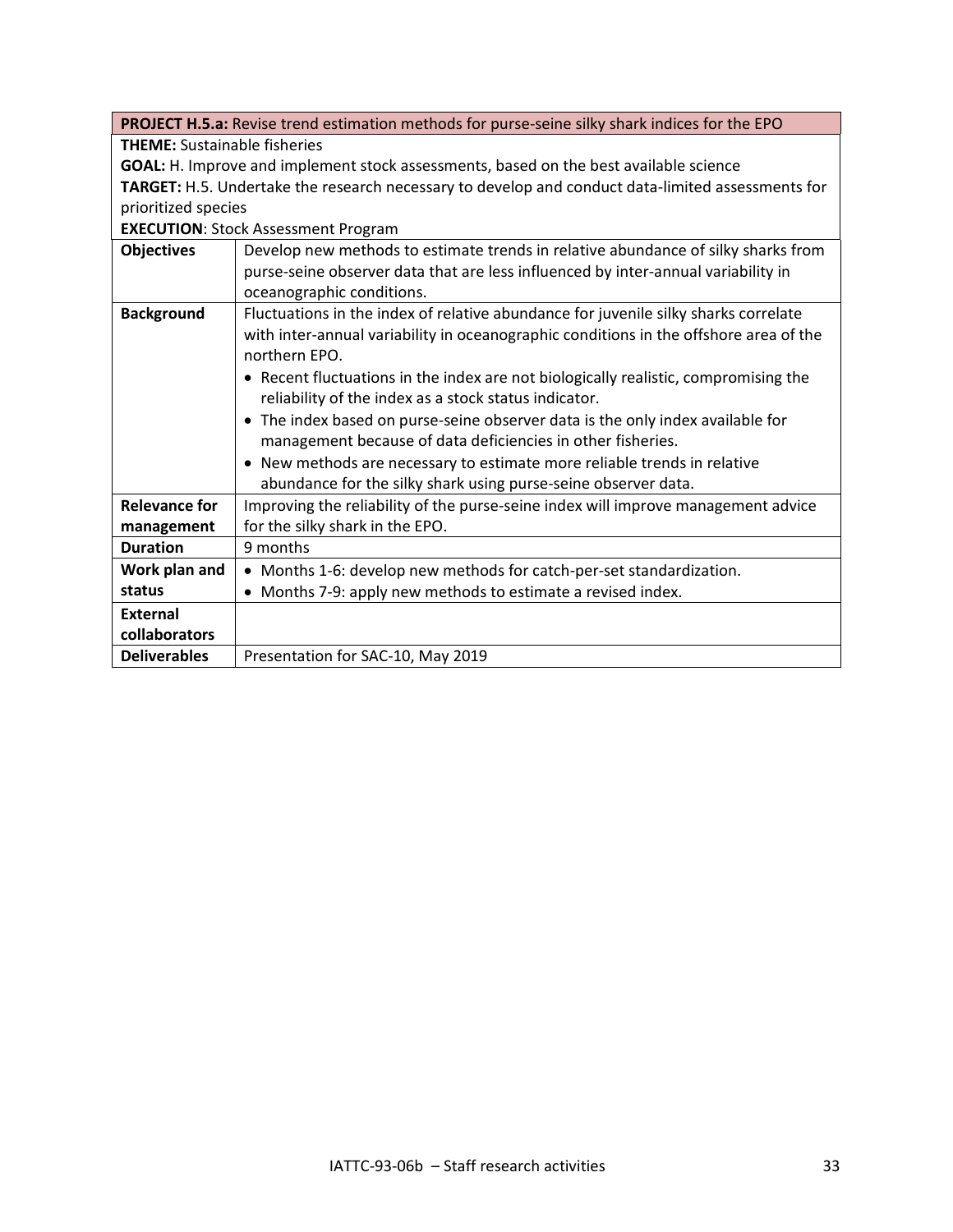| <b>PROJECT H.6.a:</b> Participate in assessments of shared species by the International Scientific Committee |
|--------------------------------------------------------------------------------------------------------------|
| (ISC)                                                                                                        |

**THEME:** Sustainable fisheries

**GOAL:** H. Improve and implement stock assessments, based on the best available science **TARGET:** H.6. Maintain active participation in ISC stock assessments

**EXECUTION**: Stock Assessment Program

| <b>Objectives</b>   | • Staff participation in development and improvement of assessments for North        |
|---------------------|--------------------------------------------------------------------------------------|
|                     | Pacific-wide species of interest to the IATTC, especially Pacific bluefin and        |
|                     | albacore tunas, but also billfishes and sharks                                       |
|                     | • Understand the assessment results, and communicate them to the Commission          |
| <b>Background</b>   | • The ISC and its various working groups assess stocks in the north Pacific that are |
|                     | covered by both the IATTC and WCPFC                                                  |
|                     | • The IATTC staff provides data and advice for the assessments                       |
|                     | • Assessments are periodic, and the stocks differ each year.                         |
| Relevance for       | The staff uses the results of the ISC assessments to provide management advice       |
| management          |                                                                                      |
| <b>Duration</b>     | Ongoing; ISC meets annually, usually in July                                         |
| Work plan and       | 2018 ISC schedule:                                                                   |
| status              | April: Working groups on sharks, billfishes                                          |
|                     | May: Working groups on albacore, MSE                                                 |
|                     | July: Plenary; also working groups on albacore, Pacific bluefin, billfishes, sharks, |
|                     | statistics                                                                           |
| <b>External</b>     | <b>ISC</b>                                                                           |
| collaborators       |                                                                                      |
| <b>Deliverables</b> | Report to SAC meetings                                                               |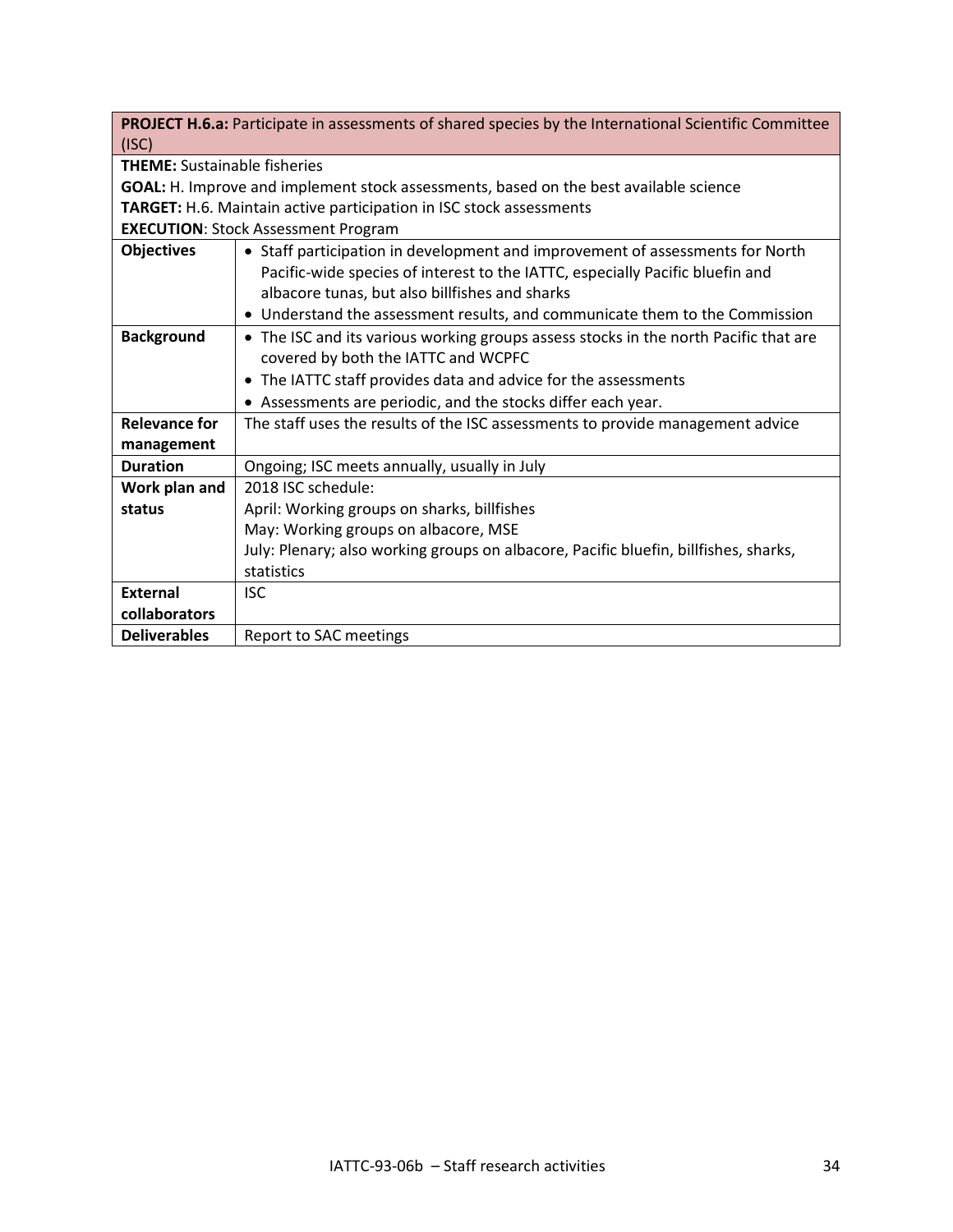|                                                                                       | PROJECT H.8.a: Design a survey for dolphins in the eastern tropical Pacific Ocean (ETP) |  |
|---------------------------------------------------------------------------------------|-----------------------------------------------------------------------------------------|--|
| <b>THEME:</b> Sustainable Fisheries                                                   |                                                                                         |  |
| GOAL: H. Improve and implement stock assessments, based on the best available science |                                                                                         |  |
| TARGET: H.8. Assess the status of dolphin stocks in the eastern tropical Pacific      |                                                                                         |  |
|                                                                                       | <b>EXECUTION: Stock Assessment Program</b>                                              |  |
| <b>Objectives</b>                                                                     | Design, in consultation with relevant scientists, a ship-based line-transect survey for |  |
|                                                                                       | ETP dolphin species, including development of a comprehensive budget for                |  |
|                                                                                       | implementation of the survey and analysis of survey results.                            |  |
| <b>Background</b>                                                                     | • Population dynamics modelling has been the preferred approach for evaluating          |  |
| and statement                                                                         | the stock status of ETP dolphins, and those models have relied on estimates of          |  |
| of the                                                                                | abundance from fishery-independent surveys that were conducted by the US                |  |
| problem                                                                               | National Marine Fisheries Service (NMFS).                                               |  |
|                                                                                       | • As a result of a hiatus in the NMFS surveys since 2006, there are currently no        |  |
|                                                                                       | reliable indicators with which to monitor the status of ETP dolphin populations.        |  |
|                                                                                       | • This lack of information poses obvious problems for management. For example,          |  |
|                                                                                       | the Antigua Convention requires that the status of all species potentially              |  |
|                                                                                       | impacted by the tuna fisheries in the EPO be monitored.                                 |  |
|                                                                                       | In addition, abundance estimates are needed to ensure that incidental dolphin           |  |
|                                                                                       | mortalities are both sustainable and insignificant because the AIDCP stock              |  |
|                                                                                       | mortality limits are based on estimates of abundance.                                   |  |
|                                                                                       | • These needs provide impetus for a new ship-based line-transect survey to obtain       |  |
|                                                                                       | new estimates of absolute abundance so that population trends can be updated.           |  |
| <b>Relevance for</b>                                                                  | Improve the management of dolphin stocks in the ETP.                                    |  |
| management                                                                            |                                                                                         |  |
| <b>Duration</b>                                                                       | 8 months                                                                                |  |
| Work plan                                                                             | • January - May: draft a report with survey design and budget.                          |  |
| status                                                                                | • June-August: obtain an external review of the draft report and revise as              |  |
|                                                                                       | necessary.                                                                              |  |
| <b>External</b>                                                                       | University of St Andrews, Scotland                                                      |  |
| collaborators                                                                         |                                                                                         |  |
| <b>Deliverables</b>                                                                   | • Presentation for SAC-09 (May 2018)                                                    |  |
|                                                                                       | • Report and presentation for IATTC Annual Meeting in August 2018                       |  |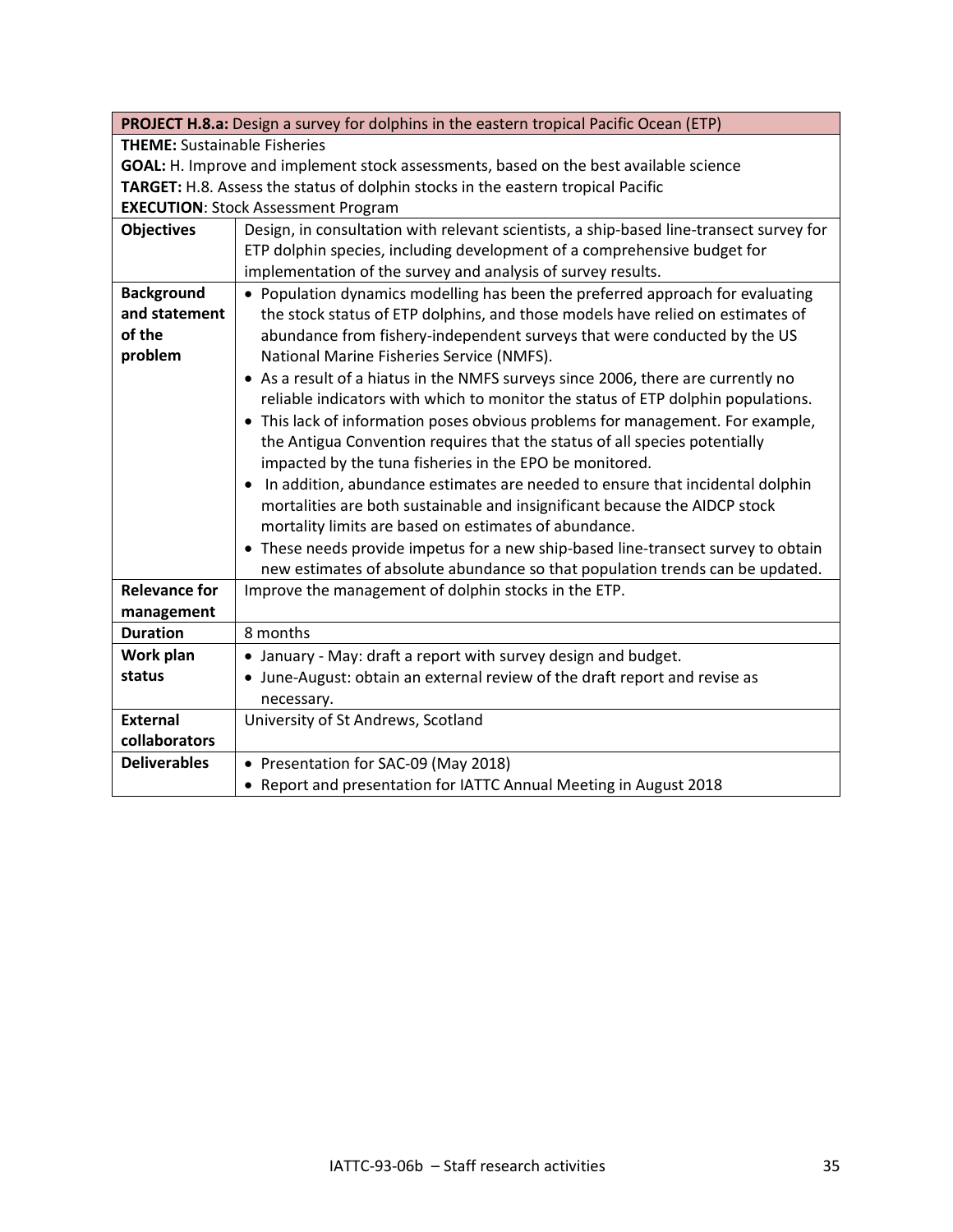|                                                                 | PROJECT I.1.a: Conduct a Management Strategy Evaluation (MSE) for tropical tunas in the EPO        |  |
|-----------------------------------------------------------------|----------------------------------------------------------------------------------------------------|--|
|                                                                 | <b>THEME:</b> Sustainable fisheries                                                                |  |
|                                                                 | <b>GOAL:</b> I. Test harvest strategies using management strategy evaluation (MSE)                 |  |
|                                                                 | TARGET: I.1. Conduct a comprehensive MSE for bigeye tuna and plan MSEs for the other tropical tuna |  |
| species, including the multi-species fishery for tropical tunas |                                                                                                    |  |
|                                                                 | <b>EXECUTION: Stock Assessment Program</b>                                                         |  |
| <b>Objectives</b>                                               | Test the current harvest control rule (HCR) with respect to the adopted limit (LRP)                |  |
|                                                                 | and target (TRP) reference points for bigeye tuna and alternatives under different                 |  |
|                                                                 | sources of uncertainty                                                                             |  |
| <b>Background</b>                                               | • Preliminary testing of informal HCR was performed for bigeye, but neither                        |  |
|                                                                 | recently-adopted HCR nor alternative management measures associated with                           |  |
|                                                                 | stock status relative to the adopted or alternative TRP and LRP have been                          |  |
|                                                                 | evaluated yet.                                                                                     |  |
|                                                                 | • In-depth analyses of the adopted TRP, LRP and HCRs and alternatives are needed                   |  |
|                                                                 | to guide the Commission in adopting a permanent HCR and its components.                            |  |
| <b>Relevance for</b>                                            | • Project results are expected to inform the Commission about the appropriateness                  |  |
| management                                                      | of the current TRPs, LRPs and HCR compared to alternatives, and to help guide                      |  |
|                                                                 | the adoption of a permanent HCR and its components.                                                |  |
|                                                                 | • The tools developed will be useful for future MSE research that could include                    |  |
|                                                                 | yellowfin and an evaluation of yellowfin and bigeye combined, to better simulate                   |  |
|                                                                 | the current HCR.                                                                                   |  |
| <b>Duration</b>                                                 | 12 months, starting January 2018                                                                   |  |
| Work plan and                                                   | • Month 1. Convert bigeye model to the latest Stock Synthesis (SS) version (3.3), to               |  |
| status                                                          | take advantage of major updates allowing better modelling of population                            |  |
|                                                                 | processes.                                                                                         |  |
|                                                                 | • Months 1 to 3. Further develop IATTC staff work on a spatially-structured model                  |  |
|                                                                 | for consideration as bigeye operating model.                                                       |  |
|                                                                 | • Months 2 to 5. Resolve bigeye model misspecifications before using it as an                      |  |
|                                                                 | operating model. Resolve recruitment shift likely due to the expansion of the FAD                  |  |
|                                                                 | fishery. This might be corrected using a spatial model.                                            |  |
|                                                                 | • Months 3 to 6. Explore a systematic way to evaluate the parameter and model                      |  |
|                                                                 | structure uncertainty by putting probabilities on alternative models conditioned                   |  |
|                                                                 | to data.                                                                                           |  |
|                                                                 | • Months 6 to 12. Test alternative harvest strategies, actions at LRP and TRP. Use                 |  |
|                                                                 | simplified or full assessment model, depending on re-evaluation of performance                     |  |
|                                                                 | after fixing bigeye model.                                                                         |  |
| <b>External</b>                                                 | Work to be carried out by external contractor                                                      |  |
| collaborators                                                   |                                                                                                    |  |
| <b>Deliverables</b>                                             | The project will produce an evaluation of candidate reference points and HCRs,                     |  |
|                                                                 | expanding on the existing Stock Synthesis simulation model for bigeye, and reports,                |  |
|                                                                 | to be presented to SAC-09/10.                                                                      |  |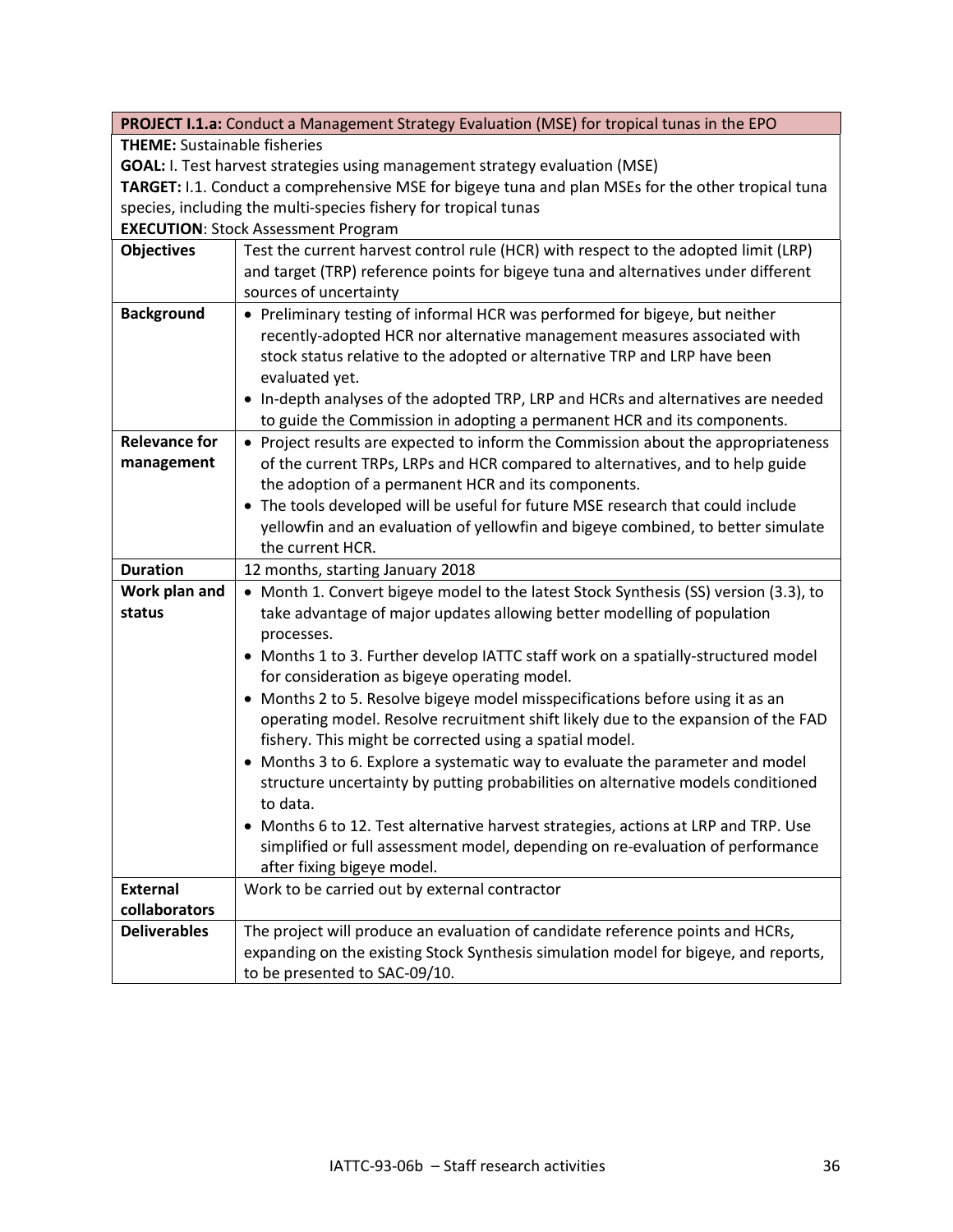| PROJECT I.3.a: Evaluate potential reference points for dorado in the EPO                                            |  |
|---------------------------------------------------------------------------------------------------------------------|--|
| <b>THEME:</b> Sustainable fisheries                                                                                 |  |
| GOAL: I. Test harvest strategies using management strategy evaluation (MSE)                                         |  |
| TARGET: I.3. Initiate MSE work to evaluate indicator-based harvest strategies for prioritized species               |  |
| and species of specific interest                                                                                    |  |
| <b>EXECUTION: Stock Assessment Program</b>                                                                          |  |
| • Build upon the previous collaborative work and continue to develop dorado stock                                   |  |
| assessment methodologies                                                                                            |  |
| • Expand the MSE for dorado by evaluating alternative reference points and harvest                                  |  |
| control rules.                                                                                                      |  |
| • Some IATTC Members are interested in obtaining MSC certification for their                                        |  |
| dorado fisheries, and have requested guidance in developing of reference points                                     |  |
| (RPs) and harvest control rules (HCRs).                                                                             |  |
| • Other Members are seeking guidance regarding data collection, research efforts,                                   |  |
| and management options                                                                                              |  |
| The results of the project, such as alternative estimates of stock status (e.g.                                     |  |
| assessments, depletion estimator), RPs, and HCRs, could be used by the Commission,                                  |  |
| or by individual Members, in developing, adopting, and subsequently modifying as                                    |  |
| necessary, a harvest strategy for dorado.                                                                           |  |
| 6 months, starting January 2019                                                                                     |  |
| • Alternative RPs and HCRs will be evaluated, and their respective advantages and                                   |  |
| disadvantages will be discussed, to assist Members considering implementing RPs                                     |  |
| and HCRs for dorado.                                                                                                |  |
| • The performance of alternative assessment methods, HCRs and RPs will be                                           |  |
| evaluated by simulation methods, using Stock Synthesis. Candidates for the                                          |  |
| different components of a management strategy (data, assessment method, HCR,                                        |  |
| RPs) and the performance measures to judge such strategies will be identified.                                      |  |
| • Options will include minimum size limits, precautionary lower CPUE levels that                                    |  |
| would trigger management actions. Alternative RPs will be developed with yield-                                     |  |
| per-recruit considerations, as well as alternative expected reductions of                                           |  |
| recruitment without fishing $(R_0)$ and unfished biomass $(B_0)$ .<br>Work to be carried out by external contractor |  |
|                                                                                                                     |  |
|                                                                                                                     |  |
| • List of candidate RPs and HCRs to be tested using a management strategy<br>evaluation (MSE) framework;            |  |
| • Simulation study to evaluate candidate HCRs and RPs;                                                              |  |
| • Written report summarizing the results; presentation at SAC-10 in 2019.                                           |  |
|                                                                                                                     |  |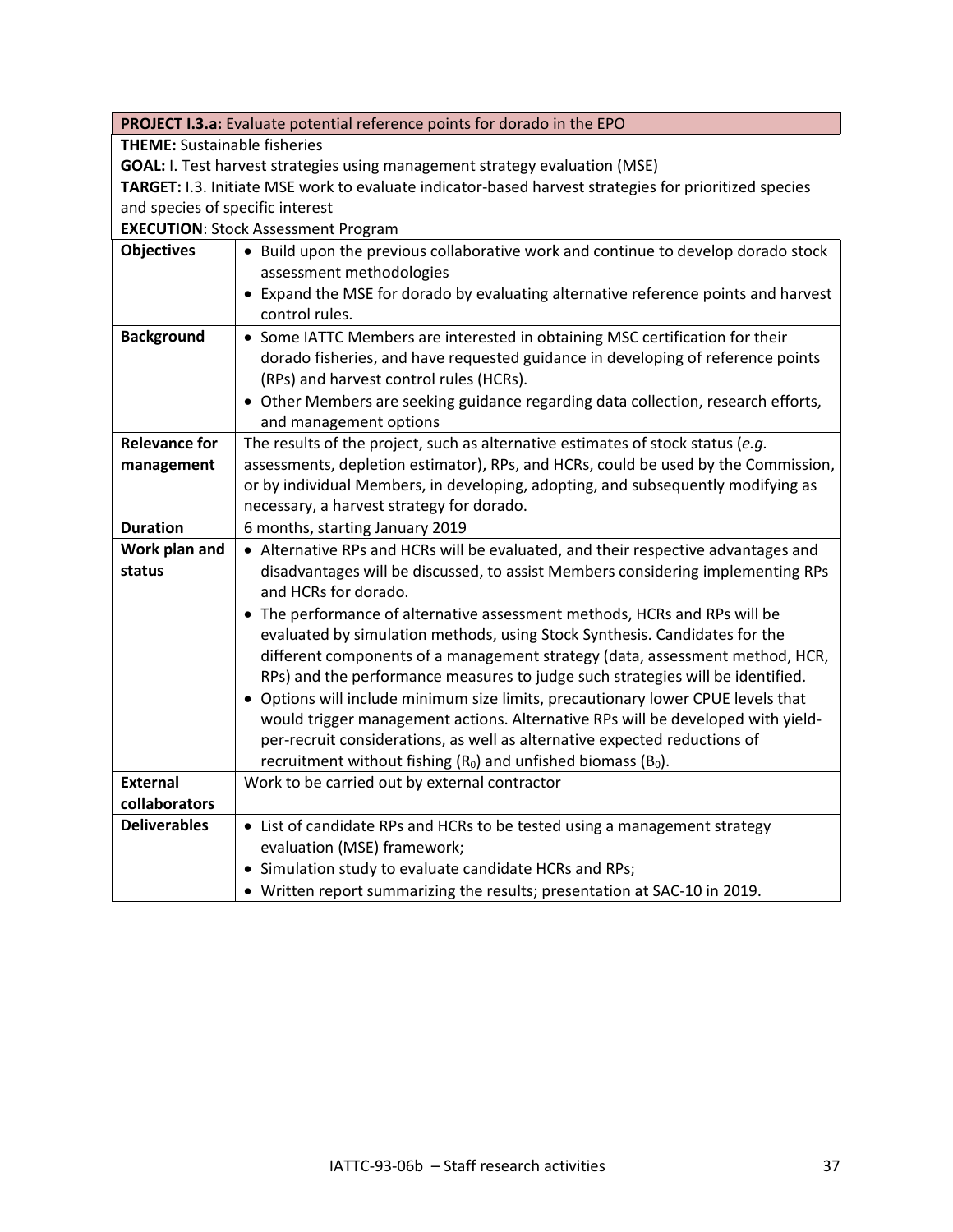|                                                                                                        | PROJECT J.2.a: Quantify the relationship between vessel operational characteristics and fishing |
|--------------------------------------------------------------------------------------------------------|-------------------------------------------------------------------------------------------------|
| mortality                                                                                              |                                                                                                 |
| <b>THEME:</b> Sustainable fisheries                                                                    |                                                                                                 |
| GOAL: J. Improve our understanding of the effects of the operational characteristics of the fishery on |                                                                                                 |
| fishing mortality, stock assessments, and management advice                                            |                                                                                                 |
| TARGET: J.2. Improve our understanding of the relationship between the operational characteristics     |                                                                                                 |
| of the purse-seine fishery and fishing mortality                                                       |                                                                                                 |
|                                                                                                        | <b>EXECUTION: Stock Assessment Program</b>                                                      |
| <b>Objectives</b>                                                                                      | • Evaluate the reliability of the data obtained on identification of FADs.                      |
|                                                                                                        | • Investigate methods to determine purse-seine set type from various sources of                 |
|                                                                                                        | data (observers, vessel logbooks, canneries, etc.).                                             |
|                                                                                                        | • Evaluate the relationship between catch and number of FAD deployments.                        |
|                                                                                                        | • Investigate more precise measures of fishing capacity that take into consideration            |
|                                                                                                        | days fished, set type, and vessel characteristics.                                              |
|                                                                                                        | • Investigate the relationship between fishing mortality and fleet capacity.                    |
|                                                                                                        | • Evaluate alternative management measures such as closed areas, individual                     |
|                                                                                                        | vessel limits, and gear restrictions.                                                           |
| <b>Background</b>                                                                                      | • The constantly increasing capacity of the purse-seine fleet in the EPO requires               |
|                                                                                                        | more stringent management measures.                                                             |
|                                                                                                        | • Several management measures have been investigated as an alternative to                       |
|                                                                                                        | increasing the seasonal closure.                                                                |
|                                                                                                        | • However, the measure of fishing capacity used to determine the days of closure is             |
|                                                                                                        | somewhat simplistic, and a more precise measure of capacity, and the                            |
|                                                                                                        | relationship between capacity and fishing mortality, need to be investigated.                   |
|                                                                                                        | • Also, the relationship between the number of FADs deployed and catches needs                  |
|                                                                                                        | to be better understood.                                                                        |
|                                                                                                        | • Although the staff has conducted some initial analyses, further studies need to be            |
|                                                                                                        | carried out to provide alternative management measures.                                         |
| <b>Relevance for</b>                                                                                   | The results of the project will enable the staff to refine current measures and                 |
| management                                                                                             | develop alternative recommendations for managing tropical tunas in the EPO, and                 |
|                                                                                                        | provide the Commission with additional tools when developing management                         |
|                                                                                                        | measures.                                                                                       |
| <b>Duration</b>                                                                                        | 24 months                                                                                       |
| Work plan and                                                                                          | • 2018 - Initial analyses of the data that will lead to new insights                            |
| status                                                                                                 | • 2019 - Further analyses to improve the staff's management advice                              |
|                                                                                                        | • 2020 - Apply the lessons learnt from the project and provide recommendations                  |
|                                                                                                        | on both alternative management measures and additional data collection.                         |
| <b>External</b>                                                                                        |                                                                                                 |
| collaborators                                                                                          |                                                                                                 |
| <b>Deliverables</b>                                                                                    | • Multiple reports for the meetings of the SAC and the Commission, including                    |
|                                                                                                        | recommendations on tuna conservation and possibly on improvements to data                       |
|                                                                                                        | collection.                                                                                     |
|                                                                                                        | • Software will be created that can be used to update the analyses with new data                |
|                                                                                                        | and/or alternative assumptions and new methods.                                                 |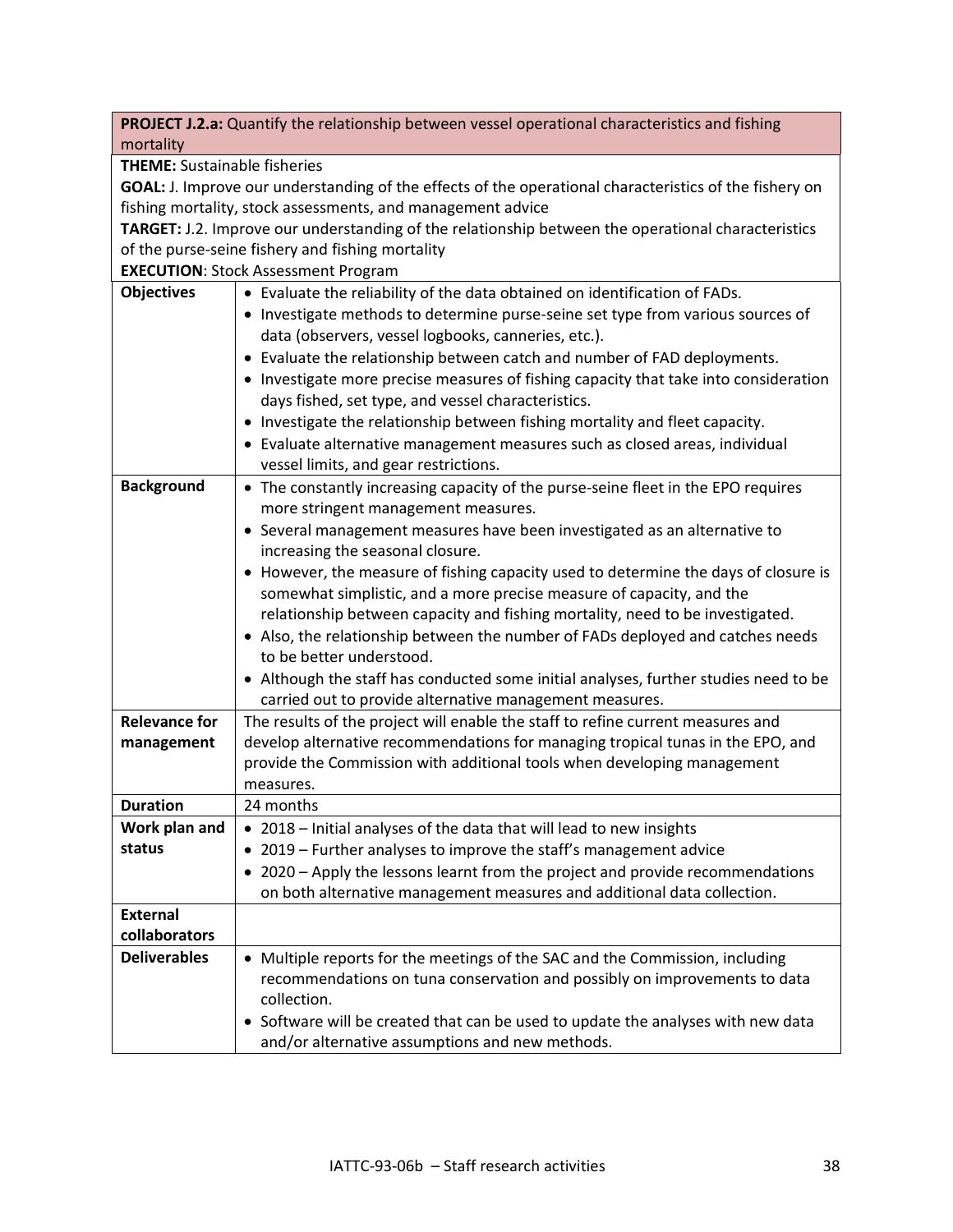|                                     | <b>PROJECT K.1.a: POSEIDON project</b>                                                              |  |
|-------------------------------------|-----------------------------------------------------------------------------------------------------|--|
| <b>THEME:</b> Sustainable fisheries |                                                                                                     |  |
|                                     | GOAL: K. Improve our understanding the socio-economic aspects of sustainable fisheries for tropical |  |
| tunas                               |                                                                                                     |  |
|                                     | TARGET: K.1. Collaborate in socio-economic studies by other organizations                           |  |
|                                     | <b>EXECUTION: Stock Assessment Program</b>                                                          |  |
| <b>Objectives</b>                   | Build and evaluate an agent-based, adaptive fishing fleet model as an analytic tool                 |  |
|                                     | to support management                                                                               |  |
| <b>Background</b>                   | • POSEIDON is a coupled human-ecological model that combines an agent-based,                        |  |
|                                     | adaptive fishing fleet model with existing fishery models or simple biological data,                |  |
|                                     | to simulate vessel behavior and fishery outcomes based on policies, market                          |  |
|                                     | influences, and environmental factors.                                                              |  |
|                                     | POSEIDON provides a powerful platform for policy evaluation and decision                            |  |
|                                     | support, with a strong focus on the spatial and human dimensions of fisheries                       |  |
|                                     | management.                                                                                         |  |
|                                     | POSEIDON was originally developed by a multidisciplinary team from the                              |  |
|                                     | University of Oxford, Ocean Conservancy, George Mason University, the                               |  |
|                                     | University of California, Santa Barbara, and Arizona State University, as part of an                |  |
|                                     | effort to advance innovation in fisheries management.                                               |  |
|                                     | • The model has been calibrated and validated to the U.S. West Coast groundfish                     |  |
|                                     | fishery. It is now being adapted to explore MSC certification for Indonesia's deep-                 |  |
|                                     | water snapper fishery (in partnership with The Nature Conservancy, Indonesia).                      |  |
| <b>Relevance for</b>                | The model will be used to explore timely research questions, including FAD                          |  |
| management                          | management, understanding the spatial dynamics of the fishery, as well as some of                   |  |
|                                     | the social and economic issues which affect management.                                             |  |
| <b>Duration</b>                     | 18 months (end year 2020)                                                                           |  |
| Work plan and                       | • A post-doctoral researcher will be based at the IATTC's office in La Jolla, and will              |  |
| status                              | be charged with 1) scoping model application and designing a use cases that are                     |  |
|                                     | supportive of IATTC policy evaluation processes, 2) understanding and accessing                     |  |
|                                     | relevant datasets from IATTC, and 3) conducting statistical analyses of data to                     |  |
|                                     | support model development.                                                                          |  |
|                                     | • This researcher will work closely with the modeling team based at the University                  |  |
|                                     | of Oxford and Ocean Conservancy to drive model design, calibration and                              |  |
|                                     | validation of the tool and its outputs, as well as evaluation of model results.                     |  |
| <b>External</b>                     | University of Oxford, Ocean Conservancy                                                             |  |
| collaborators                       |                                                                                                     |  |
| <b>Deliverables</b>                 | • A computer algorithm with which to run simulations to explore management                          |  |
|                                     | options.                                                                                            |  |
|                                     | A project report and possibly publications in peer-reviewed journals.                               |  |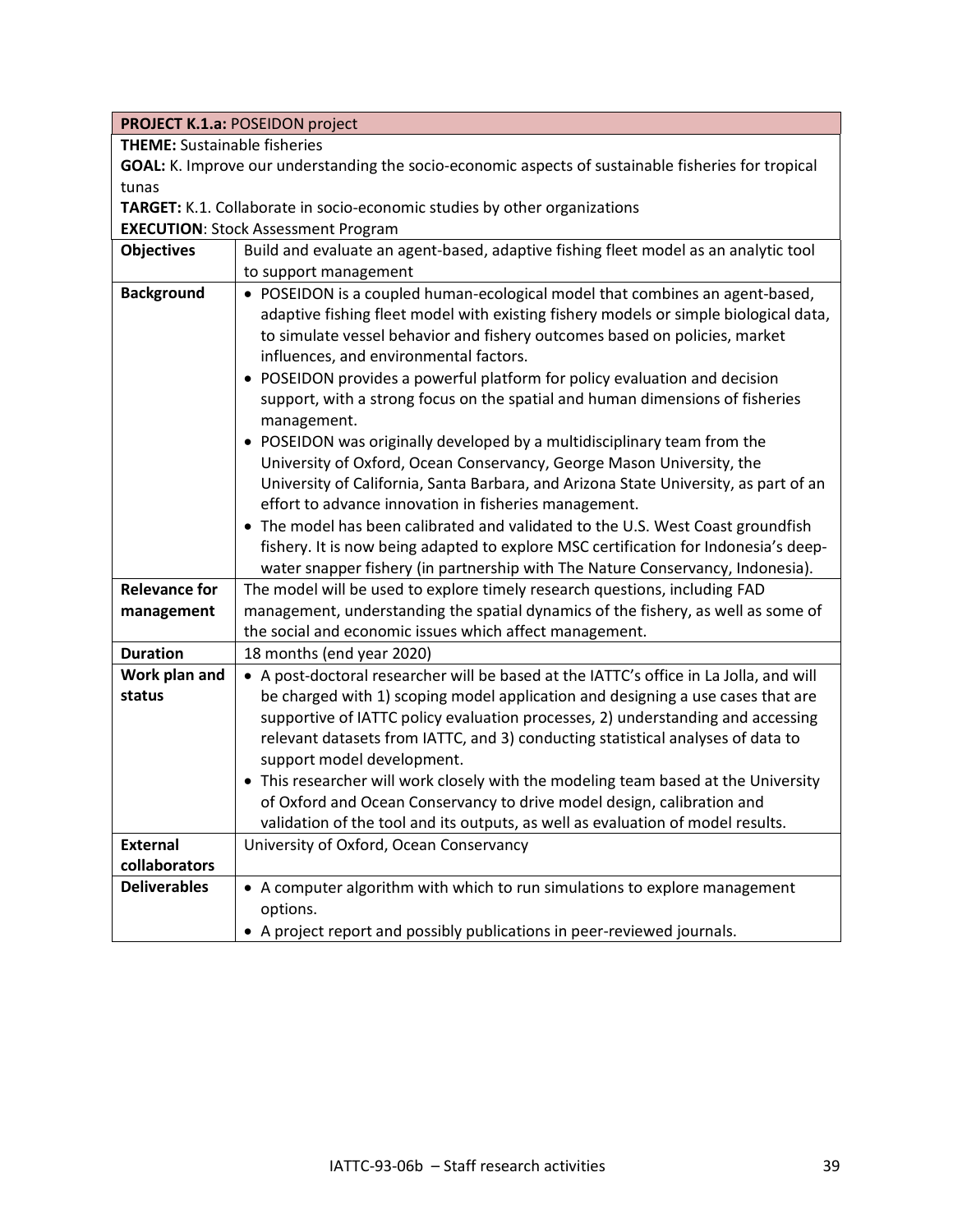<span id="page-39-0"></span>

|                                                                                                          | 4. ECOLOGICAL IMPACTS OF FISHERIES: ASSESSMENT AND MITIGATION                              |
|----------------------------------------------------------------------------------------------------------|--------------------------------------------------------------------------------------------|
|                                                                                                          |                                                                                            |
| <b>PROJECT L.1.a:</b> Develop habitat models for bycatch species caught in the EPO to support ecological |                                                                                            |
| risk assessments (ERAs)                                                                                  |                                                                                            |
| THEME: Ecological impacts of fisheries: assessment and mitigation                                        |                                                                                            |
| <b>GOAL:</b> L. Evaluate the ecological impacts of tuna fisheries                                        |                                                                                            |
| TARGET: L.1. Develop analytical tools to identify and prioritize species at risk for data collection,    |                                                                                            |
| research and management                                                                                  |                                                                                            |
|                                                                                                          | <b>EXECUTION: Biology and Ecosystem Program</b>                                            |
| <b>Objectives</b>                                                                                        | • To use presence-only catch data to develop habitat models for all bycatch species        |
|                                                                                                          | caught in EPO tuna fisheries to facilitate mapping of their geographic range.              |
|                                                                                                          | • To make distribution maps available in a format suitable for use as base maps for        |
|                                                                                                          | ecological risk assessment models (PSA, EASI-Fish)                                         |
| <b>Background</b>                                                                                        | • Many bycatch species caught in EPO tuna fisheries lack sufficient biological and         |
|                                                                                                          | catch data to undertake traditional stock assessment to determine their                    |
|                                                                                                          | vulnerability to fishing.                                                                  |
|                                                                                                          | • Data-limited Ecological Risk Assessment (ERA) methods are now increasingly used          |
|                                                                                                          | to determine the most vulnerable species to fishing, which have a strong reliance          |
|                                                                                                          | on estimating impacts using the overlap of fishing effort with a species'<br>distribution. |
| <b>Relevance for</b>                                                                                     | Developing habitat models for bycatch species will improve the fishing mortality           |
| management                                                                                               | estimates using ERAs, from which their status can be determined and guide                  |
|                                                                                                          | managers.                                                                                  |
| <b>Duration</b>                                                                                          | 12 months                                                                                  |
| Work plan and                                                                                            | • Jun-Dec 18: model development using data-rich species                                    |
| status                                                                                                   | • Jan-Feb 19: apply habitat model to bycatch species                                       |
|                                                                                                          | • Mar-April 19: Finalize habitat maps for bycatch species                                  |
|                                                                                                          | • May 19: present final model and assessment results at SAC-10.                            |
| <b>External</b>                                                                                          | <b>CPCs</b>                                                                                |
| collaborators                                                                                            |                                                                                            |
| <b>Deliverables</b>                                                                                      | • Presentations at SAC-10                                                                  |
|                                                                                                          | • Procedure, if successful, to be used annually within ERA models to assess the            |
|                                                                                                          | vulnerability of bycatch species in the EPO.                                               |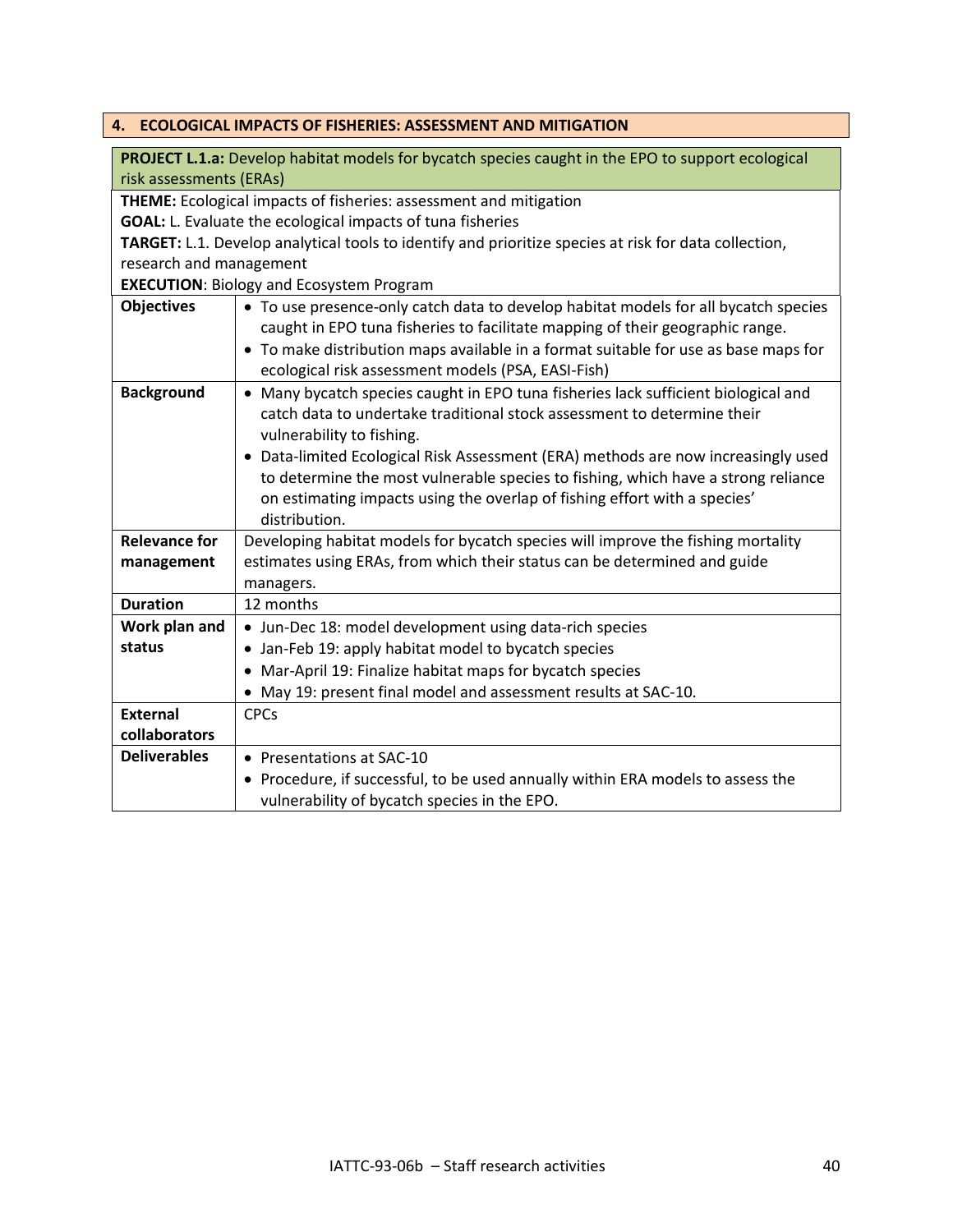| <b>PROJECT L.1.b:</b> Develop a flexible spatially-explicit ERA approach for quantifying the cumulative<br>impact of tuna fisheries on data-limited bycatch species in the EPO |                                                                                        |
|--------------------------------------------------------------------------------------------------------------------------------------------------------------------------------|----------------------------------------------------------------------------------------|
| THEME: Ecological impacts of fisheries: assessment and mitigation                                                                                                              |                                                                                        |
| GOAL: L. Evaluate the ecological impacts of tuna fisheries                                                                                                                     |                                                                                        |
| TARGET: L.1. Develop analytical tools to identify and prioritize species at risk for data collection,                                                                          |                                                                                        |
| research and management                                                                                                                                                        |                                                                                        |
| <b>EXECUTION: Biology and Ecosystem Program</b>                                                                                                                                |                                                                                        |
| <b>Objectives</b>                                                                                                                                                              | • To develop a spatially-explicit model for quantifying the cumulative impact of       |
|                                                                                                                                                                                | multiple fisheries on data-limited bycatch species in the EPO                          |
|                                                                                                                                                                                | • To use the model to prioritize potentially vulnerable species for further research   |
|                                                                                                                                                                                | and/or management                                                                      |
|                                                                                                                                                                                | • To design the model in a user-friendly format to maximize uptake and utilization     |
|                                                                                                                                                                                | by IATTC CPCs                                                                          |
| <b>Background</b>                                                                                                                                                              | • IATTC is committed, through the Antigua Convention, to ensure the long-term          |
|                                                                                                                                                                                | sustainability of all target and associated species impacted by EPO tuna fisheries.    |
|                                                                                                                                                                                | • Many associated (i.e. bycatch) species lack detailed biological and fisheries data   |
|                                                                                                                                                                                | for stock assessment, so data-limited approaches are required to identify and          |
|                                                                                                                                                                                | assess the most vulnerable species.                                                    |
|                                                                                                                                                                                | • Productivity-Susceptibility Analysis (PSA) has been widely used, but it cannot       |
|                                                                                                                                                                                | provide a quantitative measure of risk, nor can it assess cumulative impacts of        |
|                                                                                                                                                                                | multiple fisheries.                                                                    |
| <b>Relevance for</b>                                                                                                                                                           | The new model will more reliably identify potentially vulnerable bycatch species and   |
| management                                                                                                                                                                     | assess their status under current fishing effort regimes to better guide managers      |
| <b>Duration</b>                                                                                                                                                                | 48 months                                                                              |
| Work plan and                                                                                                                                                                  | • Jan-Apr 18: complete the development of a preliminary model                          |
| status                                                                                                                                                                         | • May 18: present preliminary model and results at SAC-09.                             |
|                                                                                                                                                                                | • Jun-Dec 18: continue model development with feedback from CPCs                       |
|                                                                                                                                                                                | • Jan-Feb 19: Finalize model and user-friendly module                                  |
|                                                                                                                                                                                | • Mar-May 19: Finalize assessment of cumulative impacts of EPO tuna fisheries for      |
|                                                                                                                                                                                | all bycatch species to identify most vulnerable species.                               |
|                                                                                                                                                                                | • May 19: present final model and assessment results at SAC-10.                        |
| <b>External</b>                                                                                                                                                                | <b>CPCs</b>                                                                            |
| collaborators                                                                                                                                                                  |                                                                                        |
| <b>Deliverables</b>                                                                                                                                                            | • Presentations at SAC-09 and SAC-10                                                   |
|                                                                                                                                                                                | • Scientific journal publication                                                       |
|                                                                                                                                                                                | • Procedure, if successful, to be used annually to assess the vulnerability of bycatch |
|                                                                                                                                                                                | species in the EPO.                                                                    |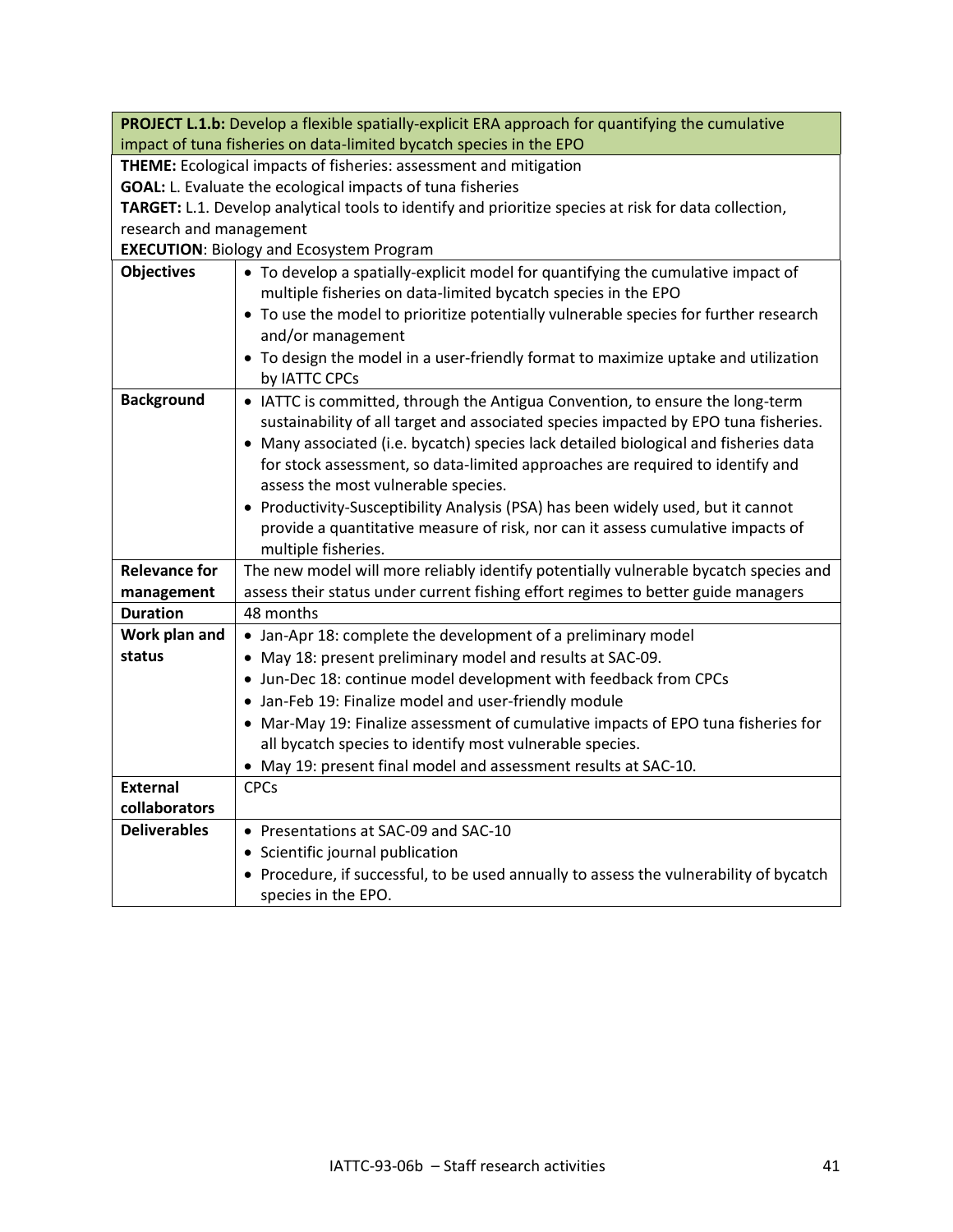|                                                                                       | PROJECT L.2.a: Develop and update Productivity-Susceptibility Analyses (PSAs) of tuna fisheries in the |
|---------------------------------------------------------------------------------------|--------------------------------------------------------------------------------------------------------|
| <b>EPO</b>                                                                            |                                                                                                        |
|                                                                                       | THEME: Ecological impacts of fisheries: assessment and mitigation                                      |
| GOAL: L. Evaluate the ecological impacts of tuna fisheries                            |                                                                                                        |
| TARGET: L.2. Conduct ERAs of EPO fisheries to identify and prioritize species at risk |                                                                                                        |
|                                                                                       | <b>EXECUTION: Biology and Ecosystem Program</b>                                                        |
| <b>Objectives</b>                                                                     | • To improve the currently used PSA methodology by reducing the number of                              |
|                                                                                       | redundant biological attributes without compromising PSA results.                                      |
|                                                                                       | • Apply the new PSA methodology to existing assessments of the purse seine                             |
|                                                                                       | fishery (class 6 vessels) and the industrial longline fishery.                                         |
|                                                                                       | • To prepare manuscripts for publication in a peer-reviewed scientific journal for (1)                 |
|                                                                                       | improved PSA methodology, and (2) purse seine and longline fishery PSA results.                        |
| <b>Background</b>                                                                     | IATTC's PSAs have not yet been published in a peer-reviewed journal therefore                          |
|                                                                                       | access of this information to the broader scientific community is limited to IATTC's                   |
|                                                                                       | website. Publication of IATTC's approaches to ecosystem-based research is one step                     |
|                                                                                       | towards demonstrating IATTC's commitment to ecosystem-based fisheries                                  |
|                                                                                       | management.                                                                                            |
| <b>Relevance for</b>                                                                  | • Results in the PSA papers may be used to prioritize data collection, mitigation,                     |
| management                                                                            | and/or management measures for species identified as vulnerable by the<br>method.                      |
|                                                                                       | • Improving the methodology by reducing the number of biological parameters will                       |
|                                                                                       | optimize reliability of results from the PSA method, while decreasing the data                         |
|                                                                                       | requirements to further expedite this rapid assessment approach for data-limited                       |
|                                                                                       | fisheries.                                                                                             |
| <b>Duration</b>                                                                       | 8 months                                                                                               |
| Work plan and                                                                         | • Jan-Jun 18: prepare a manuscript for the existing PSA for the large purse-seine                      |
| status                                                                                | fishery and submit to co-authors for review                                                            |
|                                                                                       | • Aug 18: submit PSA manuscript on the large purse-seine fishery for publication in                    |
|                                                                                       | a peer-reviewed scientific journal                                                                     |
|                                                                                       | • Jan-May 18: Submit PSA-methods manuscript for publication in a peer-reviewed                         |
|                                                                                       | scientific journal                                                                                     |
| <b>External</b>                                                                       |                                                                                                        |
| collaborators                                                                         |                                                                                                        |
| <b>Deliverables</b>                                                                   | Manuscripts demonstrating IATTC's approaches to ecosystem-related research for                         |
|                                                                                       | data-limited species                                                                                   |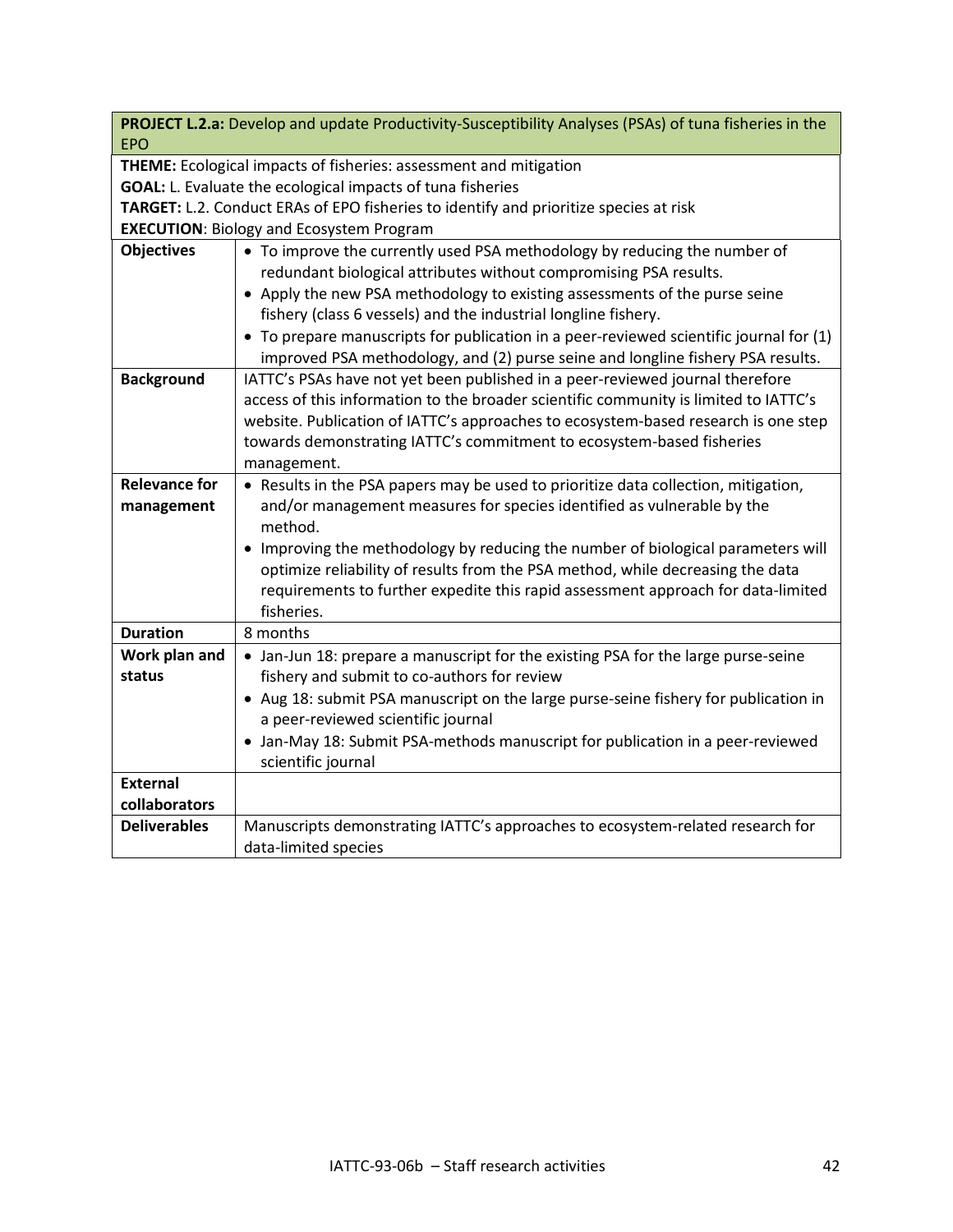|                                                                   | PROJECT M.1.a: Evaluate the effect of the depth of non-entangling FADs on catches of tunas and                                 |
|-------------------------------------------------------------------|--------------------------------------------------------------------------------------------------------------------------------|
| bycatches of other species in the purse-seine fishery             |                                                                                                                                |
|                                                                   | THEME: Ecological impacts of fisheries: assessment and mitigation                                                              |
| <b>GOAL:</b> M. Mitigate the ecological impacts of tuna fisheries |                                                                                                                                |
|                                                                   | TARGET: M.1. In collaboration with the industry, conduct scientific experiments to identify gear                               |
|                                                                   | technology that will reduce bycatches and mortality of prioritized species                                                     |
|                                                                   | <b>EXECUTION: Biology and Ecosystem Program</b>                                                                                |
| <b>Objectives</b>                                                 | Evaluate the performance of shallow non-entangling versus normal depth FADs in                                                 |
|                                                                   | the EPO purse-seine fishery, with an emphasis on the tuna and non-tuna species                                                 |
|                                                                   | catch composition; seeking a practical solution to reduce fishing mortality on small                                           |
|                                                                   | undesirable sizes of bigeye tuna                                                                                               |
| <b>Background</b>                                                 | • The purse-seine fishing mortality on small undesirable sizes of bigeye tuna,                                                 |
|                                                                   | caught in sets on tuna aggregations associated with FADs, should be reduced to                                                 |
|                                                                   | increase the maximum sustainable yield from the bigeye tuna fisheries in the EPO                                               |
|                                                                   | • Bigeye tuna associated with FADs in the EPO exhibit deeper depth distributions                                               |
|                                                                   | than skipjack or yellowfin tunas                                                                                               |
|                                                                   | • The presence of bigeye in the EPO purse seine catch was reported to be more                                                  |
|                                                                   | likely with deeper floating objects                                                                                            |
| <b>Relevance for</b>                                              | A potential solution for reducing fishing mortality on small undesirable sizes of                                              |
| management                                                        | bigeye and/or reducing fishing mortality on bycatch species associated with FADs,                                              |
| <b>Duration</b>                                                   | including sharks and turtles<br>2015-2018                                                                                      |
| Work plan and                                                     |                                                                                                                                |
| status                                                            | • 2015-2017: ISSF arranged for experiments to be undertaken at-sea in                                                          |
|                                                                   | collaboration with NIRSA, a large seafood company located in Posorja, Ecuador,<br>with a fleet of 11 purse seine tuna vessels. |
|                                                                   | • The first experiment began in June-July 2015 with deployments of 50 shallow and                                              |
|                                                                   | 50 normal depth FADs and concluded on 31 October 2016. The second                                                              |
|                                                                   | experiment began in March-May 2017 with deployments of 100 shallow and 100                                                     |
|                                                                   | normal depth FADs and concluded on 31 December 2017.                                                                           |
|                                                                   | • 2018: The catch data collected by observers aboard NIRSA vessels from sets on                                                |
|                                                                   | the experimental FADs from the two experiments is being examined to confirm                                                    |
|                                                                   | FAD types                                                                                                                      |
|                                                                   | 2018: A statistical evaluation of the performance of the shallow non-entangling                                                |
|                                                                   | versus normal depth FADs, including the tuna and non-tuna species catch                                                        |
|                                                                   | compositions, will be conducted                                                                                                |
| <b>External</b>                                                   | ISSF, NIRSA                                                                                                                    |
| collaborators                                                     |                                                                                                                                |
| <b>Deliverables</b>                                               | • Relevant information on performance of shallow non-entangling FADs versus                                                    |
|                                                                   | normal FADs based on field experiments                                                                                         |
|                                                                   | Manuscript for peer review and publication in a scientific journal<br>٠                                                        |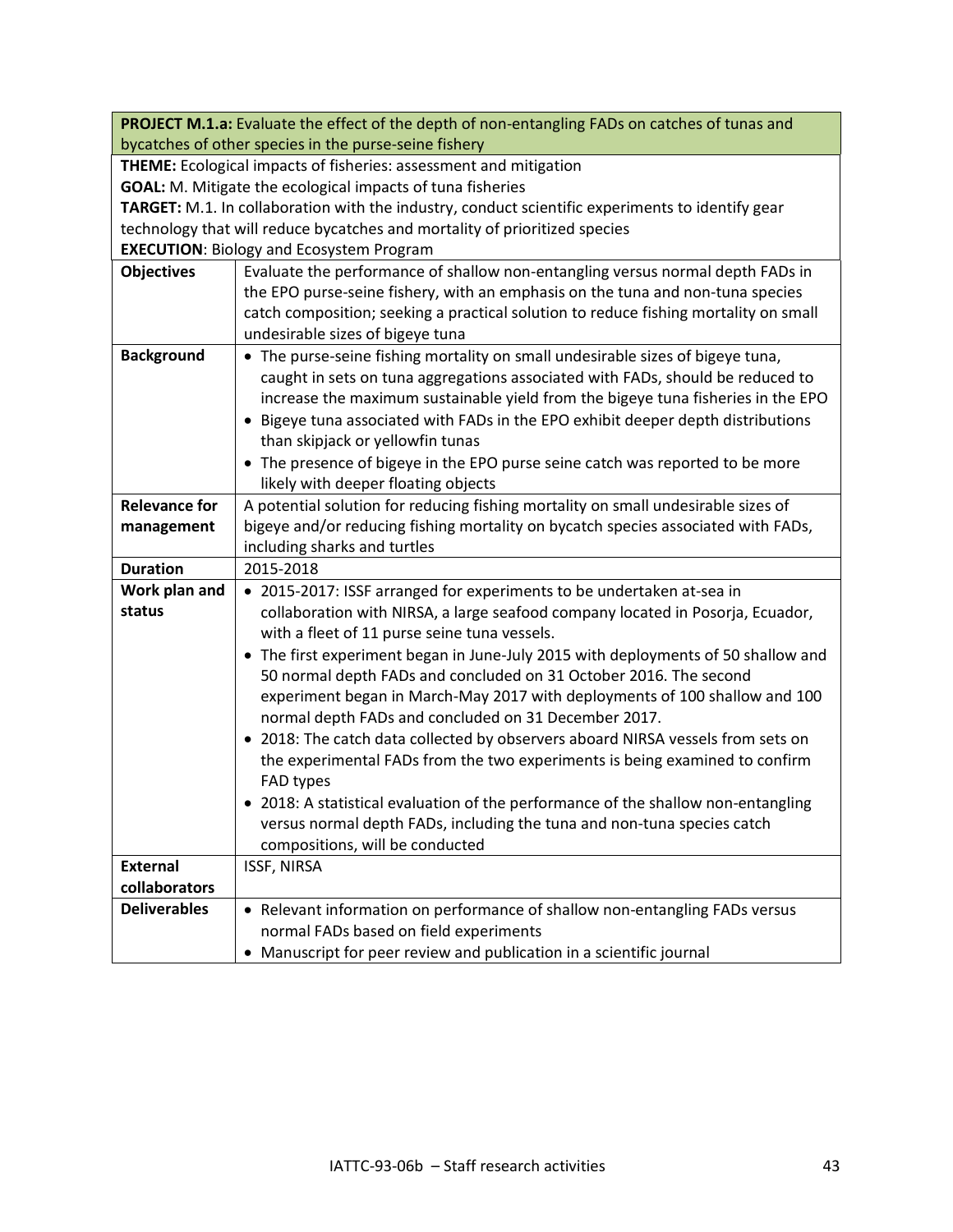|                                                                   | <b>PROJECT M.1.b: Test sorting grids</b>                                                                                                                                                                                                                                                                                                                                                                                                                                                                                                                                                          |
|-------------------------------------------------------------------|---------------------------------------------------------------------------------------------------------------------------------------------------------------------------------------------------------------------------------------------------------------------------------------------------------------------------------------------------------------------------------------------------------------------------------------------------------------------------------------------------------------------------------------------------------------------------------------------------|
| THEME: Ecological impacts of fisheries: assessment and mitigation |                                                                                                                                                                                                                                                                                                                                                                                                                                                                                                                                                                                                   |
|                                                                   | <b>GOAL:</b> M. Mitigate the ecological impacts of tuna fisheries                                                                                                                                                                                                                                                                                                                                                                                                                                                                                                                                 |
|                                                                   | TARGET: M.1. In collaboration with the industry, conduct scientific experiments to identify gear                                                                                                                                                                                                                                                                                                                                                                                                                                                                                                  |
|                                                                   | technology that will reduce bycatches and mortality of prioritized species                                                                                                                                                                                                                                                                                                                                                                                                                                                                                                                        |
|                                                                   | <b>EXECUTION: Bycatch and IDCP Program</b>                                                                                                                                                                                                                                                                                                                                                                                                                                                                                                                                                        |
| <b>Objectives</b>                                                 | Reduce bycatches of small fishes (tunas and others) in purse-seine sets.                                                                                                                                                                                                                                                                                                                                                                                                                                                                                                                          |
| <b>Background</b>                                                 | • Small individuals of any species (target or non-target) of no market value should<br>be released to reduce the impacts of fishing operations and improve the<br>sustainability of the fishery.<br>• Many seiners have sorting grids, different types of panels to allow the escape of<br>fish of a size determined by the dimensions of the grid used, but their use has not<br>been well documented because captains can lift them out of the water, and they<br>do so not to lose any potential catches.<br>• Previous experiments have quantified unwanted species passing through the grid. |
|                                                                   | It is necessary to test their survival after escaping, since they may have been<br>injured while going through the grid.                                                                                                                                                                                                                                                                                                                                                                                                                                                                          |
|                                                                   | • Experiments to verify survival should follow the tests of the grid to release                                                                                                                                                                                                                                                                                                                                                                                                                                                                                                                   |
|                                                                   | unwanted individuals.                                                                                                                                                                                                                                                                                                                                                                                                                                                                                                                                                                             |
| <b>Relevance for</b>                                              | Reduce the impacts of fishing operations and improve the sustainability of the                                                                                                                                                                                                                                                                                                                                                                                                                                                                                                                    |
| management                                                        | fishery                                                                                                                                                                                                                                                                                                                                                                                                                                                                                                                                                                                           |
| Work plan and                                                     | • Convene a workshop with fishing captains and gear experts to decide on the                                                                                                                                                                                                                                                                                                                                                                                                                                                                                                                      |
| status                                                            | standard design for all tests, using previous experience from the region.                                                                                                                                                                                                                                                                                                                                                                                                                                                                                                                         |
|                                                                   | • Build the design in 2 seiners, with a commitment to cooperate by leaving the grid<br>fully underwater in all sets.                                                                                                                                                                                                                                                                                                                                                                                                                                                                              |
|                                                                   | • Monitor with a camera the utilization of the grid in all sets.                                                                                                                                                                                                                                                                                                                                                                                                                                                                                                                                  |
|                                                                   | • Deploy a speedboat with a researcher to film escape through the grid.                                                                                                                                                                                                                                                                                                                                                                                                                                                                                                                           |
|                                                                   | • This initial pilot program will attempt to measure the quantity and characteristics<br>of escaped fish, not their survival                                                                                                                                                                                                                                                                                                                                                                                                                                                                      |
|                                                                   | • Evaluate the significance of the releases, assuming survival.                                                                                                                                                                                                                                                                                                                                                                                                                                                                                                                                   |
|                                                                   | • If significant, design a project to measure survival in a floating pen.                                                                                                                                                                                                                                                                                                                                                                                                                                                                                                                         |
|                                                                   | • Discuss with captains ways to improve their operation if needed.                                                                                                                                                                                                                                                                                                                                                                                                                                                                                                                                |
| <b>Duration</b>                                                   | 18 months                                                                                                                                                                                                                                                                                                                                                                                                                                                                                                                                                                                         |
| <b>External</b>                                                   |                                                                                                                                                                                                                                                                                                                                                                                                                                                                                                                                                                                                   |
| collaborators                                                     |                                                                                                                                                                                                                                                                                                                                                                                                                                                                                                                                                                                                   |
| <b>Deliverables</b>                                               | May 2019: progress report for SAC-10                                                                                                                                                                                                                                                                                                                                                                                                                                                                                                                                                              |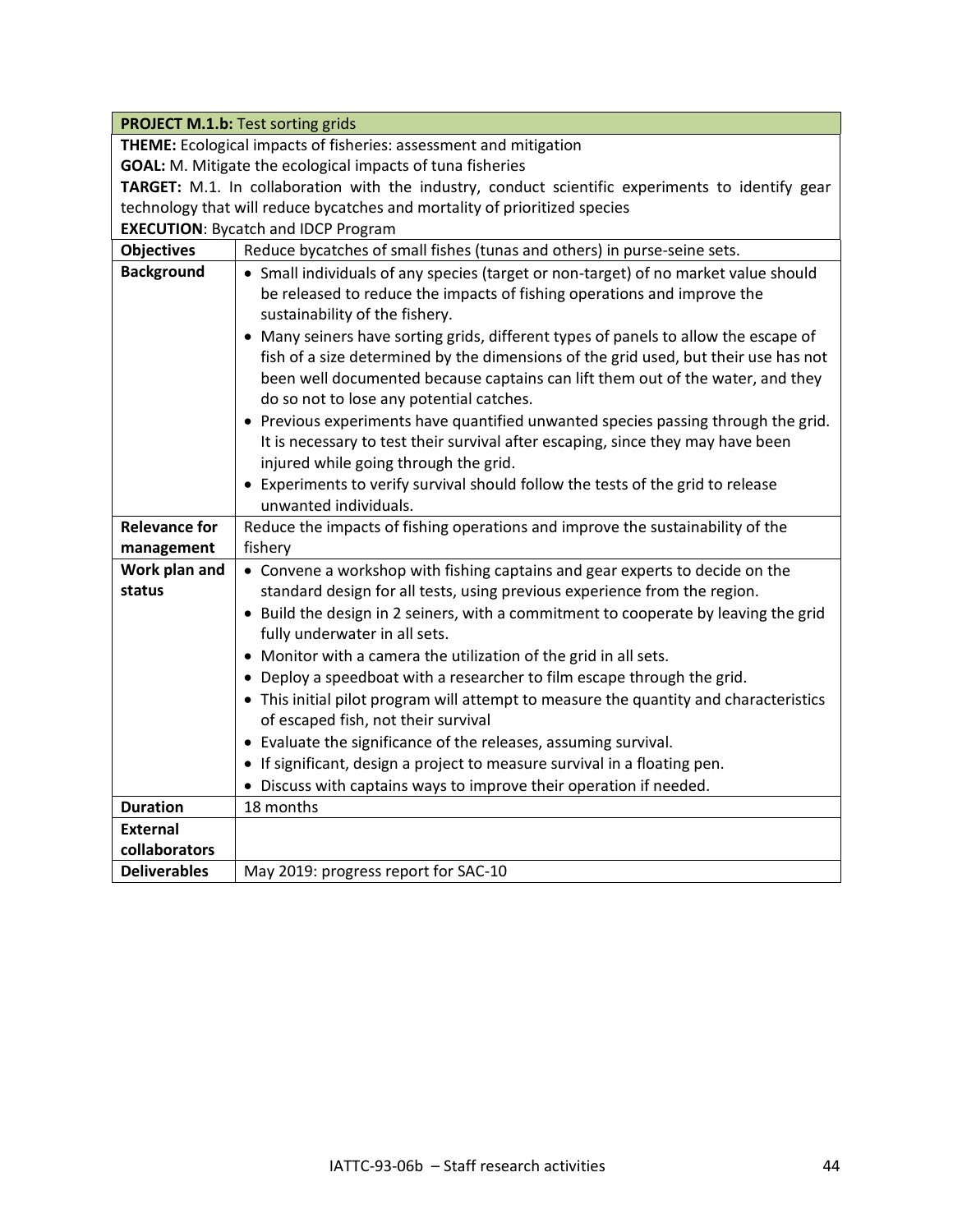|                                                                                                 | PROJECT M.2.a: Evaluate the post-release survival of silky sharks captured by longline fishing vessels |
|-------------------------------------------------------------------------------------------------|--------------------------------------------------------------------------------------------------------|
| in the equatorial EPO, using best handling practices                                            |                                                                                                        |
| THEME: Ecological impacts of fisheries: assessment and mitigation                               |                                                                                                        |
| <b>GOAL:</b> M. Mitigate the ecological impacts of tuna fisheries                               |                                                                                                        |
| TARGET: M.2. In collaboration with the industry, conduct scientific experiments to develop best |                                                                                                        |
| practices for the release of prioritized bycatch species                                        |                                                                                                        |
|                                                                                                 | <b>EXECUTION: Biology and Ecosystem Program</b>                                                        |
| <b>Objectives</b>                                                                               | Estimate the post-release survival of silky sharks captured by longline vessels in the                 |
|                                                                                                 | equatorial EPO with Wildlife Computers Mini-PATs, utilizing a best handling practice                   |
| <b>Background</b>                                                                               | • Apparent severe decline in the population of silky sharks in the EPO, based on                       |
|                                                                                                 | trends in standardized catch-per-unit-of-effort indices                                                |
|                                                                                                 | Domestic longline fleets from Latin America conduct multi-species fisheries                            |
|                                                                                                 | including retaining silky sharks                                                                       |
| <b>Relevance for</b>                                                                            | Resolution C-16-06 on conservation measures for silky sharks stipulates to improve                     |
| management                                                                                      | handling practices for live sharks to maximize post-release survival                                   |
| <b>Duration</b>                                                                                 | 2016-2018                                                                                              |
| Work plan and                                                                                   | • 2016-2017: 40 total silky sharks were tagged and released with MiniPATs, and the                     |
| status                                                                                          | resulting data obtained through ARGOS satellites has been analyzed to estimate a                       |
|                                                                                                 | post-release survival rate, evaluate any potential entanglement in FADs, and                           |
|                                                                                                 | evaluate movements and dispersion                                                                      |
|                                                                                                 | • 2017: A final report for this project was submitted and accepted by the EU                           |
|                                                                                                 | (funding source)                                                                                       |
|                                                                                                 | • 2018: A manuscript is in progress and expected to be completed and submitted to                      |
|                                                                                                 | a scientific journal                                                                                   |
| <b>External</b>                                                                                 | INCOPESCA, Costa Rica; WWF, Ecuador; University of Hawaii                                              |
| collaborators                                                                                   |                                                                                                        |
| <b>Deliverables</b>                                                                             | • Silky shark post-release survival rate following capture by longline vessels,                        |
|                                                                                                 | utilizing a best handling practice                                                                     |
|                                                                                                 | • Presentation of preliminary results at SAC8                                                          |
|                                                                                                 | • Manuscript for peer review and publication in a scientific journal                                   |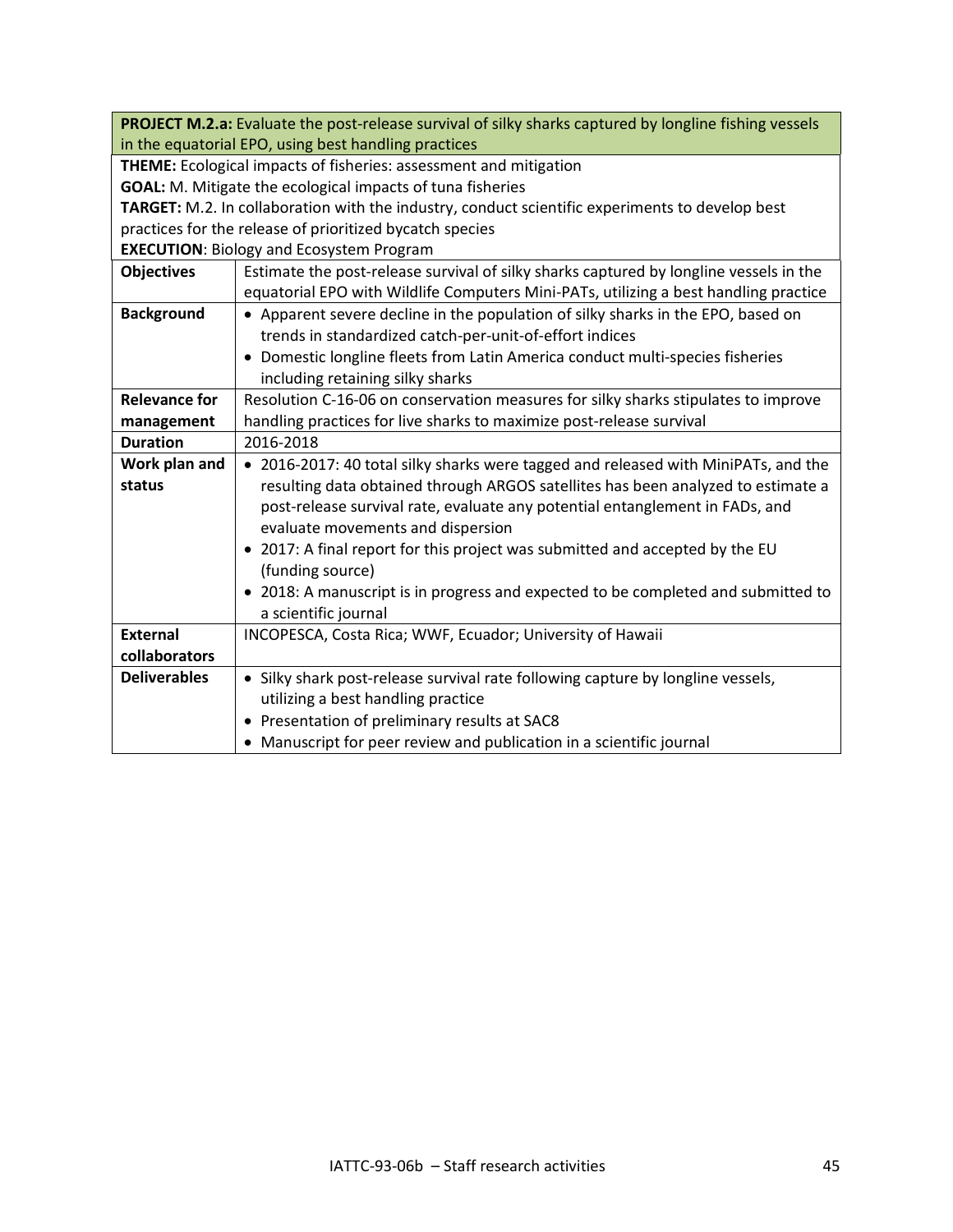|                                                                                            | PROJECT M.2.b: Evaluate best handling practices for maximizing post-release survival of silky sharks in |
|--------------------------------------------------------------------------------------------|---------------------------------------------------------------------------------------------------------|
| longline fisheries, and identification of silky shark pupping areas for bycatch mitigation |                                                                                                         |
| <b>THEME:</b> Ecological impacts of fisheries: assessment and mitigation                   |                                                                                                         |
| <b>GOAL:</b> M. Mitigate the ecological impacts of tuna fisheries                          |                                                                                                         |
| TARGET: M.2. Develop best practices for release of bycatch species                         |                                                                                                         |
| <b>EXECUTION: Biology and Ecosystem Program</b>                                            |                                                                                                         |
| <b>Objectives</b>                                                                          | Estimate post-release survival of silky sharks captured by Mexican longline vessels in                  |
|                                                                                            | the eastern tropical Pacific, utilizing a best handling practice, and define boundaries                 |
|                                                                                            | encompassing the probable distribution silky shark pupping areas in the EPO                             |
| <b>Background</b>                                                                          | • Apparent severe decline in the population of silky sharks in the EPO, based on                        |
|                                                                                            | trends in standardized catch-per-unit-of-effort indices                                                 |
|                                                                                            | Domestic longline fleets from Latin America conduct multi-species fisheries                             |
|                                                                                            | including retaining silky sharks                                                                        |
|                                                                                            | • Defining the probable distribution of silky shark pupping areas would be useful for                   |
|                                                                                            | better understanding population structure and for consideration of conservation                         |
|                                                                                            | measures including spatiotemporal closures                                                              |
| <b>Relevance for</b>                                                                       | Resolution C-16-06 on conservation measures for silky sharks stipulates to improve                      |
| management                                                                                 | handling practices for live sharks to maximize post-release survival, and                               |
|                                                                                            | identification of pupping areas of the silky shark                                                      |
| <b>Duration</b>                                                                            | 2018-2020                                                                                               |
| Work plan and                                                                              | • 2018-2019: 69 silky sharks will be tagged and released from Mexican longline                          |
| status                                                                                     | vessels with MiniPATs, using a best handling practice.                                                  |
|                                                                                            | • 2019-2020: The subsequent data obtained from ARGOS satellites will be analyzed                        |
|                                                                                            | for post-release survival and movements during 2019 and 2020.                                           |
|                                                                                            | • 2019-2020: Exploratory analyses of silky shark size at capture data, compiled from                    |
|                                                                                            | various fisheries in the EPO, will be conducted to determine the areas and times                        |
|                                                                                            | where silky shark pupping most likely occurs                                                            |
| <b>External</b>                                                                            | INAPESCA, Mexico                                                                                        |
| collaborators                                                                              |                                                                                                         |
| <b>Deliverables</b>                                                                        | • Silky shark post-release survival rate following capture by Mexican longline                          |
|                                                                                            | vessels, utilizing a best handling practice                                                             |
|                                                                                            | • Defining probable distribution of silky shark pupping areas                                           |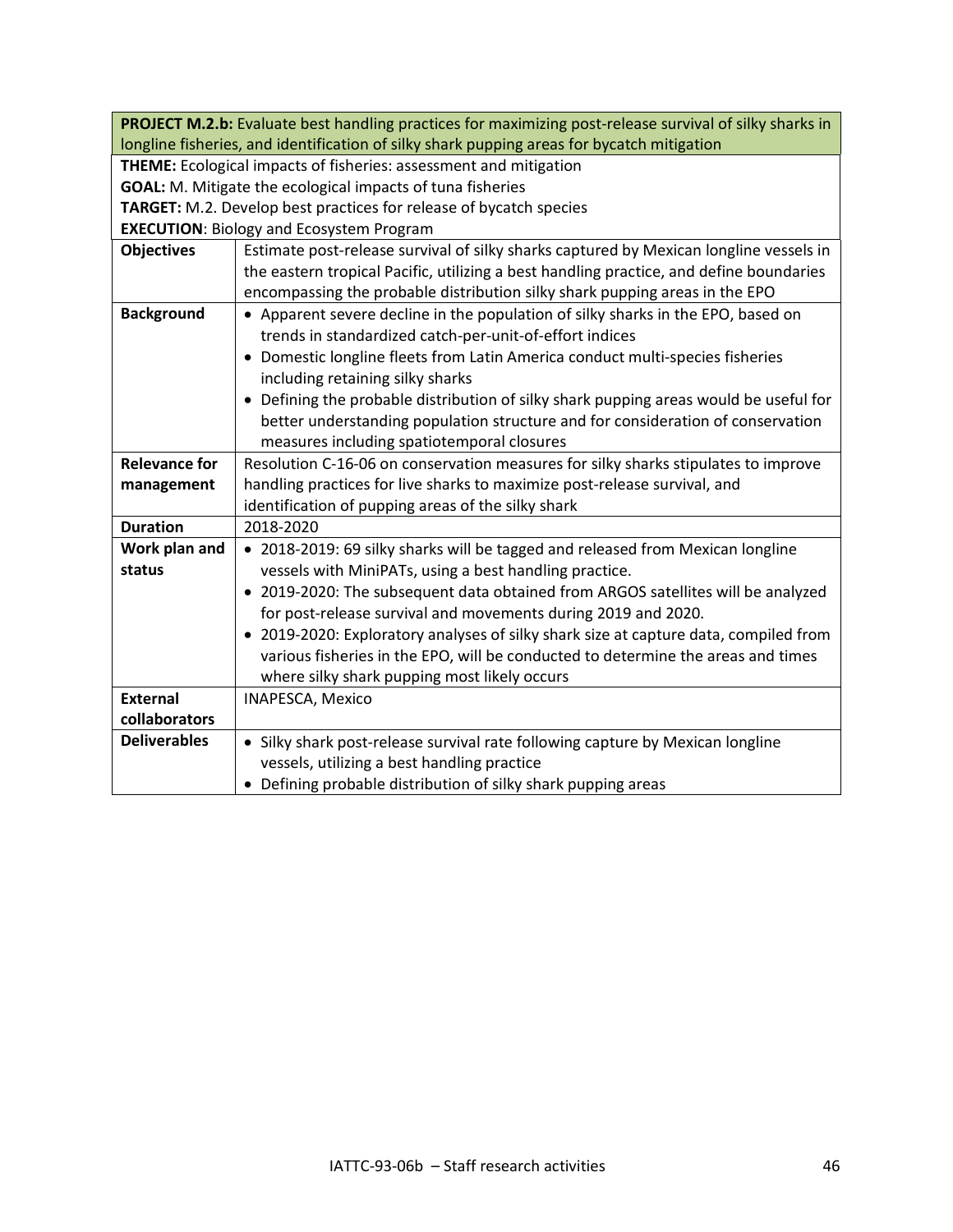|                                                                   | PROJECT M.5.a: Develop and test non-entangling and biodegradable FADs                              |
|-------------------------------------------------------------------|----------------------------------------------------------------------------------------------------|
| THEME: Ecological impacts of fisheries: assessment and mitigation |                                                                                                    |
| <b>GOAL:</b> M. Mitigate the ecological impacts of tuna fisheries |                                                                                                    |
|                                                                   | TARGET: M.5. In collaboration with the industry, conduct experiments to develop best practices for |
| mitigating the impacts of fishing on habitats in the EPO          |                                                                                                    |
| <b>EXECUTION: Bycatch and IDCP Program</b>                        |                                                                                                    |
| <b>Objectives</b>                                                 | Construction of non-entangling FADs from biodegradable materials, not only to                      |
|                                                                   | decrease mortality of non-target species by net-webbing entanglement, but also                     |
|                                                                   | minimize contributions to ocean debris and pollution by commercial tuna fishing.                   |
| <b>Background</b>                                                 | • Non-target species are also found in association with FADs, and in some                          |
|                                                                   | instances, may become entangled in the FADs and perish.                                            |
|                                                                   | • Some FAD components that are lost at sea or not retrieved, particularly those                    |
|                                                                   | including plastics or other materials that are not readily degradable may last                     |
|                                                                   | many years in the environment as pollutants, and threatening vulnerable                            |
|                                                                   | ecosystems.                                                                                        |
|                                                                   | • There is an increasing interest in identifying non-entangling and biodegradable                  |
|                                                                   | components that could be used in FAD construction, while still providing similar                   |
|                                                                   | function in terms of tuna aggregation.                                                             |
| <b>Relevance for</b>                                              | • Ecological impacts on vulnerable ecosystems are an important factor in FAD                       |
| management                                                        | fishery management.                                                                                |
|                                                                   | Results may be useful for CPCs in the development of best fishing practices and                    |
|                                                                   | management measures                                                                                |
| <b>Duration</b>                                                   | 29 months                                                                                          |
| Work plan and                                                     | • August 2015-April 2017: Purchase of FAD and mooring materials. FAD                               |
| status                                                            | deployment at test site. FAD monitoring.                                                           |
|                                                                   | • April - December 2017: Ongoing research on alternative non-entangling and                        |
|                                                                   | biodegradable materials to extend the durability of the FADs.                                      |
|                                                                   | • January 2018: Project report                                                                     |
| <b>External</b>                                                   | <b>TUNACONS</b>                                                                                    |
| collaborators                                                     |                                                                                                    |
| <b>Deliverables</b>                                               | • May 2016. Ad hoc working group on FADs. La Jolla - CA                                            |
|                                                                   | • May 2017. 68th Tuna Conference. Lake Arrowhead - CA                                              |
|                                                                   | • October 2017. ECOFAD meeting. Manta - Ecuador                                                    |
|                                                                   | • March 2018. Project final Report                                                                 |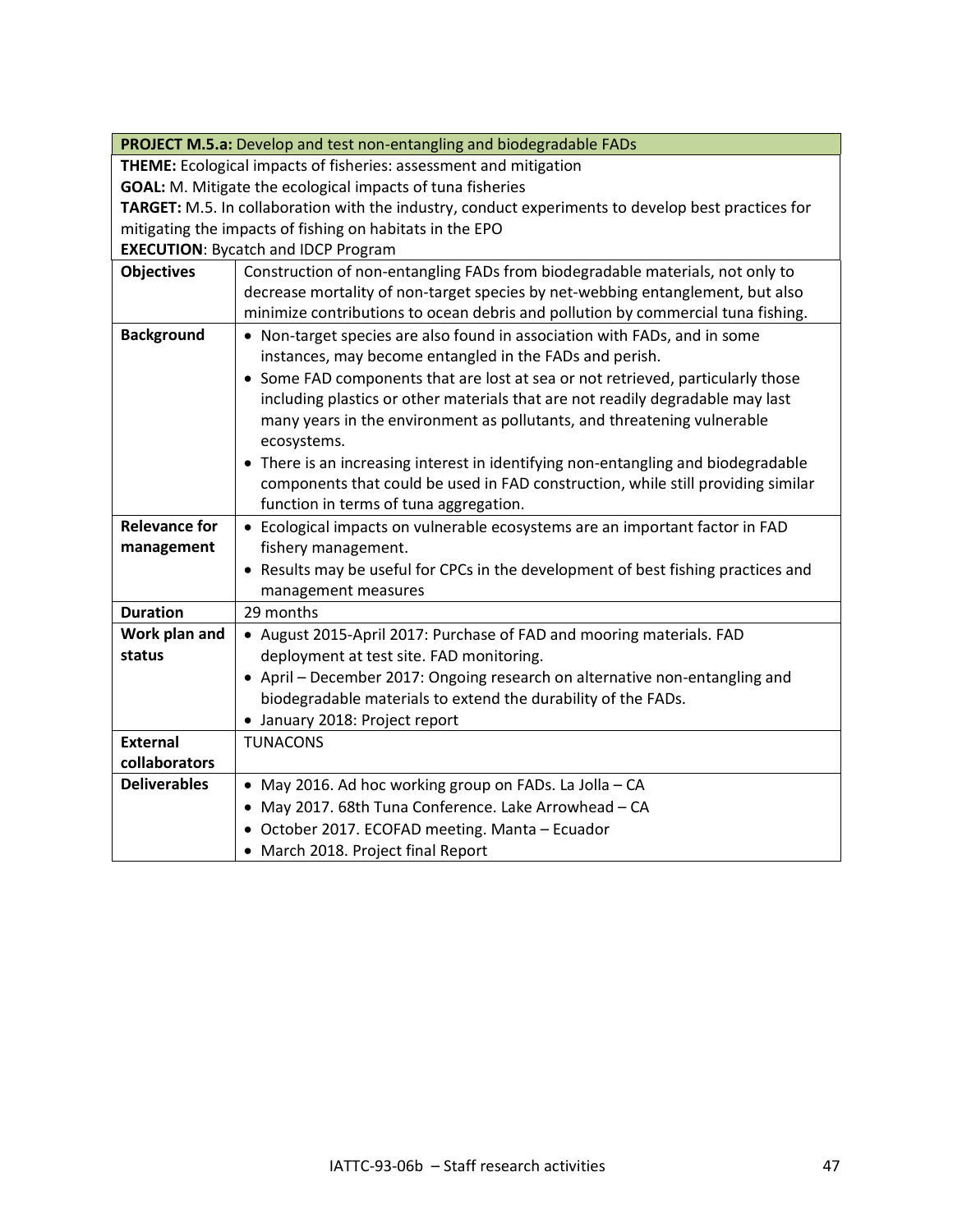|                                                                                                    | PROJECT M.5.b: Reducing losses, and fostering recovery, of FADs in the purse-seine fishery in the EPO |
|----------------------------------------------------------------------------------------------------|-------------------------------------------------------------------------------------------------------|
| THEME: Ecological impacts of fisheries: assessment and mitigation                                  |                                                                                                       |
| <b>GOAL:</b> M. Mitigate the ecological impacts of tuna fisheries                                  |                                                                                                       |
| TARGET: M.5. In collaboration with the industry, conduct experiments to develop best practices for |                                                                                                       |
| mitigating the impacts of fishing on habitats in the EPO                                           |                                                                                                       |
|                                                                                                    | <b>EXECUTION: Bycatch and IDCP Program</b>                                                            |
| <b>Objectives</b>                                                                                  | Identify the key issues to prevent the loss or to recover FADs and propose a plan to                  |
|                                                                                                    | mitigate the impacts                                                                                  |
| <b>Background</b>                                                                                  | • The members of the IATTC have expressed interest in reducing the number of lost                     |
|                                                                                                    | FADs at sea, and the strandings in areas of ecological or touristic value, by                         |
|                                                                                                    | promoting their recovery, and to minimize their ecological impacts: creation of                       |
|                                                                                                    | marine debris, ghost fishing, strandings in sensitive habitats.                                       |
|                                                                                                    | • If losses or strandings cannot be prevented, alternatives to implement recovery                     |
|                                                                                                    | programs should be considered.                                                                        |
| <b>Relevance for</b>                                                                               | • The Antigua Convention strives to implement the standards of the FAO Code of                        |
| management                                                                                         | Conduct for Responsible Fisheries, which include the promotion of use of                              |
|                                                                                                    | selective and environmentally safe fishing gear and practices, and the                                |
|                                                                                                    | conservation of aquatic ecosystems.                                                                   |
|                                                                                                    | • Habitat destruction and the effect on fisheries of derelict fishing gear have been                  |
|                                                                                                    | identified as a detrimental consequence of discarded fishing gear.                                    |
| <b>Duration</b>                                                                                    | 1 year                                                                                                |
| Work plan and                                                                                      | • Identification of possible stranding sites affected by lost FADs associated with the                |
| status                                                                                             | fishery for tunas.                                                                                    |
|                                                                                                    | • Attend a workshop convened by ISSF on FAD research in general.                                      |
|                                                                                                    | • Conduct surveys with fishing entities and operators from the region, and from the                   |
|                                                                                                    | western and central Pacific, to estimate the degree of lost gear, and the                             |
|                                                                                                    | predominant locations and periods.                                                                    |
|                                                                                                    | • Conduct surveys with possible stakeholders affected in coastal areas to assess the                  |
|                                                                                                    | level of impact.                                                                                      |
|                                                                                                    | • Identify the feasibility to use drift models to identify possible areas of impact of                |
|                                                                                                    | abandoned/lost FADs.                                                                                  |
|                                                                                                    | • Conduct a two-day seminar with relevant stakeholders, to identify possible                          |
|                                                                                                    | options for mitigation, retrieval, and/or clean-up of areas impacted by                               |
|                                                                                                    | abandoned/lost FADs.                                                                                  |
| <b>External</b>                                                                                    | An oceanographer to model movements of FADs based on observer data, and drift                         |
| collaborators                                                                                      | models to predict impacted areas.                                                                     |
| <b>Deliverables</b>                                                                                | December 2018: Report for IATTC staff review.                                                         |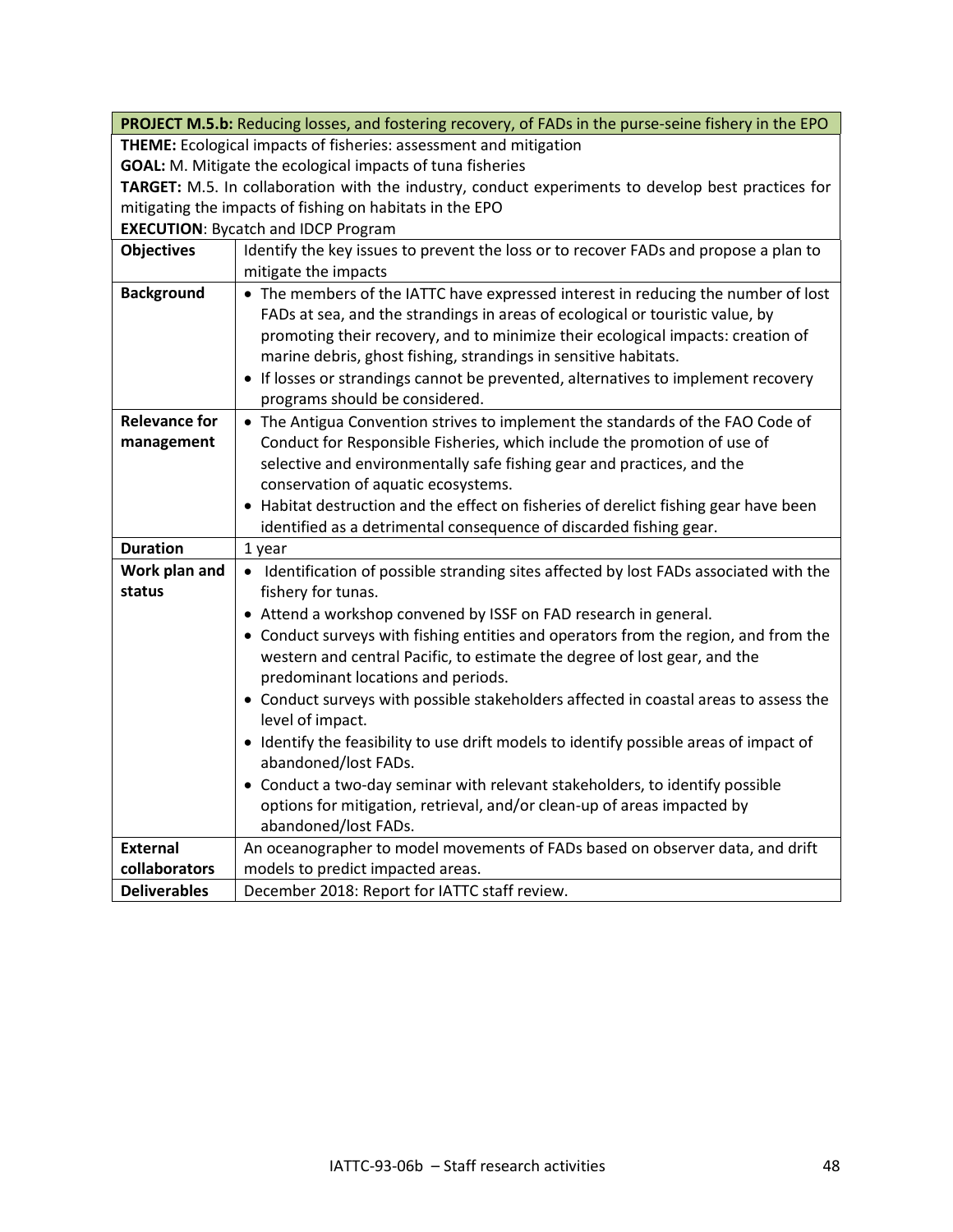## <span id="page-48-0"></span>**5. INTERACTIONS AMONG THE ENVIRONMENT, THE ECOSYSTEM, AND FISHERIES**

**PROJECT N.1.a:** Analyze EPO bycatch data to assess the influence of environmental drivers on catches and vulnerability

**THEME:** Interactions among the environment, the ecosystem, and fisheries

**GOAL:** N. Improve our understanding of the interactions among environmental drivers, climate, and fisheries

**TARGET:** N.1. Conduct spatiotemporal analyses to better understand the effect of key environmental drivers on the short-term fluctuations of abundance of tunas and prioritized bycatch species **EXECUTION**: Biology and Ecosystem Program

| <b>Objectives</b>    | To better understand environmental drivers that might be responsible for increasing   |
|----------------------|---------------------------------------------------------------------------------------|
|                      | the vulnerability of non-target species to being caught in EPO fisheries, and devise  |
|                      | management measures that may reduce their vulnerability to capture (e.g. space-       |
|                      | time closures).                                                                       |
| <b>Background</b>    | • Each year the IATTC staff reports catch estimates for non-target species in its     |
|                      | <b>Fishery Status Report.</b>                                                         |
|                      | • Nominal catches of bycatch species may not fully explain the magnitude of inter-    |
|                      | annual variability in fishing effort, since environmental factors may drive key       |
|                      | processes such as recruitment.                                                        |
|                      | • To improve our understanding of processes affecting catches in the EPO purse-       |
|                      | seine fishery, we assess ecosystem components including catches of vulnerable         |
|                      | shark species in relation to variability in oceanographic conditions and life history |
|                      | characteristics.                                                                      |
| <b>Relevance for</b> | Catch prediction models to better manage data-poor species                            |
| management           |                                                                                       |
| <b>Duration</b>      | 12 months (2018)                                                                      |
| Work plan and        | • Jan-Apr: exploratory analyses of IATTC observer catch data and oceanographic        |
| status               | conditions over the past two decades                                                  |
|                      | • Apr-May: present results at the international PICES conference, "Understanding      |
|                      | Changes in Transitional Areas of the Pacific" and the 69th Tuna Conference            |
|                      | • Jun-Jul: Prepare a manuscript for publication in a scientific journal               |
| <b>External</b>      |                                                                                       |
| collaborators        |                                                                                       |
| <b>Deliverables</b>  | • Reporting of bycatch estimates in the Ecosystem Considerations report               |
|                      | • Manuscript that contributes to IATTC's ecosystem approach through evaluation of     |
|                      | potential environmental drivers influencing catches in the EPO purse-seine fishery    |
|                      | and relationships between environment and life history characteristics                |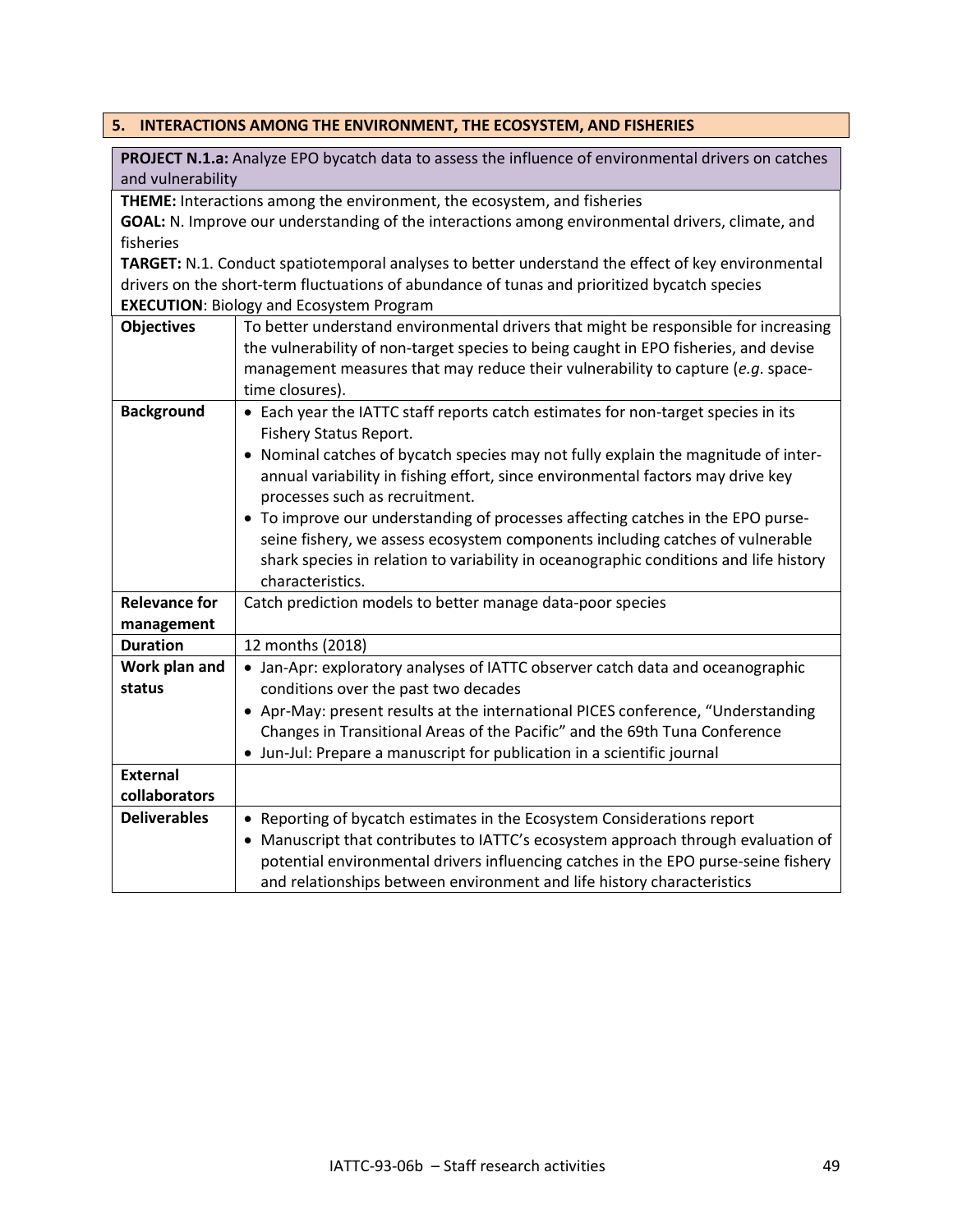**PROJECT N.1.b:** Investigate the effects of wind-induced microturbulence on yellowfin larval survival **THEME:** Interactions among the environment, the ecosystem. and fisheries

**GOAL:** N. Improve our understanding of the interactions among environmental drivers, climate, and fisheries

**TARGET:** N.1. Conduct spatiotemporal analyses to better understand the effect of key environmental drivers on the short-term fluctuations of abundance of tunas and prioritized bycatch species **EXECUTION**: Biology and Ecosystem Program

| <b>Objectives</b>    | Estimate the optimal microturbulence and wind speed for the survival of yellowfin<br>larvae and examine any association between yellowfin recruitment and historical<br>wind speeds in the EPO                                                                                                                                                                                                               |
|----------------------|--------------------------------------------------------------------------------------------------------------------------------------------------------------------------------------------------------------------------------------------------------------------------------------------------------------------------------------------------------------------------------------------------------------|
| <b>Background</b>    | • Studies have shown that feeding success and survival of marine fish larvae can be<br>influenced by the levels of wind-induced microturbulence in the larval feeding<br>environment<br>• Multiple experiments were conducted over 4 years to examine microturbulence<br>effects on yellowfin larval survival, and optimal turbulence estimates for larval<br>survival were converted to optimal wind speeds |
|                      | • Estimated optimal wind speeds for larval survival have been examined for<br>correlations with yellowfin recruitment during 1987-2007                                                                                                                                                                                                                                                                       |
| <b>Relevance for</b> | The wind speed-recruitment analysis is promising for assessing yellowfin                                                                                                                                                                                                                                                                                                                                     |
| management           | recruitment patterns in relation to larval survival                                                                                                                                                                                                                                                                                                                                                          |
| <b>Duration</b>      | 18 months                                                                                                                                                                                                                                                                                                                                                                                                    |
| Work plan and        | • June-December 2018: Refine analyses of survival and feeding data and finalize wind                                                                                                                                                                                                                                                                                                                         |
| status               | speed-recruitment analysis                                                                                                                                                                                                                                                                                                                                                                                   |
|                      | • January-December 2019: Complete manuscript and submit to scientific journal                                                                                                                                                                                                                                                                                                                                |
| <b>External</b>      | University of Tokyo                                                                                                                                                                                                                                                                                                                                                                                          |
| collaborators        |                                                                                                                                                                                                                                                                                                                                                                                                              |
| <b>Deliverables</b>  | • Presentations for SAC-09 and SAC-10                                                                                                                                                                                                                                                                                                                                                                        |
|                      | • Publication of results in a scientific journal                                                                                                                                                                                                                                                                                                                                                             |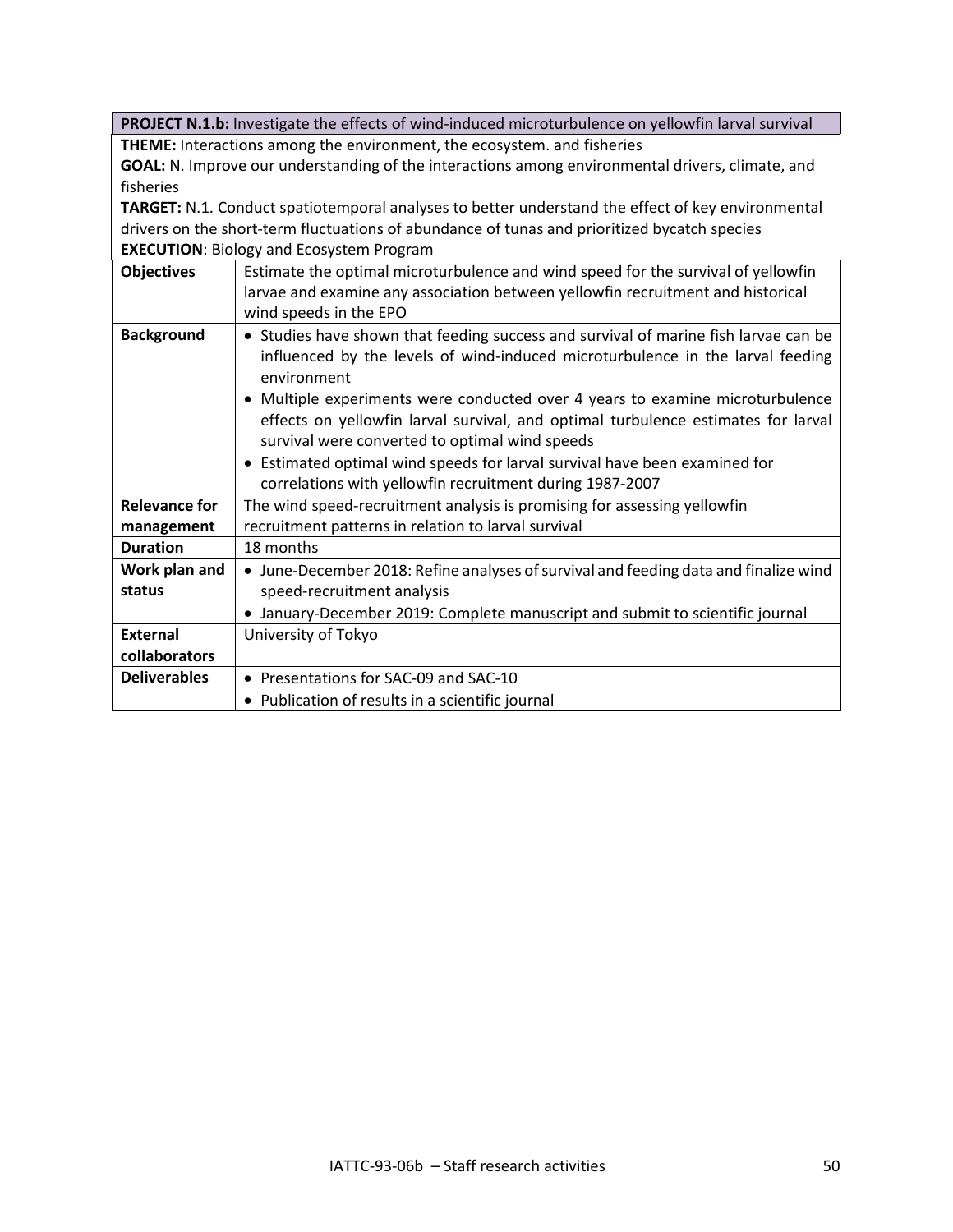**PROJECT N.2.a.** Develop models of the effects of climate change on pre-recruit life stages of tropical tunas

**THEME:** Interactions among the environment, the ecosystem. and fisheries

**GOAL:** N. Improve our understanding of the interactions among environmental drivers, climate, and fisheries

**TARGET:** N.2. Understanding the effects of long-term climate drivers

**EXECUTION**: Biology and Ecosystem Program

| <b>Objectives</b>       | • Investigate experimentally the effects of important climate change factors on<br>early life stages of tropical tunas, and incorporate those results into models that<br>can predict climate change effects on the distribution and abundance of tropical<br>tunas                                                                                                                                                                                                                                                                                                                                                                                                                                                                                                                                                                        |
|-------------------------|--------------------------------------------------------------------------------------------------------------------------------------------------------------------------------------------------------------------------------------------------------------------------------------------------------------------------------------------------------------------------------------------------------------------------------------------------------------------------------------------------------------------------------------------------------------------------------------------------------------------------------------------------------------------------------------------------------------------------------------------------------------------------------------------------------------------------------------------|
| <b>Background</b>       | • Tuna populations are key components of pelagic ecosystems, but the effects of<br>climate change on tuna biomass, distributions and recruitment are almost<br>unknown<br>• The Achotines Laboratory provides an essential experimental center for<br>investigations of the effects of climate change factors on pre-recruit life stages of<br>tropical tunas<br>• A study of the effects of ocean acidification on yellowfin egg and larval stages was<br>conducted at the Achotines Laboratory in 2011 and the results published in two<br>papers in 2015 and 2016 with an additional two papers in preparation<br>• The effects of additional climate change factors, such as ocean warming and<br>anoxia, can be studied at the Achotines Laboratory and incorporated into models<br>of multifactor effects on pre-recruit life stages |
| <b>Relevance for</b>    | Potential impacts of climate change on early life stages are an important                                                                                                                                                                                                                                                                                                                                                                                                                                                                                                                                                                                                                                                                                                                                                                  |
| management              | consideration in future assessments of tunas in the EPO, and experimental results                                                                                                                                                                                                                                                                                                                                                                                                                                                                                                                                                                                                                                                                                                                                                          |
|                         | can allow models to be parameterized to include climate change effects on pre-<br>recruit survival and spawning and nursery habitat                                                                                                                                                                                                                                                                                                                                                                                                                                                                                                                                                                                                                                                                                                        |
| <b>Duration</b>         | 3 years                                                                                                                                                                                                                                                                                                                                                                                                                                                                                                                                                                                                                                                                                                                                                                                                                                    |
| Work plan and<br>status | • January 2018-June 2019: Completion of analyses and manuscripts describing<br>ocean acidification effects on larval otolith morphology and genetic expression of<br>resistant traits in yellowfin<br>• January 2019-December 2020: Development of experimental investigations to<br>study the effects of ocean warming and anoxia on pre-recruit life stages of                                                                                                                                                                                                                                                                                                                                                                                                                                                                           |
|                         | yellowfin                                                                                                                                                                                                                                                                                                                                                                                                                                                                                                                                                                                                                                                                                                                                                                                                                                  |
| <b>External</b>         | ABARES and AFMA, Australia; Macquarie University, Australia                                                                                                                                                                                                                                                                                                                                                                                                                                                                                                                                                                                                                                                                                                                                                                                |
| collaborators           |                                                                                                                                                                                                                                                                                                                                                                                                                                                                                                                                                                                                                                                                                                                                                                                                                                            |
| <b>Deliverables</b>     | • Presentations for SAC-09, SAC-10 and SAC-11                                                                                                                                                                                                                                                                                                                                                                                                                                                                                                                                                                                                                                                                                                                                                                                              |
|                         | • Publication of results in several scientific journals                                                                                                                                                                                                                                                                                                                                                                                                                                                                                                                                                                                                                                                                                                                                                                                    |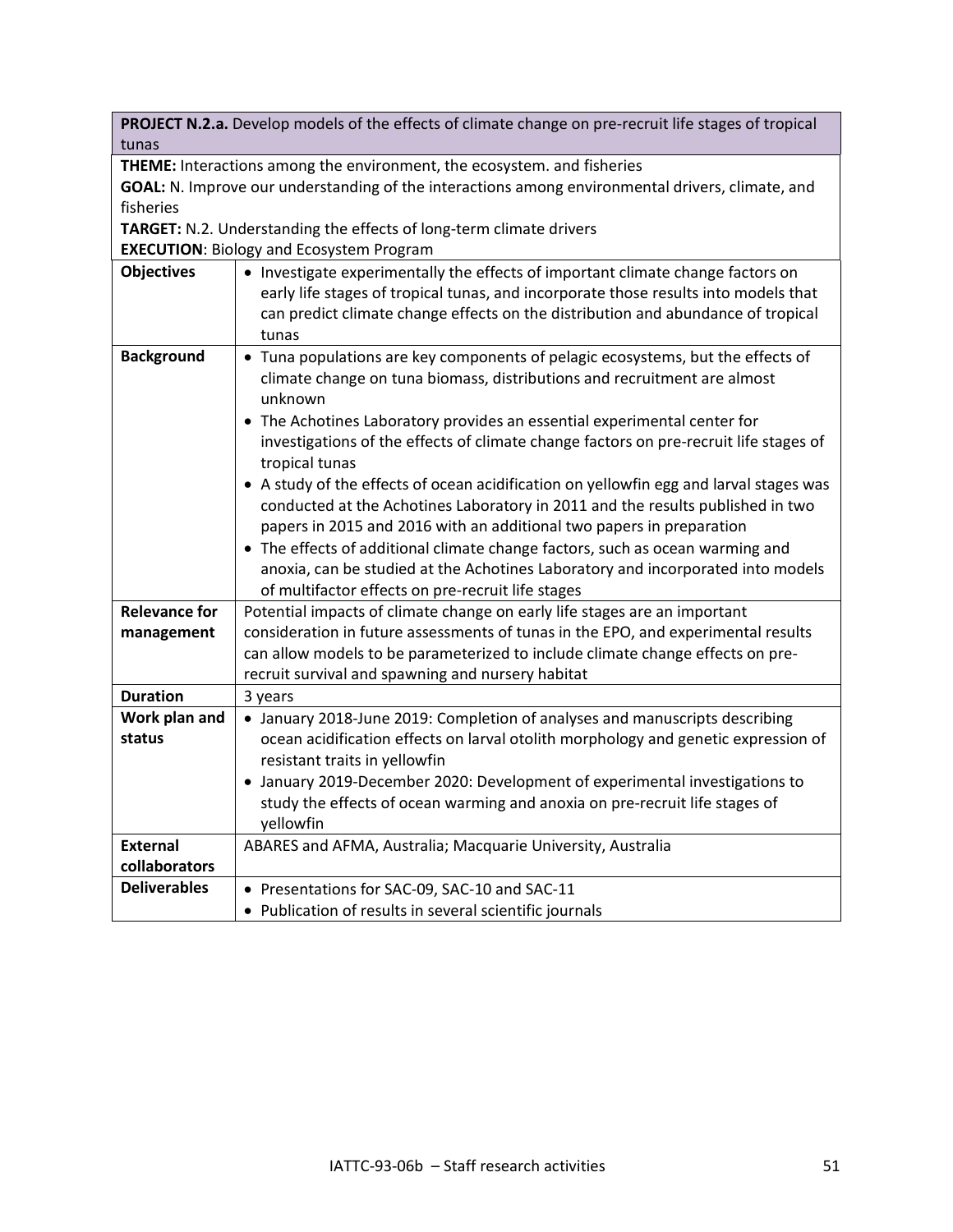|                      | PROJECT O.2.a: Develop and implement analytical tools for understanding the trophic ecology of apex |
|----------------------|-----------------------------------------------------------------------------------------------------|
| predators            |                                                                                                     |
|                      | THEME: Interactions among the environment, the ecosystem. and fisheries                             |
|                      | GOAL: O. Improve our understanding of the EPO ecosystem                                             |
|                      | TARGET: O.2. Improve analytical ecological tools to evaluate anthropogenic and climate impacts on   |
| the EPO ecosystem    |                                                                                                     |
|                      | <b>EXECUTION: Biology and Ecosystem Program</b>                                                     |
| <b>Objectives</b>    | • To further develop and validate statistical tools for the analysis of complex                     |
|                      | datasets in trophic studies of apex predators.                                                      |
|                      | • To enhance external collaborations and professional development through the                       |
|                      | analysis of Atlantic bluefin tuna diets in relation to biological and environmental                 |
|                      | variables.                                                                                          |
| <b>Background</b>    | • IATTC staff have developed an innovative approach for analyzing complex diet                      |
|                      | data using classification trees. The approach has been used for regional diet                       |
|                      | studies of yellowfin tuna in the EPO and for a broad-scale global comparison of                     |
|                      | yellowfin, bigeye and albacore diets.                                                               |
|                      | • To facilitate more widespread adoption of the method, it requires validation of                   |
|                      | regional studies in other ocean basins, given the importance of spatiotemporal                      |
|                      | differences in available prey taxa.                                                                 |
|                      | • Collaboration with other scientists studying the trophic ecology of apex predators                |
|                      | can assist with validating the approach, while also enhancing collaborative                         |
|                      | relationships.                                                                                      |
| <b>Relevance for</b> | • Optimizing statistical tools to analyze trophic data is crucial for understanding the             |
| management           | trophodynamics of apex predators in the EPO and whether predator-prey                               |
|                      | relationships may be impacted by fishing.                                                           |
|                      | • Diet analyses are fundamental for the identification of ecological functional                     |
|                      | groups, which are required in the development of ecosystem models to                                |
|                      | understand the potential ecological impacts of fishing.                                             |
|                      | • Integrating environmental factors into analyses of regional studies provides                      |
|                      | managers with information on effects of climate change on variation in forage                       |
|                      | communities to verify observed global patterns.                                                     |
| <b>Duration</b>      | 9 months                                                                                            |
| Work plan and        | Jun 2018: data analyses                                                                             |
| status               | • Aug - Nov 2018: Discuss preliminary outputs with collaborators and implement                      |
|                      | necessary collaborator inputs into method development                                               |
|                      | Nov 2018-Mar 2019: Manuscript preparation                                                           |
| <b>External</b>      | Massachusetts Division of Marine Fisheries; numerous other universities and                         |
| collaborators        | government agencies                                                                                 |
| <b>Deliverables</b>  | Manuscript summarizing the revised approach, using an Atlantic-wide analysis of                     |
|                      |                                                                                                     |
|                      | bluefin trophic ecology as a case study.                                                            |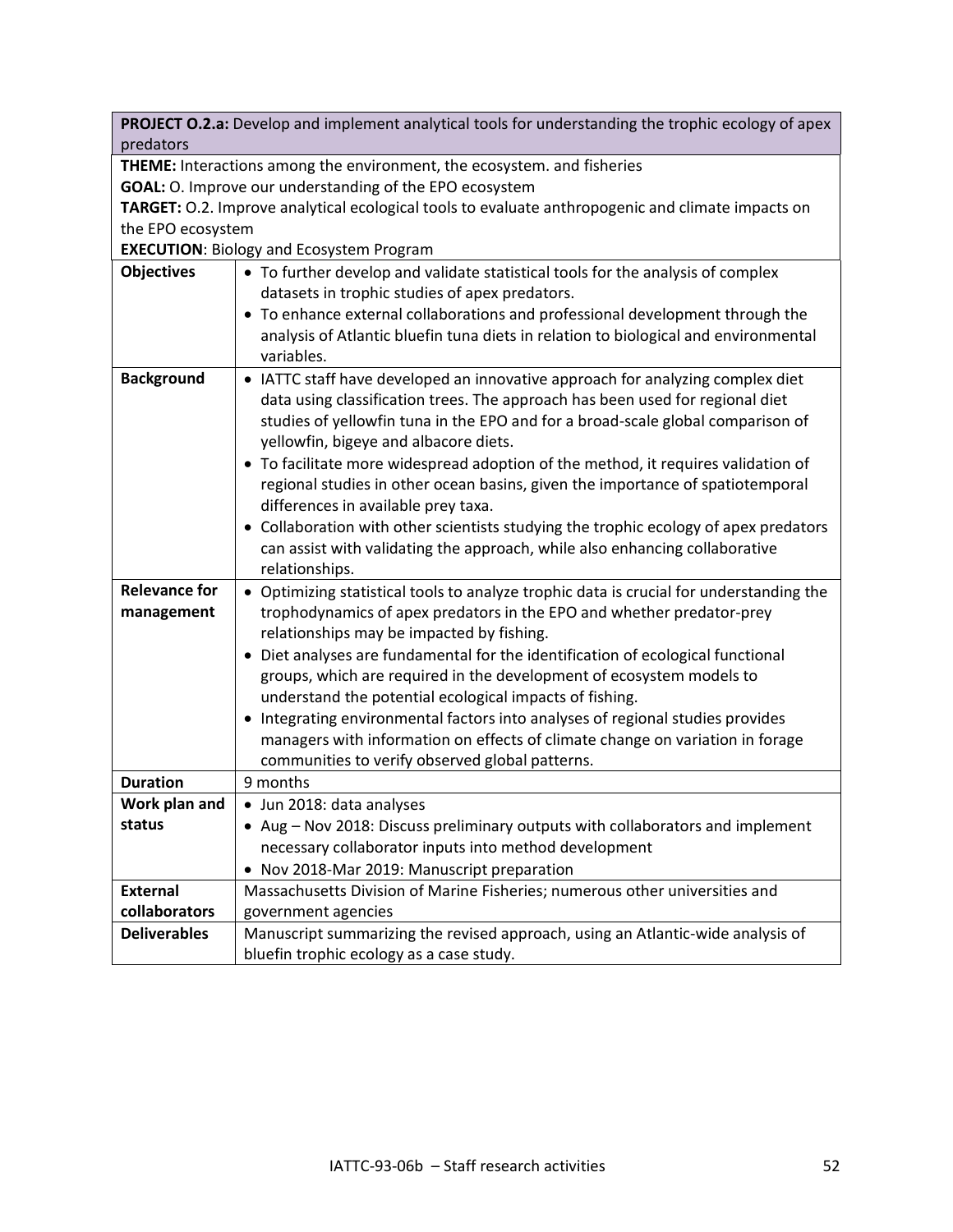<span id="page-52-0"></span>

| 6.                                                                                             | <b>KNOWLEDGE TRANSFER AND CAPACITY BUILDING</b>                                                        |  |
|------------------------------------------------------------------------------------------------|--------------------------------------------------------------------------------------------------------|--|
|                                                                                                | <b>PROJECT P.1.a:</b> Fulfil requests for development of database and data processing applications for |  |
| entities outside the IATTC                                                                     |                                                                                                        |  |
|                                                                                                | <b>THEME:</b> Knowledge transfer and capacity building                                                 |  |
| GOAL: P. Respond in a timely manner to external requests for information and technical support |                                                                                                        |  |
|                                                                                                | TARGET: P.1. Respond to requests by CPCs                                                               |  |
|                                                                                                | <b>EXECUTION: Data Collection and Database Program</b>                                                 |  |
| <b>Objectives</b>                                                                              | Provide support to CPCs through the development of data collection forms and the                       |  |
|                                                                                                | most appropriate computer application to allow the collection, entry, editing and                      |  |
|                                                                                                | analysis of locally-collected datasets.                                                                |  |
| <b>Background</b>                                                                              | • IATTC staff receives requests to develop data entry and editing solutions for data                   |  |
|                                                                                                | collected by outside organizations.                                                                    |  |
|                                                                                                | • IATTC staff possesses years of experience in these tasks, which is not otherwise                     |  |
|                                                                                                | available to outside organizations.                                                                    |  |
|                                                                                                | • Through a policy of Capacity Building the IATTC collaborates with outside                            |  |
|                                                                                                | organizations to develop the requested applications.                                                   |  |
| <b>Relevance for</b>                                                                           | Through collaboration with data collectors, IATTC may be granted access to new                         |  |
| management                                                                                     | sources of fisheries management data.                                                                  |  |
| <b>Duration</b>                                                                                | Ongoing                                                                                                |  |
| Work plan and                                                                                  | • Currently developing an Access database to process FAD information collected                         |  |
| status                                                                                         | through Resolution C-16-01.                                                                            |  |
|                                                                                                | • Request for additional form to be incorporated into the OSPESCA artisanal                            |  |
|                                                                                                | longline database.                                                                                     |  |
|                                                                                                | • Evaluate ability to accept participation in additional requests as they occur.                       |  |
| <b>External</b>                                                                                |                                                                                                        |  |
| collaborators                                                                                  |                                                                                                        |  |
| <b>Deliverables</b>                                                                            | • Completion of requested computer applications.                                                       |  |
|                                                                                                | • Provide technical support and training of the new applications.                                      |  |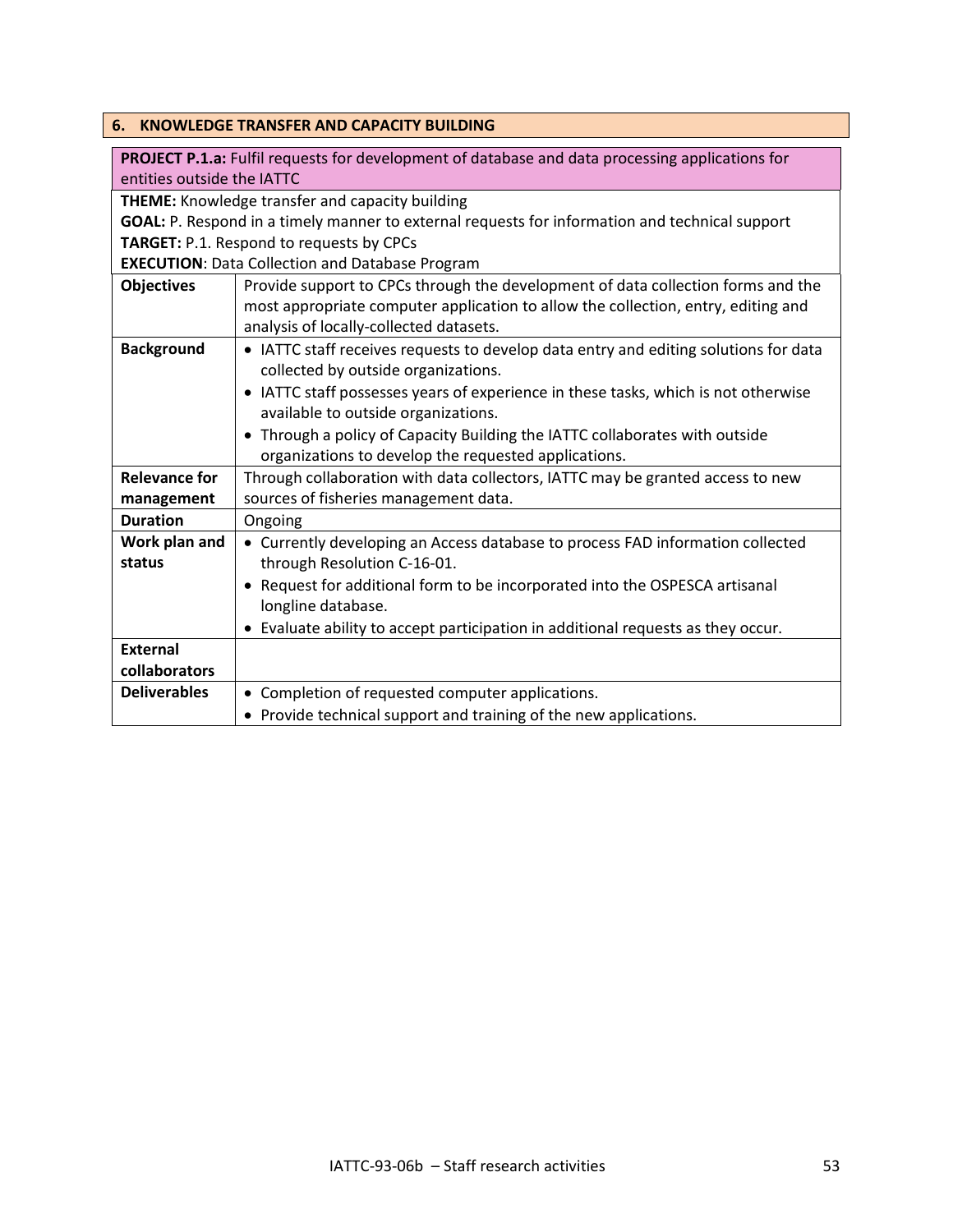| <b>PROJECT P.1.b:</b> Respond to requests for scientific analyses                                     |                                                                                       |
|-------------------------------------------------------------------------------------------------------|---------------------------------------------------------------------------------------|
| <b>THEME:</b> Knowledge transfer and capacity building                                                |                                                                                       |
| <b>GOAL:</b> P. Respond in a timely manner to external requests for information and technical support |                                                                                       |
| <b>TARGET:</b> P.1. Respond to requests by CPCs                                                       |                                                                                       |
| <b>EXECUTION: Stock Assessment Program</b>                                                            |                                                                                       |
| <b>Objectives</b>                                                                                     | Respond to requests by CPCs and other entities in a timely manner                     |
| <b>Background</b>                                                                                     | • The necessary information to make important management decisions is often           |
|                                                                                                       | situation dependent and evolves as discussions progress.                              |
|                                                                                                       | • CPCs and other entities regularly make requests for analyses and other work that is |
|                                                                                                       | not already contained in the Staff Work-Plan                                          |
|                                                                                                       | The type of requests varies widely.                                                   |
| <b>Relevance for</b>                                                                                  | Many requests by CPCs are directly used to inform management decisions                |
| management                                                                                            |                                                                                       |
| <b>Duration</b>                                                                                       |                                                                                       |
| Work plan and                                                                                         | The work plan cannot be anticipated                                                   |
| status                                                                                                |                                                                                       |
| External                                                                                              | Varies                                                                                |
| collaborators                                                                                         |                                                                                       |
| <b>Deliverables</b>                                                                                   | Varies. Can include reports and/or presentations to SAC and the IATTC meetings.       |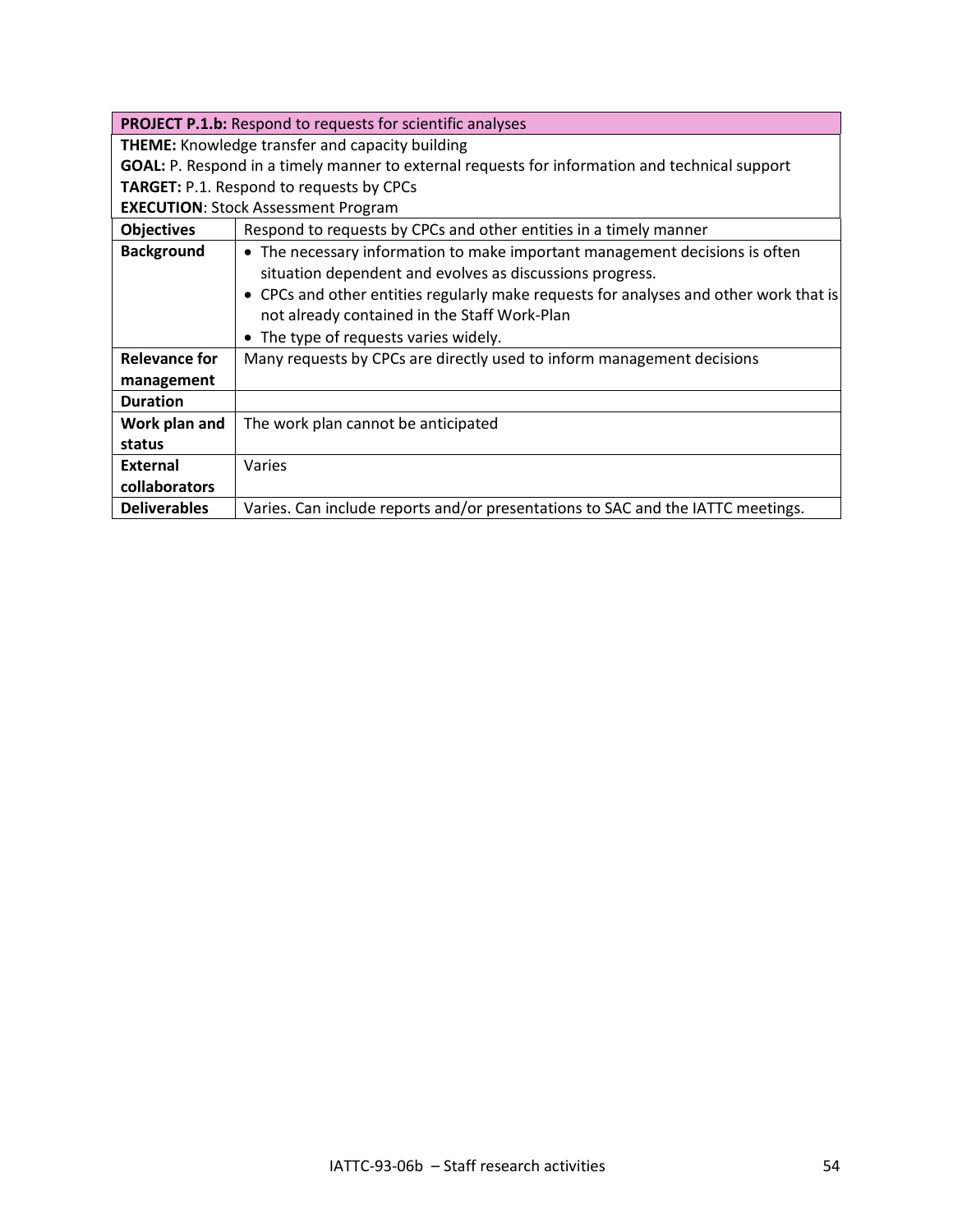|                                                                                | PROJECT Q.1.a: Achotines Laboratory support of Yale University's Environmental Leadership Training |  |
|--------------------------------------------------------------------------------|----------------------------------------------------------------------------------------------------|--|
| Initiative (ELTI) in Panama                                                    |                                                                                                    |  |
| THEME: Knowledge transfer and capacity building                                |                                                                                                    |  |
| GOAL: Q. Provide training opportunities for scientists and technicians of CPCs |                                                                                                    |  |
| TARGET: Q.1. Host visiting scientists and students from CPCs                   |                                                                                                    |  |
|                                                                                | <b>EXECUTION: Biology and Ecosystems Program</b>                                                   |  |
| <b>Objectives</b>                                                              | To support the ELTI objectives of facilitating cooperation, training and research on               |  |
|                                                                                | the conservation, rehabilitation and restoration of forest lands and watersheds in                 |  |
|                                                                                | Panama, and to conserve coastal and marine living resources and ecosystems                         |  |
| <b>Background</b>                                                              | • The Yale-ELTI Program has been holding training workshops at the Achotines                       |  |
|                                                                                | Laboratory for several years and has created a teaching trail in the Achotines                     |  |
|                                                                                | Forest which is a key component of their training workshops                                        |  |
|                                                                                | • To demonstrate good stewardship of the Achotines Forest and surrounding                          |  |
|                                                                                | watershed, the Achotines Laboratory has expanded its support of the ELTI                           |  |
|                                                                                | Program and will serve as the host center for the ELTI Program and training                        |  |
|                                                                                | workshops                                                                                          |  |
|                                                                                | • The ELTI training workshops have no footprint on the tuna research facilities at                 |  |
|                                                                                | the Achotines Laboratory, and are restricted to the Laboratory conference center                   |  |
|                                                                                | and the Achotines Forest                                                                           |  |
| <b>Relevance for</b>                                                           | The Achotines Laboratory support of the ELTI Program in Panama provides an                         |  |
| management                                                                     | important contribution to regional watershed restoration and conservation of                       |  |
|                                                                                | coastal ecosystems in Panama                                                                       |  |
| <b>Duration</b>                                                                | 3 years                                                                                            |  |
| Work plan and                                                                  | April 2018-March 2021: Four training courses will be held each year at the Achotines               |  |
| status                                                                         | Laboratory, with ELTI affiliates coordinating periodic updates and annual technical                |  |
|                                                                                | reports of activities                                                                              |  |
| <b>External</b>                                                                | Yale University, ELTI Program                                                                      |  |
| collaborators                                                                  |                                                                                                    |  |
| <b>Deliverables</b>                                                            | • Presentations for SAC-09, SAC-10 and SAC-11                                                      |  |
|                                                                                | • Annual technical reports prepared by ELTI affiliates                                             |  |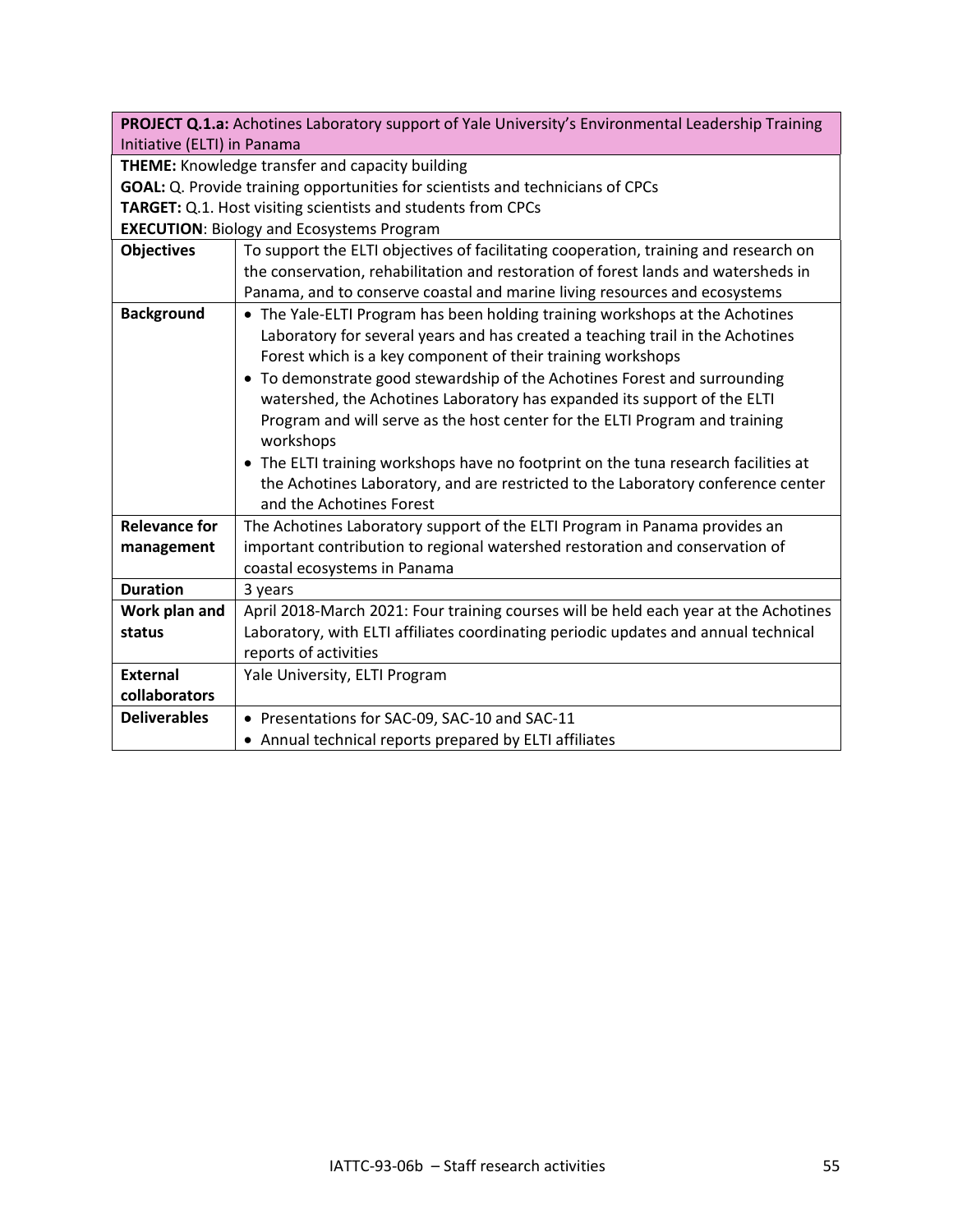| PROJECT R.1.a: Workshop on training, communication and evaluation of management strategies for                          |                                                                                                                                                                          |
|-------------------------------------------------------------------------------------------------------------------------|--------------------------------------------------------------------------------------------------------------------------------------------------------------------------|
| tuna fisheries in the EPO<br>THEME: Knowledge transfer and capacity building                                            |                                                                                                                                                                          |
|                                                                                                                         |                                                                                                                                                                          |
| <b>GOAL:</b> R. Improve communication of scientific advice                                                              |                                                                                                                                                                          |
| TARGET: R.1. Improve communication of the staff's scientific work to CPCs<br><b>EXECUTION: Stock Assessment Program</b> |                                                                                                                                                                          |
|                                                                                                                         |                                                                                                                                                                          |
| <b>Objectives</b>                                                                                                       | Provide training and enhance communication between scientists and managers on<br>management objectives, harvest strategies and management strategy evaluation<br>(MSE).  |
| <b>Background</b>                                                                                                       | • Several tuna RFMOs are strengthening communications among scientists,                                                                                                  |
|                                                                                                                         | managers and other stakeholders through similar workshops, including an initial<br>one for the EPO in Panama (2015).                                                     |
|                                                                                                                         | • The IATTC Performance Review and Strategic Science Plan recommend improving<br>knowledge sharing, human-institutional capacity building and communication of           |
|                                                                                                                         | scientific advice.                                                                                                                                                       |
| <b>Relevance for</b>                                                                                                    | • Key elements of IATTC's management strategy, such as its harvest control rule                                                                                          |
| management                                                                                                              | and reference points, along with alternatives, are being evaluated via MSE.                                                                                              |
|                                                                                                                         | • Improving participation and communication among all stakeholders is important<br>throughout the development, evaluation and implementation of a management<br>strategy |
| <b>Duration</b>                                                                                                         | • Planning and organization: 1-2 weeks                                                                                                                                   |
|                                                                                                                         | • Workshop: 2 days (last quarter of 2018)                                                                                                                                |
| Work plan and                                                                                                           | • Form organizing committee to develop Workshop agenda.                                                                                                                  |
| status                                                                                                                  | • Develop/tailor workshop materials (preferably in Spanish) to EPO tuna-<br>management needs.                                                                            |
|                                                                                                                         | • Likely topics: Objectives, tactics and strategies, Kobe plots, harvest control rules,<br>reference points. MSE components, development and implementation.             |
|                                                                                                                         | • Logistics: Confirm presenters, host country (Ecuador has expressed interest),                                                                                          |
|                                                                                                                         | travel, venue, accommodations, invite Commissioners (mainly from coastal<br>states).                                                                                     |
|                                                                                                                         | • Conduct workshop with a format of both presentations and hands-on sessions                                                                                             |
|                                                                                                                         | with MSE "toy" models to illustrate main points, issues, trade-offs, and foster                                                                                          |
|                                                                                                                         | dialogue among Workshop participants.                                                                                                                                    |
| <b>External</b>                                                                                                         | WWF; Ocean Outcomes; ISSF                                                                                                                                                |
| collaborators                                                                                                           |                                                                                                                                                                          |
| <b>Deliverables</b>                                                                                                     | Workshop report and associated materials                                                                                                                                 |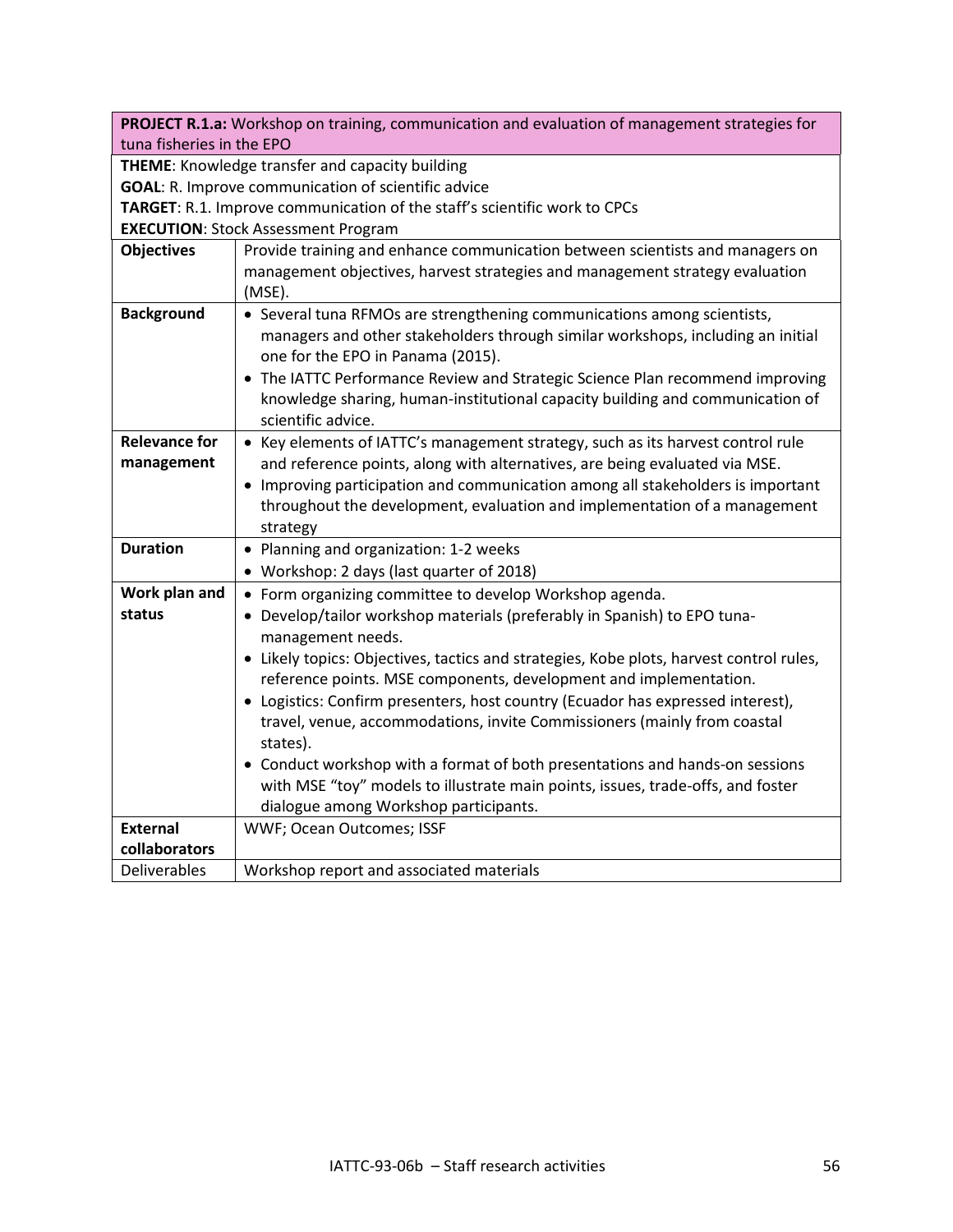# <span id="page-56-0"></span>**7. SCIENTIFIC EXCELLENCE**

|                                                                | <b>PROJECT X.1.a:</b> Workshop to advance spatial stock assessments of bigeye tuna in the Pacific Ocean                                                                                                          |
|----------------------------------------------------------------|------------------------------------------------------------------------------------------------------------------------------------------------------------------------------------------------------------------|
| <b>THEME:</b> Scientific excellence                            |                                                                                                                                                                                                                  |
| <b>GOAL:</b> X. Promote the advancement of scientific research |                                                                                                                                                                                                                  |
| <b>TARGET:</b> X.1. Continue the annual CAPAM workshops        |                                                                                                                                                                                                                  |
|                                                                | <b>EXECUTION: Stock Assessment Program</b>                                                                                                                                                                       |
| <b>Objectives</b>                                              | • Bring together researchers to present and discuss the development and                                                                                                                                          |
|                                                                | application of spatial stock assessments                                                                                                                                                                         |
|                                                                | • Improve the bigeye tuna stock assessment                                                                                                                                                                       |
| <b>Background</b>                                              | • Properly accounting for the spatiotemporal distribution of both fishing effort and<br>fish abundance has been one of the largest sources of uncertainty ignored in most<br>stock assessments                   |
|                                                                | • Substantial progress has been made in both the statistical methodology and the<br>practical implementation (e.g. software) of spatial stock assessment models                                                  |
|                                                                | . Tagging data show substantial directional movement of bigeye tuna in the EPO.                                                                                                                                  |
|                                                                | • The current stock assessment model for bigeye lacks spatial structure, and does<br>not explicitly take local depletion into account, thus resulting in apparent regime<br>shifts in the estimated recruitment. |
| <b>Relevance for</b>                                           | • Knowledge gained from the workshop will be used to improve the bigeye tuna                                                                                                                                     |
| management                                                     | stock assessment                                                                                                                                                                                                 |
|                                                                | • Improvements in the bigeye assessment will improve management advice                                                                                                                                           |
| <b>Duration</b>                                                | October 2018                                                                                                                                                                                                     |
| Work plan and                                                  | • April 2018 - invite keynote speakers                                                                                                                                                                           |
| status                                                         | • August 2018 - prepare background material                                                                                                                                                                      |
|                                                                | • October 2018 - conduct workshop                                                                                                                                                                                |
|                                                                | • November 2018 - write workshop report                                                                                                                                                                          |
|                                                                | • May 2019 - report to SAC                                                                                                                                                                                       |
| <b>External</b>                                                |                                                                                                                                                                                                                  |
| collaborators                                                  |                                                                                                                                                                                                                  |
| <b>Deliverables</b>                                            | Workshop report                                                                                                                                                                                                  |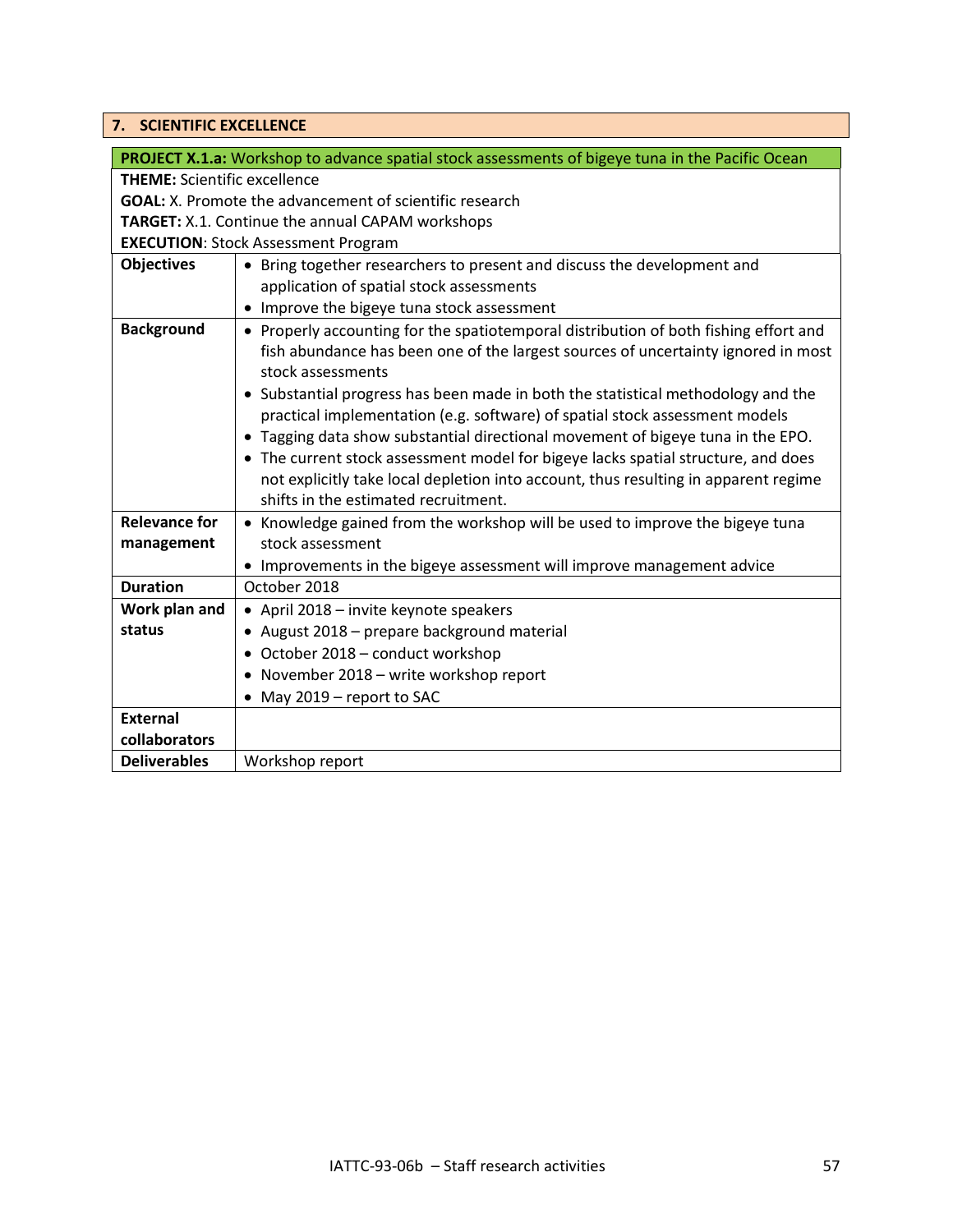#### <span id="page-57-0"></span>**E. PUBLICATIONS AND PRESENTATIONS**

#### **1. PEER-REVIEWED JOURNAL PUBLICATIONS**

- Alatorre-Ramirez, G., V., Galvan-Magaña, F., Rojas, Y. E., and **Olson, R. J.** 2017. [Trophic segregation of](https://www.st.nmfs.noaa.gov/spo/FishBull/1152/alatorre.pdf)  [mixed schools of yellowfin tuna](https://www.st.nmfs.noaa.gov/spo/FishBull/1152/alatorre.pdf) *Thunnus albacares*. U.S. Nat. Mar. Fish. Serv. 115 (1): 252-268.
- Aschenbrenner, A., Freitas,M.O, Rocha, G.R.A, Moura, R.L, Francini-Filho, R.B. **Minte-Vera,C.,** Ferreira, B.P. 2017. [Age, growth parameters and fisheries indices for the lane snapper in the Abrolhos Bank,](https://doi.org/10.1016/j.fishres.2017.06.004)  [SW Atlantic.](https://doi.org/10.1016/j.fishres.2017.06.004) Fisheries Research 194:155-163
- Carvalho, F., Punt, A. E., Chang, Y. J., **Maunder, M. N.**, Piner, K. R. 2017. [Can diagnostic tests help identify](https://www.sciencedirect.com/science/article/pii/S0165783616303113) [model misspecification in integrated stock assessments?](https://www.sciencedirect.com/science/article/pii/S0165783616303113) Fisheries Research. 192: 28-40.
- Chang S-K, Liu H-I, Fukuda H, **Maunder M. N.** 2017 [Data reconstruction can improve abundance index](http://journals.plos.org/plosone/article?id=10.1371/journal.pone.0185784)  [estimation: An example using Taiwanese longline data for Pacific bluefin tuna.](http://journals.plos.org/plosone/article?id=10.1371/journal.pone.0185784) PLOS ONE 12(10): e0185784.
- **Duffy, L. M.**, Kuhnert, P. M., Pethybridge, H. R., Young, J. W., **Olson, R. J.,** Logan, J. M., Goñi, N., Romanov, E., Allain, V., Staudinger, M. D., Abecassis, M., Choy, C. A., Hobday, A. J., Simier, M., Galván-Magaña, F., Potier, M., and Ménard, F. 2017. [Global trophic ecology of yellowfin, bigeye, and albacore tunas:](https://www.sciencedirect.com/science/article/pii/S0967064517300620)  [understanding predation on micronekton communities at ocean-basin scales.](https://www.sciencedirect.com/science/article/pii/S0967064517300620) Deep Sea Research Part II: Topical studies in Oceanography. 140: 55-73
- Freitas, M.O., Abilhoa, V.A., Spach, H.L, **Minte-Vera, C.V**., Francini-Filho, R.B., Kaufman, L., Moura, R.L. 2017. [Feeding ecology of two sympatric species of large-sized groupers \(Perciformes: Epinephelidae\) on](http://dx.doi.org/10.1590/1982-0224-20160047)  [Southwestern Atlantic coralline reefs.](http://dx.doi.org/10.1590/1982-0224-20160047) Neotropical Ichthyology 15(2): e160047
- **Griffiths, S.P.,** Fry, G.F., Manson, F.J and Pillans, R. 2017 [Morphometric relationships for four](http://onlinelibrary.wiley.com/doi/10.1111/jai.13136/full)  [Scombridae fish species in Australian waters. J](http://onlinelibrary.wiley.com/doi/10.1111/jai.13136/full)ournal of Applied Ichthyology 33(3), 583-585.
- Guilltreau, P., Squires, D., Sun, J., and **Compeán, G. A.** 2017. [Local, regional and global markets: what](https://link.springer.com/article/10.1007/s11160-016-9456-8)  [drives the tuna fisheries?](https://link.springer.com/article/10.1007/s11160-016-9456-8) Rev. Fish Biol. Fish. 27(4): 909-929
- Hetherington, Elizabeth D., **Olson, R. J.,** Drazen, J. C., **Lennert-Cody, C. E**., Ballance, L. T., Kaufmann, R. S., and Popp, B. N. 2017. [Spatial food-web structure in the eastern tropical Pacific Ocean based on](http://onlinelibrary.wiley.com/doi/10.1002/lno.10443/abstract)  [compound-specific nitrogen isotope analysis of amino acids.](http://onlinelibrary.wiley.com/doi/10.1002/lno.10443/abstract) Limnol. Oceanogr., 62 (2): 541-560.
- Honryo, T., M. Kurata, A. Guillen, Y. Tamura, A. Cano, **M. S. Stein**, **D. Margulies, V. P. Scholey**, and Y. Sawada. 2017. [Optimal period for the effective promotion of initial swim bladder inflation in](https://www.researchgate.net/publication/316483528_Optimal_period_for_the_effective_promotion_of_initial_swim_bladder_inflation_in_yellowfin_tuna_Thunnus_albacares_Temminck_and_Schlegel_larvae)  yellowfin tuna, *Thunnus albacares* [\(Temminck and Schlegel\), larvae.](https://www.researchgate.net/publication/316483528_Optimal_period_for_the_effective_promotion_of_initial_swim_bladder_inflation_in_yellowfin_tuna_Thunnus_albacares_Temminck_and_Schlegel_larvae) Aquaculture Research, 1-4.
- Kai, M., Thorson, J.T., Piner, K.R., **Maunder, M.N.** 2017. [Spatiotemporal variation in size-structured](http://www.nrcresearchpress.com/doi/10.1139/cjfas-2016-0327#.Wp2cUmeWzyo)  [populations using fishery data: an application to shortfin mako \(](http://www.nrcresearchpress.com/doi/10.1139/cjfas-2016-0327#.Wp2cUmeWzyo)*Isurus oxyrinchus*) in the Pacific [Ocean.](http://www.nrcresearchpress.com/doi/10.1139/cjfas-2016-0327#.Wp2cUmeWzyo) Canadian Journal of Fisheries and Aquatic Sciences, 74(11): 1765-1780.
- Kai M, Thorson J.T, Piner K.R, **Maunder M.N.** [Predicting the spatio-temporal distributions of pelagic](http://onlinelibrary.wiley.com/doi/10.1111/fog.12217/abstract)  [sharks in the western and central North Pacific.](http://onlinelibrary.wiley.com/doi/10.1111/fog.12217/abstract) Fish Oceanogr., 26:569–582.
- Katagiri, R., T. Sasaki, A. Diaz, M. Ando, **D. Margulies**, **V.P. Scholey**, and Y. Sawada. 2017. [Effect of](http://onlinelibrary.wiley.com/doi/10.1111/are.13134/abstract)  taurine enrichment [in rotifer \(Brachionus sp.\) on growth of larvae of Pacific bluefin tuna](http://onlinelibrary.wiley.com/doi/10.1111/are.13134/abstract) *Thunnus orientalis* [\(Temminck & Schlegel\) and yellowfin tuna](http://onlinelibrary.wiley.com/doi/10.1111/are.13134/abstract) *T. albacares* (Temmink & Schlegel). Aquaculture Research, 48: 3013-3031.
- Lee, H.H., thomas, L.R., Piner, K.R. and **Maunder, M.N**., 2017. [Effects of age-based movement on the](http://onlinelibrary.wiley.com/doi/10.1111/jfb.13177/full)  [estimation of growth assuming random-at-age or random-at-length data.](http://onlinelibrary.wiley.com/doi/10.1111/jfb.13177/full) Journal of Fish Biology, 90: 222-235.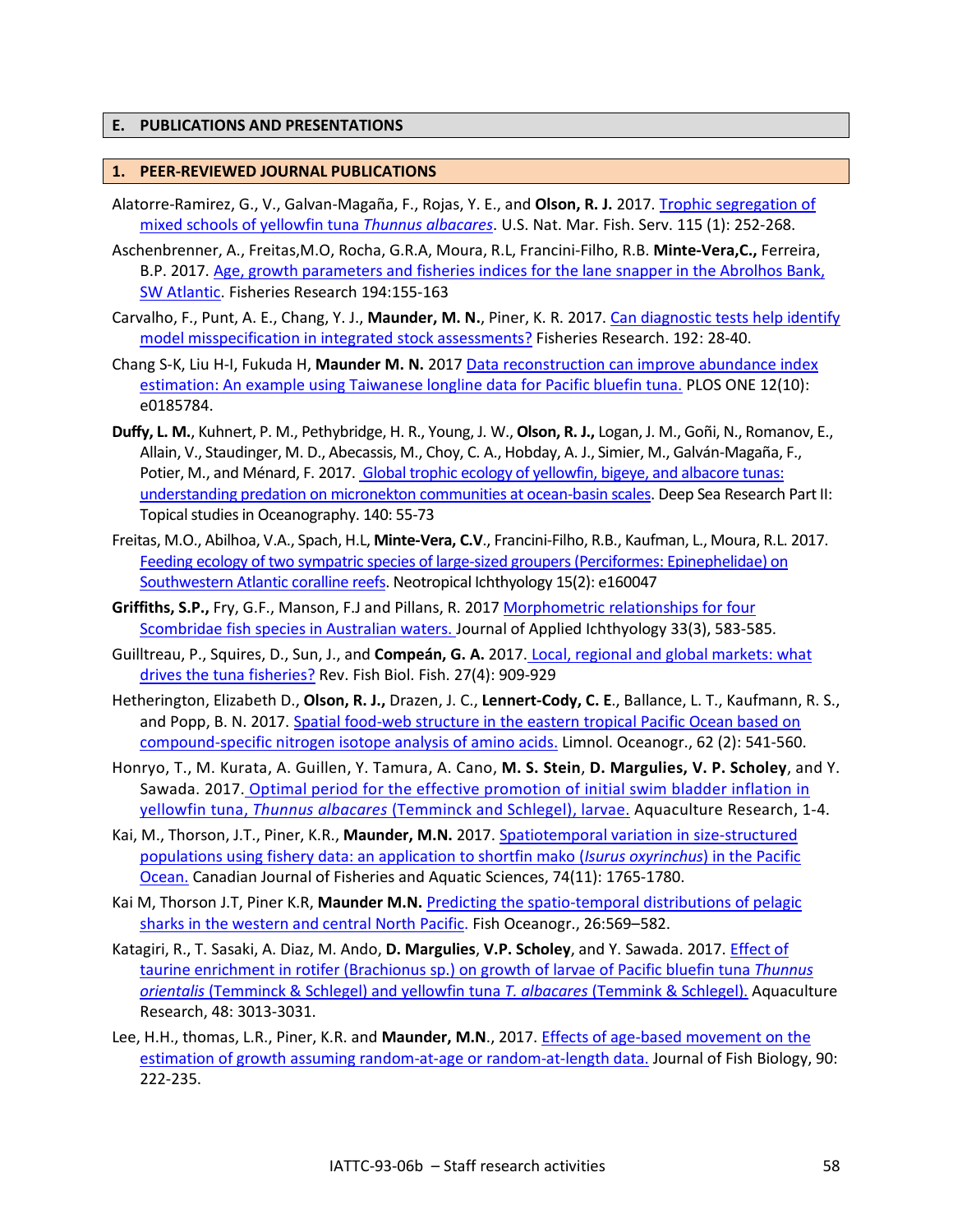- Lee, H-H., Piner, K.R., **Maunder, M.N**., Taylor, I.G., Methot JR., R.D. 2017. [Evaluation of alternative](http://www.nrcresearchpress.com/doi/10.1139/cjfas-2016-0294)  [modelling approaches to account for spatial effects due to age-based movement.](http://www.nrcresearchpress.com/doi/10.1139/cjfas-2016-0294) Canadian Journal of Fisheries and Aquatic Sciences, 74(11): 1832-1844.
- Lopez, J., Moreno, G., **Lennert-Cody, C.**, **Maunder, M**., Sancristobal, I., Caballero, A., Dagorn, L. 2017. Environmental preferences of tuna and non-tuna species associated with drifting fish aggregating devices (DFADs) in the Atlantic Ocean, ascertained through fishers' echo-sounder buoys. Deep Sea Research Part II Vol. 140: 127-138.
- **Maunder, M.N., Crone, P.R**, Punt, A.E.**, Valero, J.L., Semmens B. X.** 2017. [Data conflict and weighting,](https://www.sciencedirect.com/science/article/pii/S0165783617300735)  [likelihood functions and process error.](https://www.sciencedirect.com/science/article/pii/S0165783617300735) Fisheries Research. 192: 1-4.
- **Maunder, M. N.** and Piner, K. R. 2017. [Dealing with data conflicts in statistical inference of population](https://www.sciencedirect.com/science/article/pii/S0165783616301394)  [assessment models that integrate information from multiple diverse data sets.](https://www.sciencedirect.com/science/article/pii/S0165783616301394) Fisheries Research. 192: 16-27.
- **Minte-Vera, C. V., Maunder, M. N.**, **Aires-da-Silva, A. M.,** Satoh, K., Uosaki, K. [Get the biology right, or](https://www.sciencedirect.com/science/article/pii/S0165783617300231)  [use size-composition data at your own risk. 2017.](https://www.sciencedirect.com/science/article/pii/S0165783617300231) Fisheries Research. 192: 114-125.
- Parnell, P. E., Fumo, J.T., **Lennert-Cody, C.E.**, and Schroeter, S.C. 2017. Sea urchin behavior in a southern California kelp forest: food, fear, behavioral niches, and scaling up of individual behavior. Journal of Shellfish Research, 36: 1-15.
- Philippsen, J.S., Minte-Vera, C.V. Okada, E.K., Carvalho, A.R., Angelini, R. 2017. **Fishers' and scientific** [histories: an example of consensus from an inland fishery.](https://doi.org/10.1071/MF16053) Marine and Freshwater Research 68:980-992.
- Pons, M., Branch, T.A., Melnychuk, M.C., Jensen, O.P., Brodziak, J., Fromentin, J.M., Harley, S.J., Haynie, A.C., Kell, L.T., **Maunder, M.N.** and Parma, A.M., 2017. [Effects of biological, economic and](http://onlinelibrary.wiley.com/doi/10.1111/faf.12163/full)  [management factors on tuna and billfish stock status.](http://onlinelibrary.wiley.com/doi/10.1111/faf.12163/full) Fish and Fisheries, 18: 1-21.
- Santana, H.S., **Minte-Vera, C.V.** 2017. [Age and growth of Prochilodus lineatus in a spatially structured](https://link.springer.com/article/10.1007/s10641-017-0574-5)  [population: is there concordance between otoliths and scales?](https://link.springer.com/article/10.1007/s10641-017-0574-5) Environmental Biology of Fishes 100: 223-235.
- Scutt Phillips, J., Pilling, G.M., Leroy, B., Evans K, Usu T, Lam, C.H., **Schaefer, K.M.** and Nicol, S. 2017. [Revisiting the vulnerability of juvenile bigeye \(](http://journals.plos.org/plosone/article?id=10.1371/journal.pone.0179045)*Thunnus obesus*) and yellowfin (T. albacares) tuna [caught by purse-seine fisheries while associating with surface waters and floating objects. P](http://journals.plos.org/plosone/article?id=10.1371/journal.pone.0179045)LoS ONE 12(6): e0179045.
- Squires, D., **Maunder, M., Allen, R**., Andersen, P., Astorkiza, K., Butterworth, D., Caballero, G., Clarke, R., Ellefsen, H., Guillotreau, P., Hampton, J., Hannesson, R., Havice, E., Helvey, M., Herrick, S., Hoydal, K., Maharaj, V., Metzner, R., Mosqueira, I., Parma, A., Prieto-Bowen, I., Restrepo, V., Sidique, S. F., Steinsham, S. I., Thunberg, E., Del Valle, I. and Vestergaard, N. 2017. Effort rights-based [management. F](http://onlinelibrary.wiley.com/doi/10.1111/faf.12185/full)ish and Fisheries, 18: 440-465.
- Thompson, A.R., **Lennert-Cody, C.E.**, McClatchie, S., Weber, E.D., and Watson, W. 2017. Correcting for bias in CalCOFI ichthyoplankton abundance estimates associated with the 1978 transition from ring to bongo net sampling. CalCOFI Reports 58: 113-123.
- Wang, S-P and **Maunder, M. N. 2017** [Is down-weighting composition data adequate for dealing with](https://www.sciencedirect.com/science/article/pii/S0165783616304143)  [model misspecification, or do we need to fix the model?](https://www.sciencedirect.com/science/article/pii/S0165783616304143) Fisheries Research. 192: 41-51.

#### **2. REPORTS**

**Aires-da-Silva, A**., **Minte-Vera, C.** and **Maunder, M.N**. 2017. Status of bigeye tuna in the eastern Pacific Ocean in 2016 and outlook for the future. IATTC Document SAC-08-04a.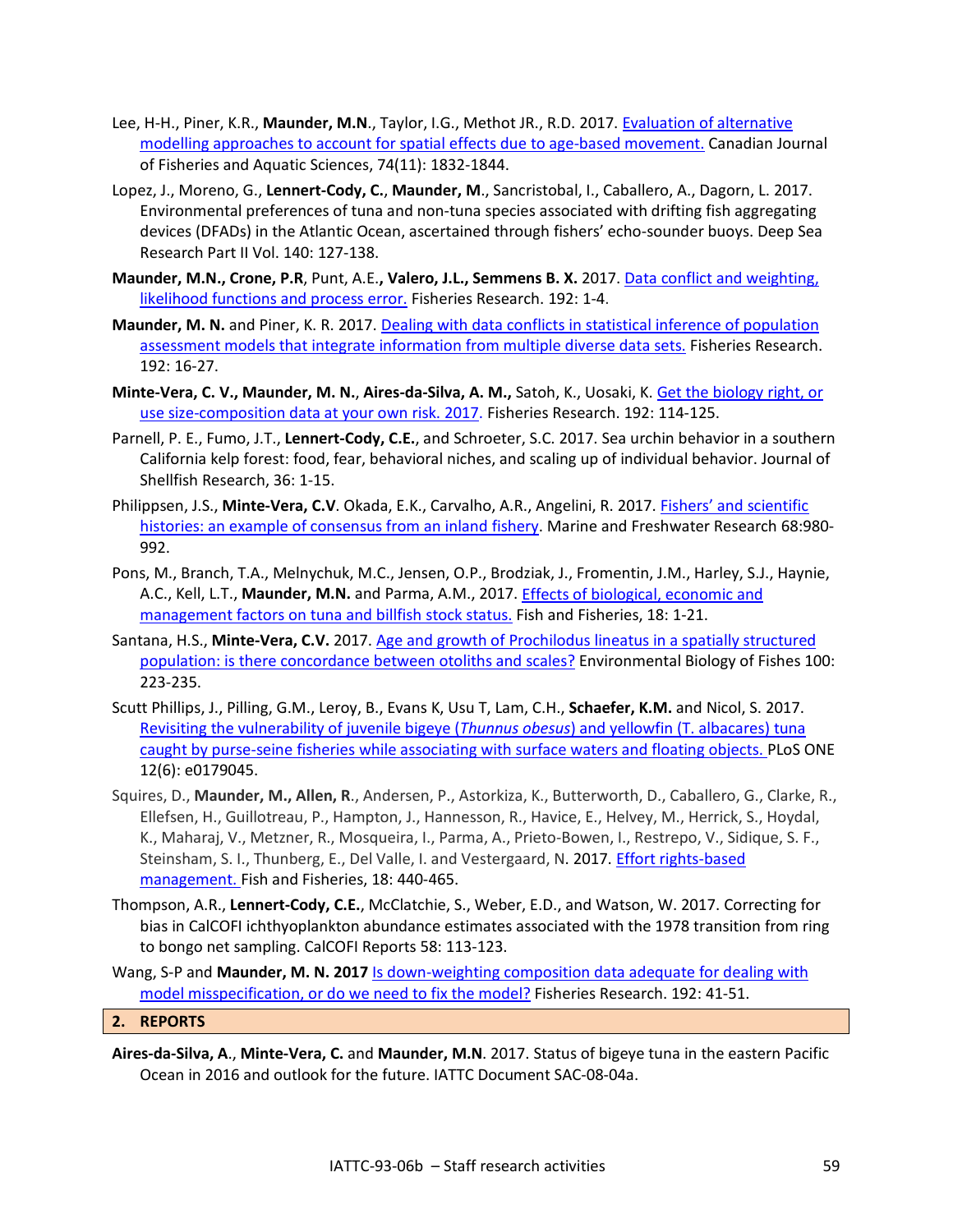- **Aquaculture Magazine.** 2017**.** Achotines Laboratory: a review of yellowfin tuna research advances. Aquaculture Magazine, Vol. 43, No. 4, August-September 2017: 30-34.
- **Duffy, L.** and **Griffiths, S.** 2017**.** Resolving potential redundancy of productivity attributes to improve ecological risk assessments. IATTC Document SAC-08-07C.
- **Griffiths, S.** and **Duffy, L.** 2017. A preliminary metadata analysis of large-scale tuna longline fishery data in the eastern Pacific Ocean: a precursor to ecological risk assessment. IATTC Document SAC-08-07b.
- **Griffiths, S., Duffy, L.,** and **Aires-da-Silva, A.** 2017. A preliminary ecological risk assessment of the largescale tuna longline fishery in the eastern Pacific Ocean using productivity-susceptibility analysis. IATTC Document SAC-08-07d.
- **Hall, M.** and **Román, M.H.** 2017. The fishery on fish-aggregating devices (FADs) in the eastern Pacific Ocean – update. IATTC Document SAC-08-03e.
- **IATTC.** 2017. The fishery for tunas and billfishes in the eastern Pacific Ocean in 2016. IATTC Document SAC-08-03a
- **Lennert-Cody, C.E.,** Moreno, G., Restrepo, V., **Román, M.H.,** and **Maunder, M.N.** 2017. A preliminary analysis of the relationship between the number of FAD deployments and the number of FAD sets for the EPO purse-seine fishery. IATTC Document SAC-08-06d.
- **Lennert-Cody, C.E**., Clarke, S.C., **Aires-da-Silva, A., Maunder, M.N.,** and **Román, M.H.** 2017. Updated stock status indicators for silky sharks in the eastern Pacific Ocean (1994-2016), with oceanographic considerations. IATTC Document SAC-08-08a (i).
- **Margulies, D., Scholey, V.P., Wexler, J.B., and Stein, M.S**. 2017. Review of research at the Achotines Laboratory. IATTC Document SAC-08-09C.
- **Maunder, M.N.** 2017. Updated indicators of stock status for skipjack tuna in the eastern Pacific Ocean. IATTC Document SAC-08-04C.
- **Maunder, M.N., Deriso, R.B., Schaefer, K.M., Fuller, D.W., Aires-da-Silva, A.M., Minte-Vera, C.V.,** Campana, S.E. 2017. A growth curve for species showing a near cessation in growth: application to bigeye tuna (*Thunnus obesus*) in the eastern Pacific Ocean. IATTC Document SAC-08-09b.
- **Maunder, M.N.**, Thorson, J.T., Lee, H.H., Kai, M., Chang, S.K., Kitakado, T., Albertsen, C.M., **Lennert-Cody, C.E**., **Aires-da-Silva, A.M.,** Piner, K.R. The need for spatial-temporal modeling of catch-perunit-effort data when used to derived indices of relative abundance to include in stock assessment models. IATTC Document SAC-08-05d.
- **Minte-Vera, C. Aires-da-Silva, A**., and **Maunder, M.N**. 2017. Status of yellowfin tuna in the eastern Pacific Ocean in 2016 and outlook for the future. IATTC Document SAC-08-04b.
- **Román, M.H., Lennert-Cody, C.E., Maunder, M.N., Aires-da-Silva, A.** and **Vogel, N.W.** 2017. A review of fishery data available for small purse-seine vessels, with emphasis on FADs. IATTC Document SAC-08-06a.
- **Valero, J.L., Maunder, M.N., Aires-da-Silva, A.M., Minte-Vera, C.,** and Zhu, J. 2017. Limit reference points in marine resource management and their application for tuna and billfish stocks. IATTC Document SAC-08-05e (ii).
- **Wiley, B., Griffiths, S., Hall, M., Aires-da-Silva, A., Lennert-Cody, C.E., Clarke, S.C., Maunder, M.N., Duffy, L.** 2017. Establishing minimum data standards and reporting requirements for longline observer programs under Resolution C-11-08. IATTC Document SAC-08-07e.